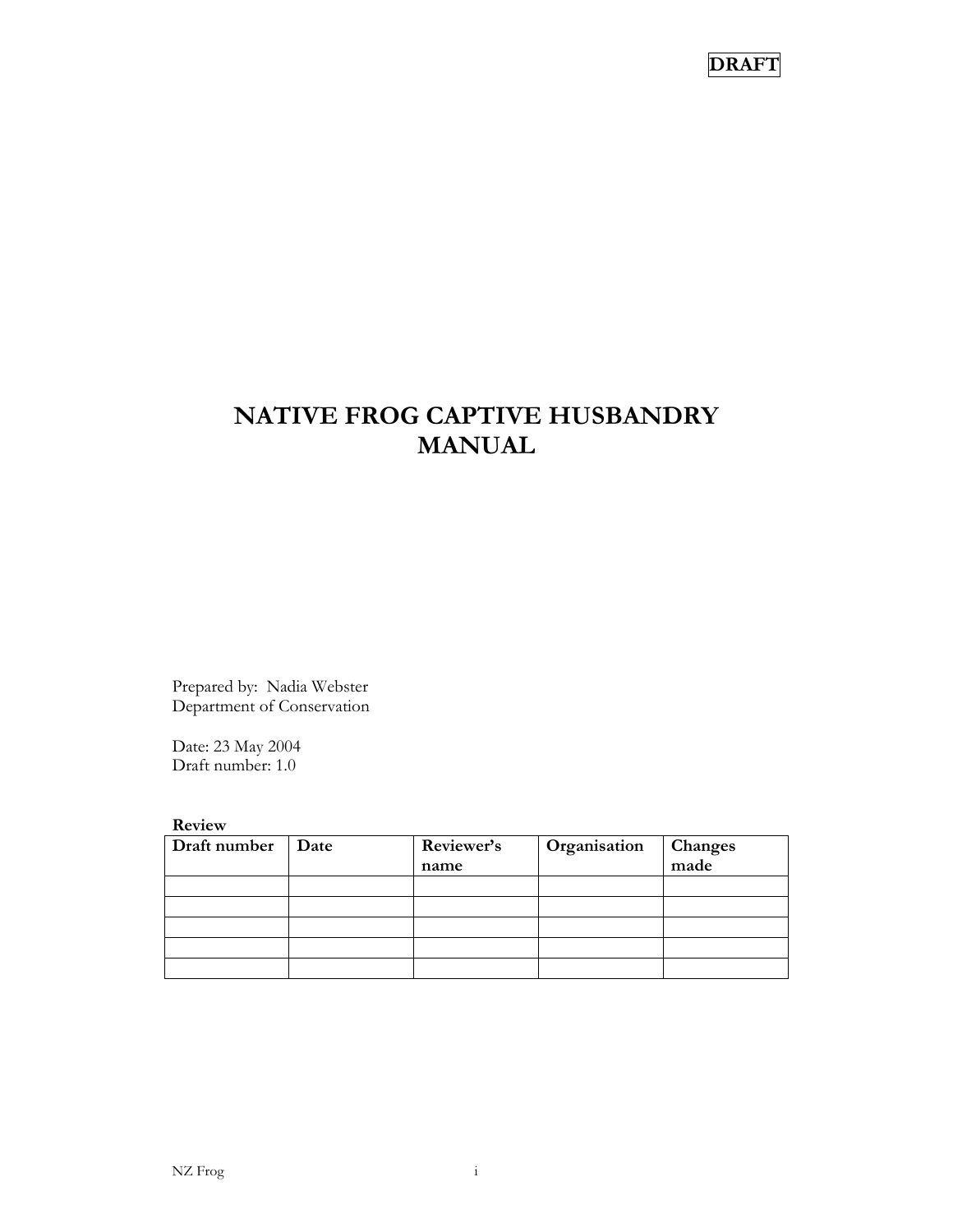| 1                         |                                         | Introduction 1                                                                 |  |
|---------------------------|-----------------------------------------|--------------------------------------------------------------------------------|--|
|                           | 1.1                                     |                                                                                |  |
|                           | 1.2.                                    |                                                                                |  |
|                           | 1.3                                     |                                                                                |  |
|                           | 1.4<br>1.4.1<br>1.4.2<br>1.4.3<br>1.4.4 |                                                                                |  |
|                           | 1.5                                     |                                                                                |  |
| 2                         |                                         |                                                                                |  |
|                           | 2.1                                     |                                                                                |  |
|                           | 2.2                                     |                                                                                |  |
| $\mathfrak{z}$            |                                         |                                                                                |  |
|                           | 3.1                                     |                                                                                |  |
|                           | 3.2                                     |                                                                                |  |
|                           | 3.3                                     |                                                                                |  |
|                           | 3.4                                     |                                                                                |  |
| $\boldsymbol{\varLambda}$ |                                         |                                                                                |  |
|                           | 4.1                                     |                                                                                |  |
|                           |                                         |                                                                                |  |
|                           | 4.2<br>4.2.1                            | Housing for terrestrial species (Leiopelma archeyi, L. hamiltoni, L. pakeka) 7 |  |
|                           | 4.2.2                                   |                                                                                |  |
|                           |                                         |                                                                                |  |
|                           | 4.2.3<br>4.2.4                          |                                                                                |  |
|                           | 4.2.5                                   |                                                                                |  |
|                           | 4.2.6                                   |                                                                                |  |
|                           | 4.3                                     |                                                                                |  |
|                           | 4.3.1                                   |                                                                                |  |
|                           | 4.3.2                                   |                                                                                |  |
|                           | 4.3.3<br>4.3.4                          |                                                                                |  |
|                           | 4.3.5                                   |                                                                                |  |
|                           | 4.3.6                                   |                                                                                |  |
|                           | 4.4                                     |                                                                                |  |
| 5                         |                                         |                                                                                |  |
|                           | 5.1.1                                   |                                                                                |  |
|                           | 5.1.2                                   |                                                                                |  |
| 6                         |                                         |                                                                                |  |
|                           | 6.1                                     |                                                                                |  |
|                           | 6.1.1<br>6.2                            |                                                                                |  |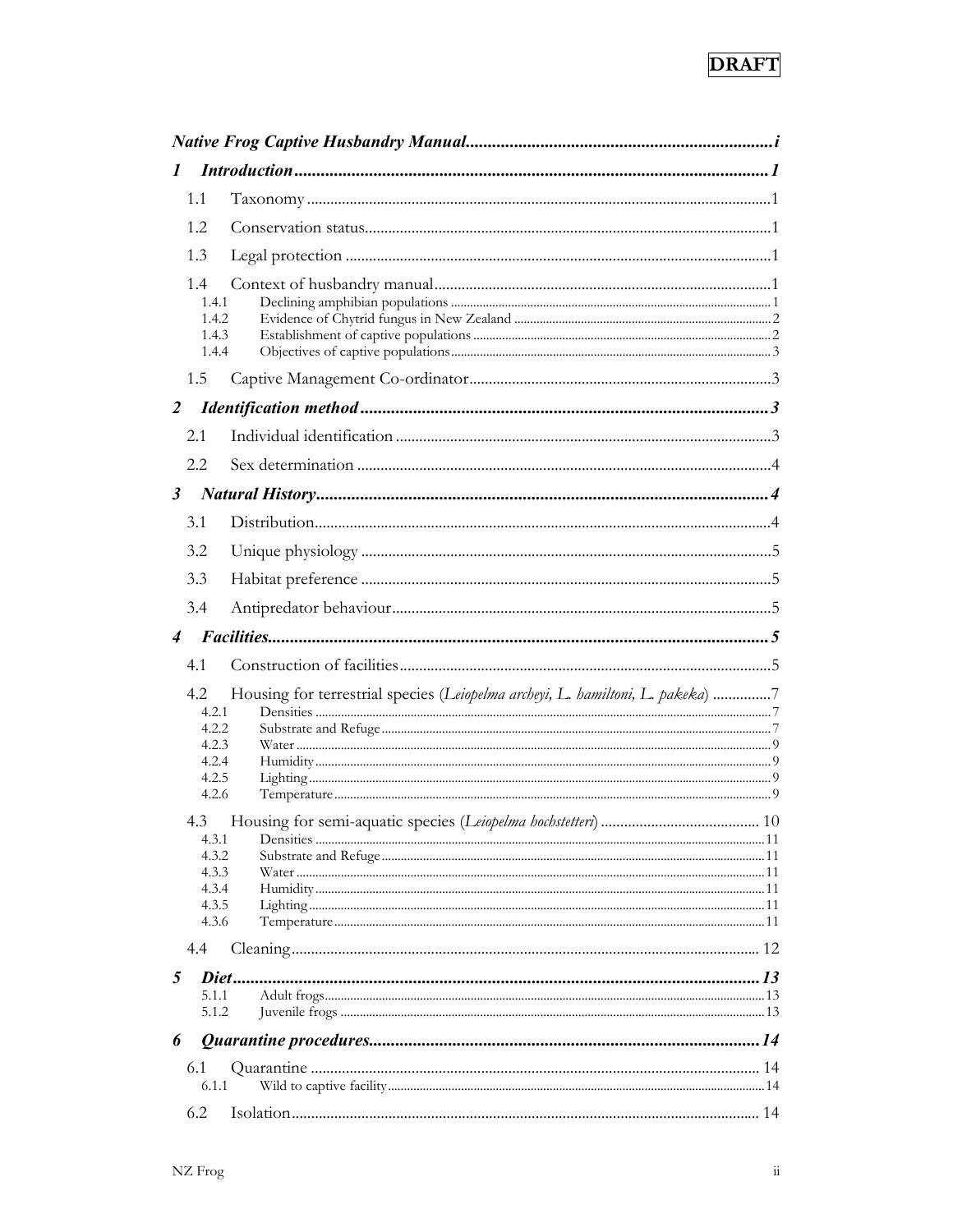| 6.3  |                |                                                                                      |  |
|------|----------------|--------------------------------------------------------------------------------------|--|
| 6.4  |                |                                                                                      |  |
|      | 6.4.1          |                                                                                      |  |
|      | 6.4.2          |                                                                                      |  |
|      | 6.5            | Scenario 1: Chytrid test and/or chytrid treatment is expected to become available 15 |  |
|      | 6.5.1<br>6.5.2 | Scenario 2: No chytrid test or treatment is expected to become available  16         |  |
| 6.6  |                |                                                                                      |  |
|      | 6.6.1          |                                                                                      |  |
|      | 6.6.2          |                                                                                      |  |
|      | 6.6.3          |                                                                                      |  |
| 7    |                |                                                                                      |  |
| 7.1  |                |                                                                                      |  |
|      | 7.1.1          |                                                                                      |  |
|      | 7.1.2<br>7.1.3 |                                                                                      |  |
|      | 7.1.4          |                                                                                      |  |
|      | 7.1.5          |                                                                                      |  |
|      | 7.1.6<br>7.1.7 |                                                                                      |  |
|      |                |                                                                                      |  |
| 7.2  | 7.2.1          |                                                                                      |  |
|      | 7.2.2          |                                                                                      |  |
|      | 7.2.3          |                                                                                      |  |
|      | 7.2.4          |                                                                                      |  |
| 7.3  |                |                                                                                      |  |
| 8    |                |                                                                                      |  |
| 9    |                |                                                                                      |  |
| 9.1  |                |                                                                                      |  |
| 9.2  |                |                                                                                      |  |
|      | 9.2.1          |                                                                                      |  |
|      | 9.2.2          |                                                                                      |  |
|      | 9.2.3<br>9.2.4 |                                                                                      |  |
| 9.3  |                |                                                                                      |  |
| 9.4  |                |                                                                                      |  |
| 10   |                |                                                                                      |  |
|      |                |                                                                                      |  |
| 11   |                |                                                                                      |  |
| 12   |                |                                                                                      |  |
| 12.1 |                |                                                                                      |  |
|      | 12.2           |                                                                                      |  |
|      | 12.3           |                                                                                      |  |
|      | 12.4           |                                                                                      |  |
|      | 12.5           |                                                                                      |  |
| 13   |                |                                                                                      |  |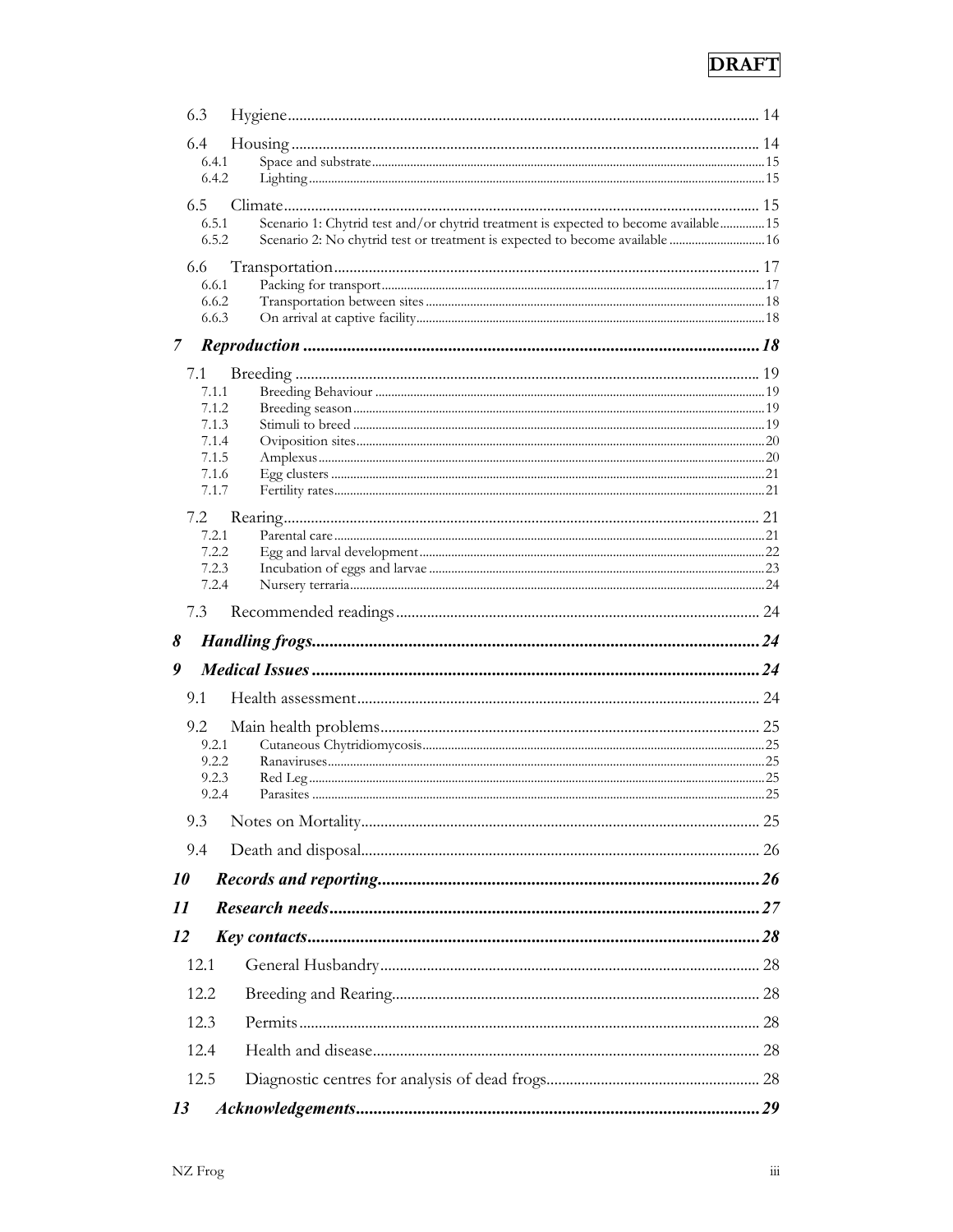| 15.1 |  |
|------|--|
| 15.2 |  |
| 15.3 |  |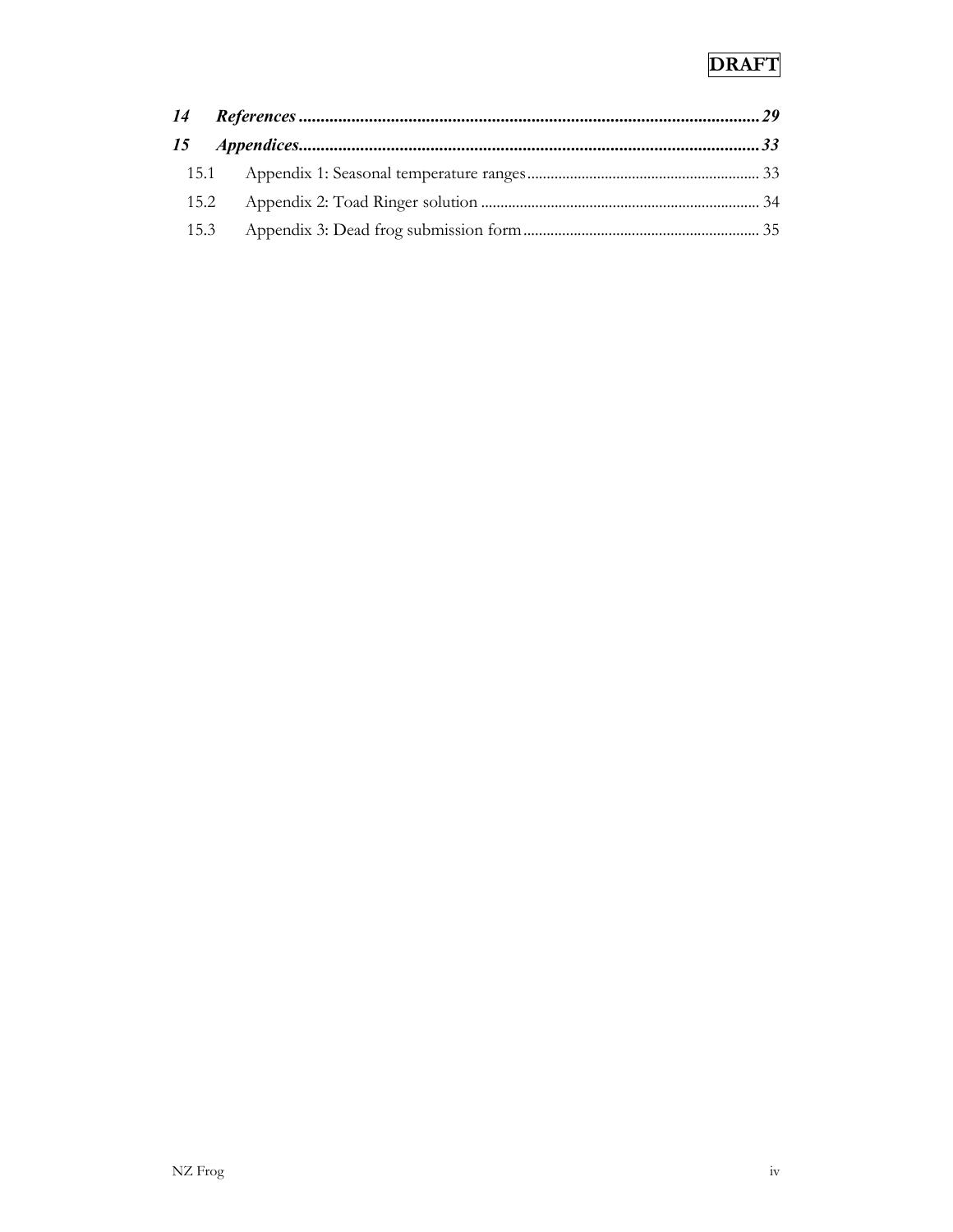## **1 INTRODUCTION**

The principal audience for this document are employees of the Department of Conservation and any external organisation or individual with an interest or intent to keep and maintain *Leiopelma* frogs in captivity.

As more is learnt about the captive maintenance of New Zealand's native frogs this manual will be updated.

| 1.1 TAXONOMY |                                   |
|--------------|-----------------------------------|
| Class:       | Amphibia                          |
| Superorder:  | Lissamphibia                      |
| Order:       | Salienta (Anura)                  |
| Suborder:    | Lemnanura                         |
| Family:      | Leiopelmatidae                    |
| Genus:       | Leiopelma                         |
| Species:     |                                   |
| Extant:      |                                   |
|              | Hochstetter's frog - hochstetteri |
|              | Archey's frog – archeyi           |
|              | Hamilton's frog - hamiltoni       |
|              | Maud Island frog - pakeka         |
| Extinct:     |                                   |
|              | Aurora frog - auroraensis         |
|              | Markham's frog – markhami         |
|              | Waitomo frog - waitomoensis       |

*Leiopelma* is considered one of the most ancient of all living amphibian genera. Their nearest but distant living relative is the North American tailed frog, *Ascaphus truei* (Green et al. 1989; Hay et al. 1995).

#### 1.2 CONSERVATION STATUS

| Species         | DOC threat classification IUCN status<br>(Molloy et al. 2002) |                            |
|-----------------|---------------------------------------------------------------|----------------------------|
| L. hochstetteri | 6. Sparse                                                     | Low Risk (Least Concern)   |
| L. archeyi      | 1. Nationally Critical                                        | Low Risk (Near Threatened) |
| L. hamiltoni    | 1. Nationally Critical                                        | Vulnerable (D2)            |
| L. pakeka       | 2. Nationally Endangered                                      | Vulnerable                 |

#### 1.3 LEGAL PROTECTION

All *Leiopelma* species are absolutely protected under the Wildlife Act 1953, therefore a permit is required from the Department of Conservation prior to the handling or collection of any *Leiopelma* frogs.

#### 1.4 CONTEXT OF HUSBANDRY MANUAL

#### *1.4.1 Declining amphibian populations*

Since the 1980's, there has been alarm over the widespread decline of amphibian populations in areas such as North America, and more recently Australia. However, an observed decline has now been documented in New Zealand for populations of both native and exotic frog species (Bell 1999, 2001; Waldman 2001).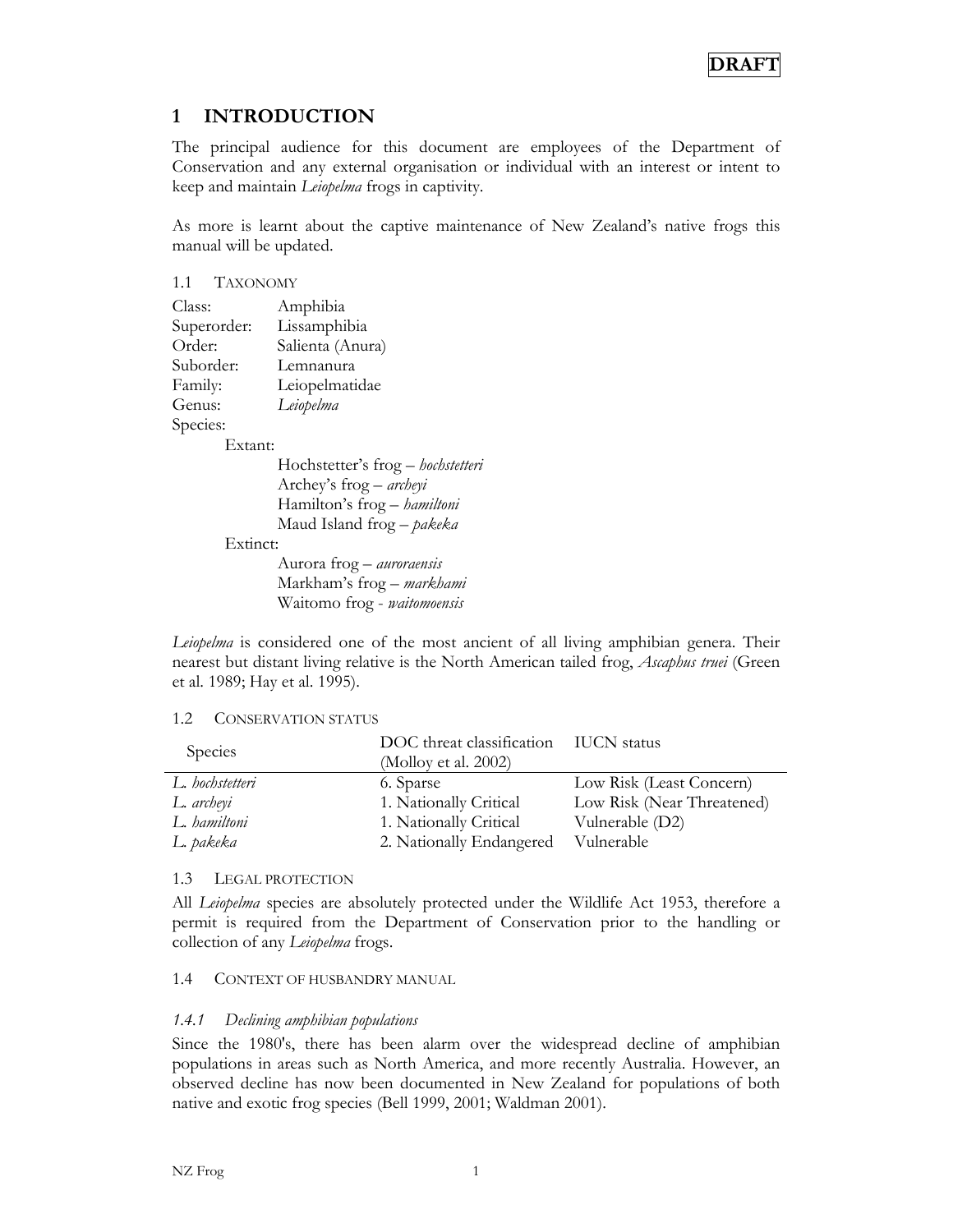Of concern, many of the regions where amphibian declines have been recorded are considered near-pristine environments and causal agents such as habitat destruction and invasion of exotic species have been considered unlikely. During the 1990's, other potential agents began to be considered including changes in the environment (i.e. global warming and increased UV-B) and increases in pathogens.

The emerging disease chytridiomycosis has recently been considered the cause of several mass declines in amphibian populations in Central, South and North America, Australia (Daszak et al. 1999) and New Zealand (Waldman 2001). Although other pathogens have been identified as infectious agents in amphibians, chytridiomycosis has been identified as causing simultaneous and widespread effects over several taxa (Rabb 1999).

#### *1.4.2 Evidence of Chytrid fungus in New Zealand*

In late 1999 a Canterbury population of the exotic Australian frog, *Litoria ranifiormis*, was found to be in rapid decline. Histological tests confirmed the presence of chytrid fungus on sick and dead frogs from this population (Waldman 2001).

Since this discovery the Department of Conservation and other concerned parties have attempted to delineate the spread of chytrid fungus in both native and exotic frog populations.

Since mid 2001, dead *L. archeyi* specimens have been found within conservation areas (Mt. Moehau in the northern Coromandel, Tapu in central Coromandel and Whareorino Forest in the northern King Country). Specimens were found to be infected with chytrid fungus (Richard Norman, Massey University, pers. comm., Bruce Waldman, Canterbury University, pers. comm.). Populations of *L. archeyi* in the northern and central Coromandel have undergone dramatic declines in recent years (Bell 2001; Mitchell, Bell and Carver 2001; Ben Bell, Victoria University, pers. comm.) possibly due to widespread effects of chytrid infection.

As yet no *L. hamiltoni*, *L. pakeka* or *L. hochstetteri* infected with chytrid fungus have been found. However, all three are considered to be potentially at threat from chytrid infection. Until chytrid fungus was isolated from *L. archeyi* specimens the semi-aquatic *L. hochstetteri* was considered to be more likely to be threatened by chytrid fungus as it is known to infect frogs by its water-borne motile spore (zoospore).

#### *1.4.3 Establishment of captive populations*

All four species of *Leiopelma* have been successfully maintained and bred in captivity, but primarily for research purposes (Bell 1985a, 2002; Green 1986; Newman 1996). With evidence of chytrid fungus in native frog populations, it has been recommended that appropriate action be taken immediately to preserve and protect substantial numbers of *Leiopelma* in captivity in case wild populations fail to survive.

Much research on the reproductive behaviour and development of *Leiopelma* has already been reported (e.g. Archey 1922; Turbott 1949; N.G. Stephenson 1951a,b, 1955; Stephenson and Stephenson 1957, E.M. Stephenson 1961; Bull and Whitaker 1975, Bell 1977, 1978a,b, 1982a,b, 1985a, 2002).

There is an urgent need for research into the effect of chytrid fungus on *Leiopelma* frogs, based on captive stock, as well as to develop existing knowledge to maximise chances of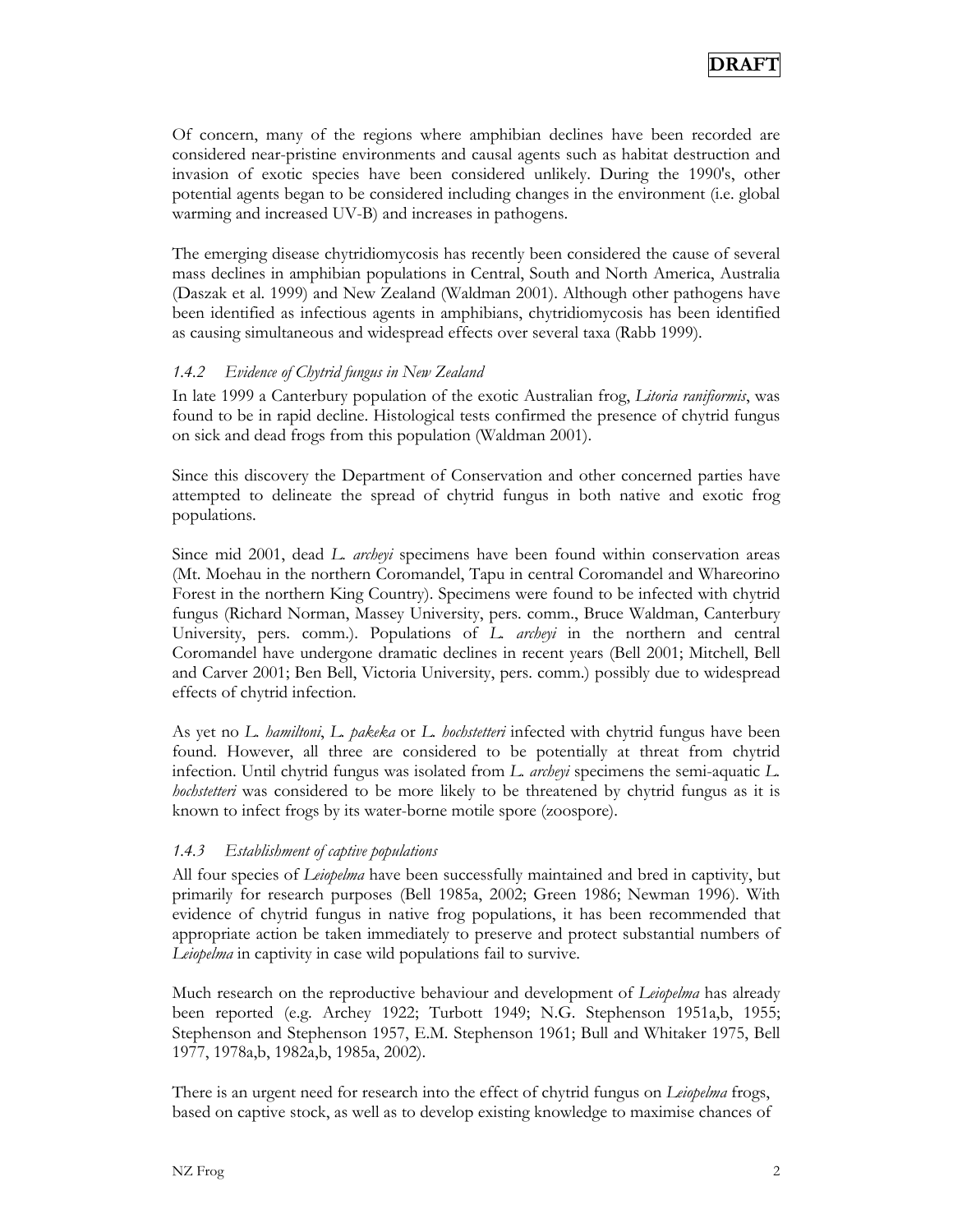long-term survival of *Leiopelma* species in captivity, including captive breeding (which has been achieved) and rearing of progeny to adulthood (which was not the prime focus of previous research).

#### *1.4.4 Objectives of captive populations*

#### • **Short-term**

The immediate goal in establishing captive populations is the ex-situ preservation of *Leiopelma* species. Priority is given to individuals from chytrid free locations within populations in which evidence of chytrid infection has been found, and are therefore considered immediately threatened.

#### • **Long-term**

After establishment, the primary goals of captive populations are:

- maintaining ex-situ species preservation
- source of individuals for a captive breeding programme
- source of individuals for captive research, particularly in relation to species conservation
- source of individuals for establishment of new *Leiopelma* populations
- documentation and refinement of husbandry techniques

#### 1.5 CAPTIVE MANAGEMENT CO-ORDINATOR

The Native Frog Recovery Group is still to appoint a National Native Frog Captive Coordinator. However, Tertia Thurley of DOC has been appointed the Archey's Frog Captive Co-ordinator.

### **2 IDENTIFICATION METHOD**

#### 2.1 INDIVIDUAL IDENTIFICATION

The identification of captive individuals is pertinent to the successful keeping of accurate records for each frog. It becomes especially important when individuals are put together for the purpose of mating where the assessment of parentage of offspring may be determined.

Possible methods of individual identification marking include toeclipping, pit tagging, photographing, elastomer implants and banded wire implants.

Toeclipping is the most widely used form of individual identification used on *Leiopelma* frogs in the wild. However, there are concerns over clipped toes providing a site of possible infection. In addition, Tangata whenua may have concerns regarding the intentional damage of a taonga. Pit tagging and banded wire implants may not be practical for such small frogs. Elastomer implants have been trialed on *L. pakeka* held in captivity at Otago University, but proved to be only useful with small numbers of frogs as implants tended to move around under the surface of the skin allowing only a few possible combinations of colours (Phil Bishop, Otago University, pers. comm.). Identifying individuals by photograph may only be useful for species with distinctive patterns (*L. hamiltoni*, *L. pakeka* and *L. archeyi*) and may be reliant on each frog being photographed at the same angle and depth of focus as each other frog.

At this stage no single identification method has been agreed upon for use in *Leioplema* captive management.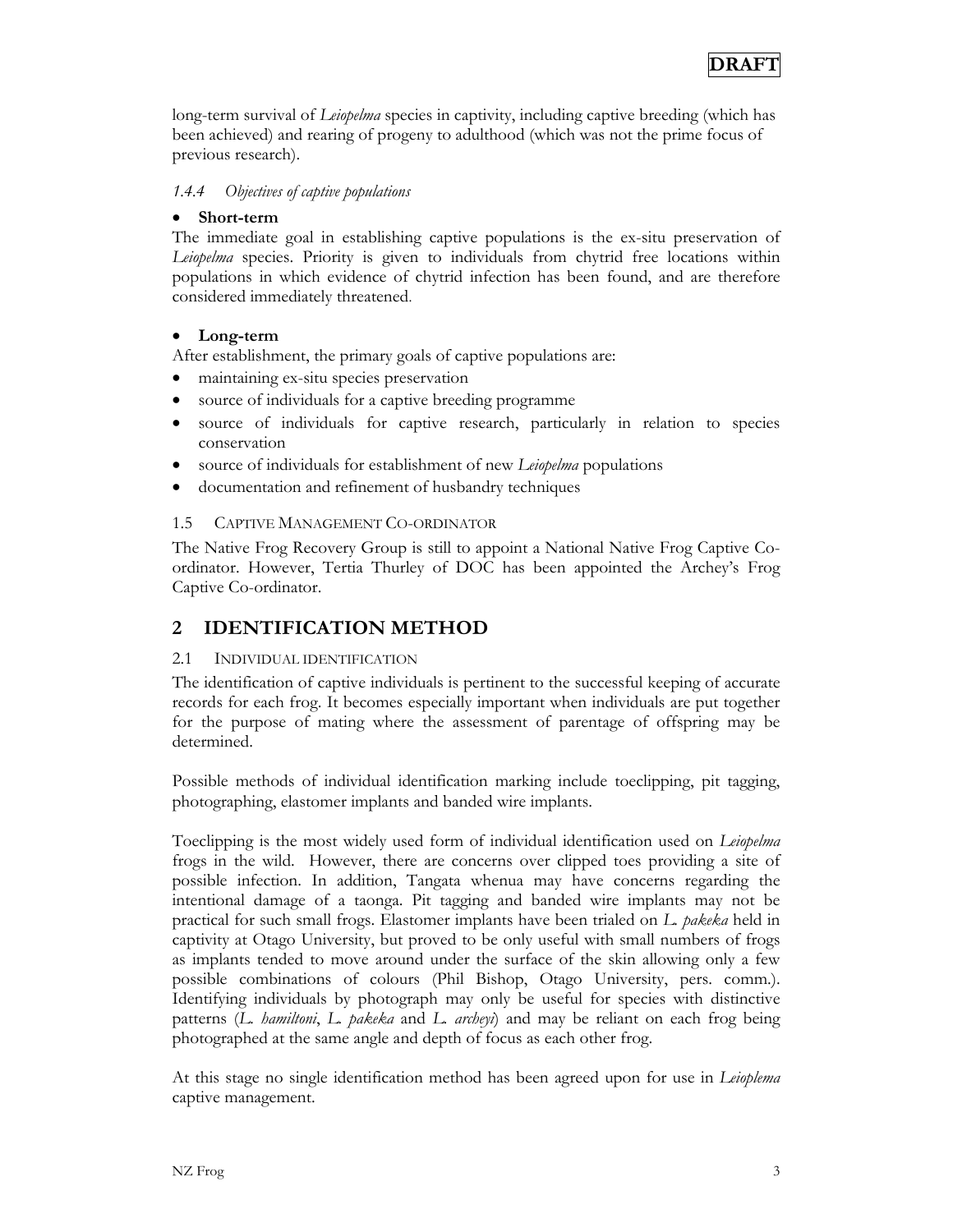#### **Auckland Zoo**:

We will trial the photo identification system as discussed with DOC, Waikato.

It is felt that with a maximum of eight frogs per enclosure individuals will be able to be identified. If two frogs have similar markings they should, if possible, be housed in separate enclosures.

#### 2.2 SEX DETERMINATION

It is difficult to determine the sex of any of the four species, and research is needed in this area. To date, sex has usually been determined by size, as females tend to be larger than males (Bell 1978a; Newman 1977a). This however, still leaves an element of doubt in the size ranges that may contain adult males and juvenile females. There is some evidence for sexual dimorphism in *L. hochstetteri*, with the males having thicker forelimbs (Bell 1978a, 2002).

It is possible to identify gravid females by inspecting under a bright light where the eggs can be seen through the pigmentation of the ventral abdominal wall (Newman 1977a; Bell 1978a, 2002). As the abdomen of a gravid female will be noticeably larger, handling can be kept to a minimum.

Preserved specimens that have been sexed fall into the following size ranges (after Bell 2002):

|                     |                  | SVL range<br>(mm)  |
|---------------------|------------------|--------------------|
| L. hochstetteri     | Males<br>Females | $30 - 38$<br>36-44 |
| L. archeyi          | Males<br>Females | $25 - 31$<br>27-37 |
| L. pakeka/hamiltoni | Males<br>Females | $37-43$<br>42-47   |

Data from brooding males supports the size ranges as identified (Bell 2002).

Research is currently being undertaken at the University of Canterbury to ascertain if sex can be determined from chemical analysis of skin secretions or by ultrasound. Investigations at the University of Otago on the breeding behaviour of *L. pakeka* will also look at chemical and tactile communication.

## **3 NATURAL HISTORY**

#### 3.1 DISTRIBUTION

The four extant *Leiopelma* species are limited in range, and mostly occur as isolated remnant populations. *L. hamiltoni* is restricted to a 600m<sup>2</sup> rock bank on Stephens Island, and *L. pakeka* is from Maud Island and a new population has been translocated to Motuara Island. *L. hochstetteri* is found in scattered populations throughout the top third of the North Island as well as on Great Barrier Island. *L. archeyi* is found only in two areas, the Coromandel and Whareorino Forest in the northern King Country where they occur sympatrically with *L. hochstetteri* (Bell 1994).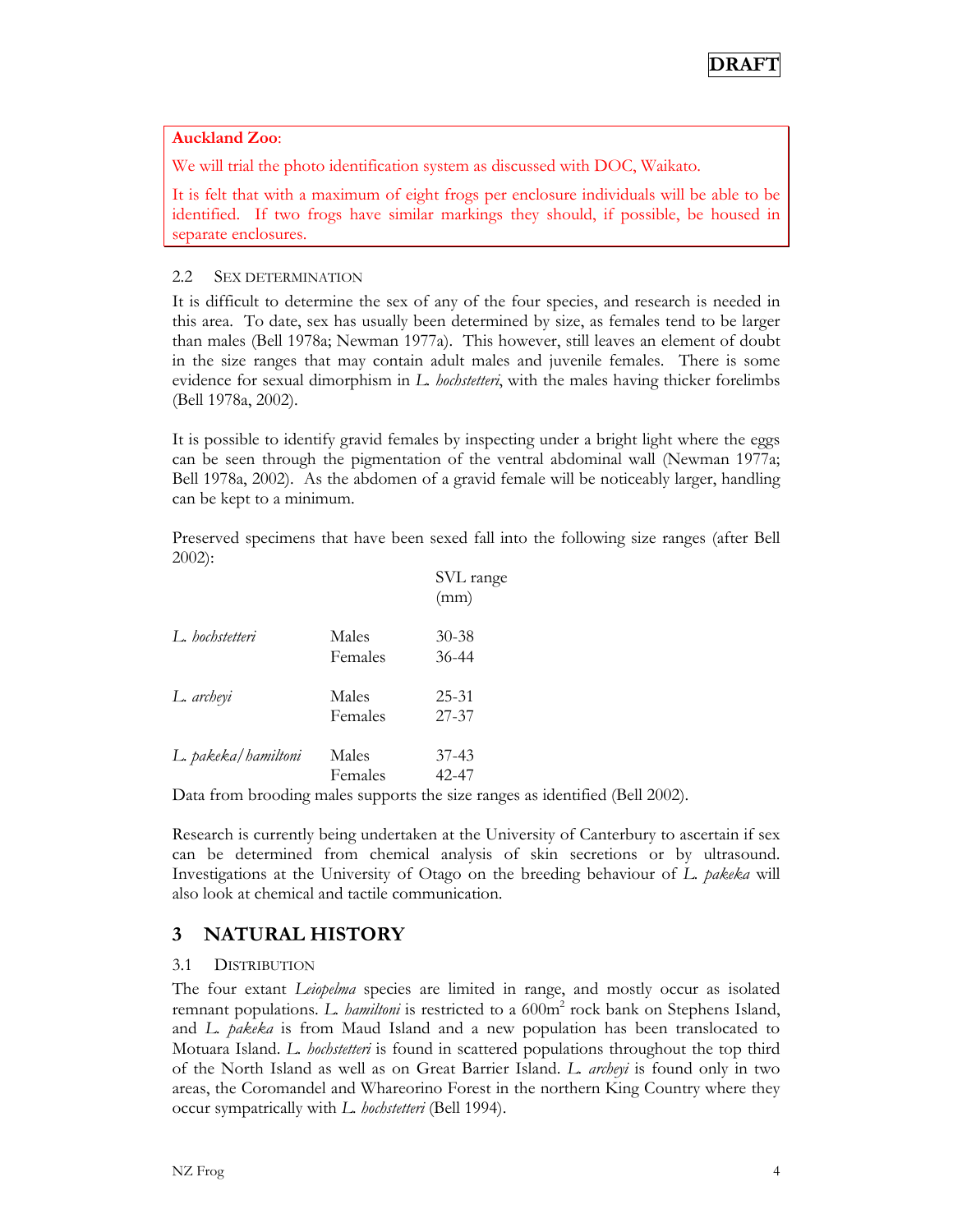#### 3.2 UNIQUE PHYSIOLOGY

New Zealand native frogs are unique, having retained many primitive characteristics during their long period of development in isolation. This includes 'free' ribs (which are not fused to vertebrae), and tail wagging muscles in adults. They also lack the vocal sac and external eardrum present in many other frog species. Subsequently they can only hear low frequency sound.

#### 3.3 HABITAT PREFERENCE

All species are terrestrial dwelling frogs, apart from *L. hochstetteri*, which is semi-aquatic in most of its range. Terrestrial forms of *L. hochstetteri* have also been recognised in Whareorino Forest (Eggers 1998). The four extant *Leiopelma* species are nocturnal, hiding under rocks, logs, in crevices and in vegetation by day and hunting for prey at night. However, they have sometimes been seen to emerge during the day.

*L. archeyi* are found in rocky outcrops and grassy clearings within moist native forest between 200 and 1000 m above sea level on mist covered ridge tops (Gill and Whitaker 1998). *L. hamiltoni* are found within a deep boulder bank on Stephen's Island and *L. pakeka* are found within coastal forest on Maud Island (Gill and Whitaker 1998). *L. hochstetteri* lives in shaded creek and seepage edges in native forest up to about 800 m above sea level (Gill and Whitaker 1998).

#### 3.4 ANTIPREDATOR BEHAVIOUR

Antipredator behaviour in *Leiopelma* includes emitting chirps or squeaks, assuming a stifflegged stance whilst rearing up, extending the legs and raising the body and butting the head, when under duress (Green 1988). *L. hochstetteri* is more apt at escape and does not display the aforementioned behaviours to the same extent. Each species has defensive granular glands in the skin, though distributed differently between the terrestrial species and *L. hochstetteri*, (Green 1988). The initial reaction to disturbance appears to be to remain immobile then to flee to the nearest retreat (Newman 1977b; Bell 1985a). *Leiopelma* also have cryptic colouration and nocturnal feeding regimes (Bell 1985a; Green 1988).

#### **4 FACILITIES**

#### 4.1 CONSTRUCTION OF FACILITIES

Until further research is able to address threats such as chytrid fungus infection, it is recommended that all *Leiopelma* species collected from July 2002 for captive management be housed in indoor terraria only.

Indoor captive facilities are to be fitted into lockable rooms that are preferably separate from any other captive animal enclosures. The rooms must be sufficiently insulated in the walls, floors and ceiling to prevent any heating from the outside environment. If windows are necessary then they should be at least double glazed. Due to the high humidity requirements of the rooms all materials used within them need to be rust resistant.

Frogs from the same population can be collectively housed in large glass or plastic terrarium. To preserve genetic diversity frogs from different populations should not be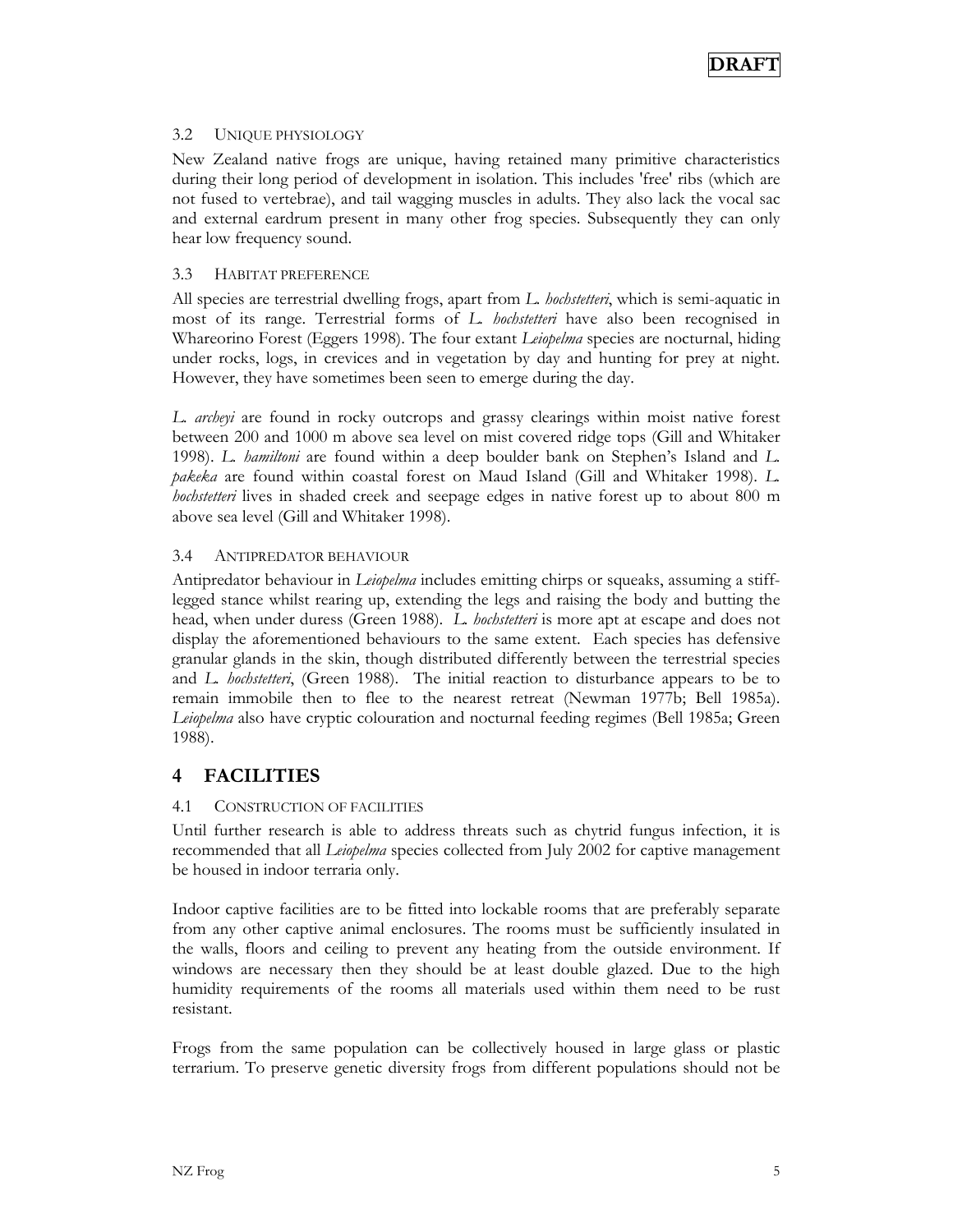mixed. Adult frogs<sup>1</sup> are to be housed independent of juvenile frogs and recently metamorphosed individuals are to be kept separate from older juveniles during their first year of development.

Terraria are to be constructed from typical aquarium glass using aquarium sealant (for terrarium measurements see Figure 4.1a). In addition, a glass rail (Figure 4.1b) is to be installed around the entire inside perimeter of the terrarium for the aluminium framed lid (Figure 4.1c) to rest on. The rail provides a barrier to frogs which may climb up the sides of the terrarium and to crickets and other live frog food which may attempt escape by eating through the fly screen mesh on the lid.

**Figure 4.1a:** Construction plans for terraria. sprinkler 75cm 150cm black paper 75cm **Figure 4.1b:** Inside rail **Figure 4.1c:** Terrarium lid to fit onto inside rail handle Sides of terrarium 1cm Rail inside entire perimeter of terrarium a harrirritara frame **Jon** fly screen Lid - to fit inside rails  $\overline{a}$ <sup>1</sup> Adult *L. archeyi* are defined as > 21 mm snout-vent length (svl), adult *L. hamiltoni* and *L. pakeka* > 25mm svl (Ben Bell, Victoria University, pers.comm.) and adult *L. pochstetteri* > 30mm svl (Don Wellington, pers. comm.). NZ Frog 6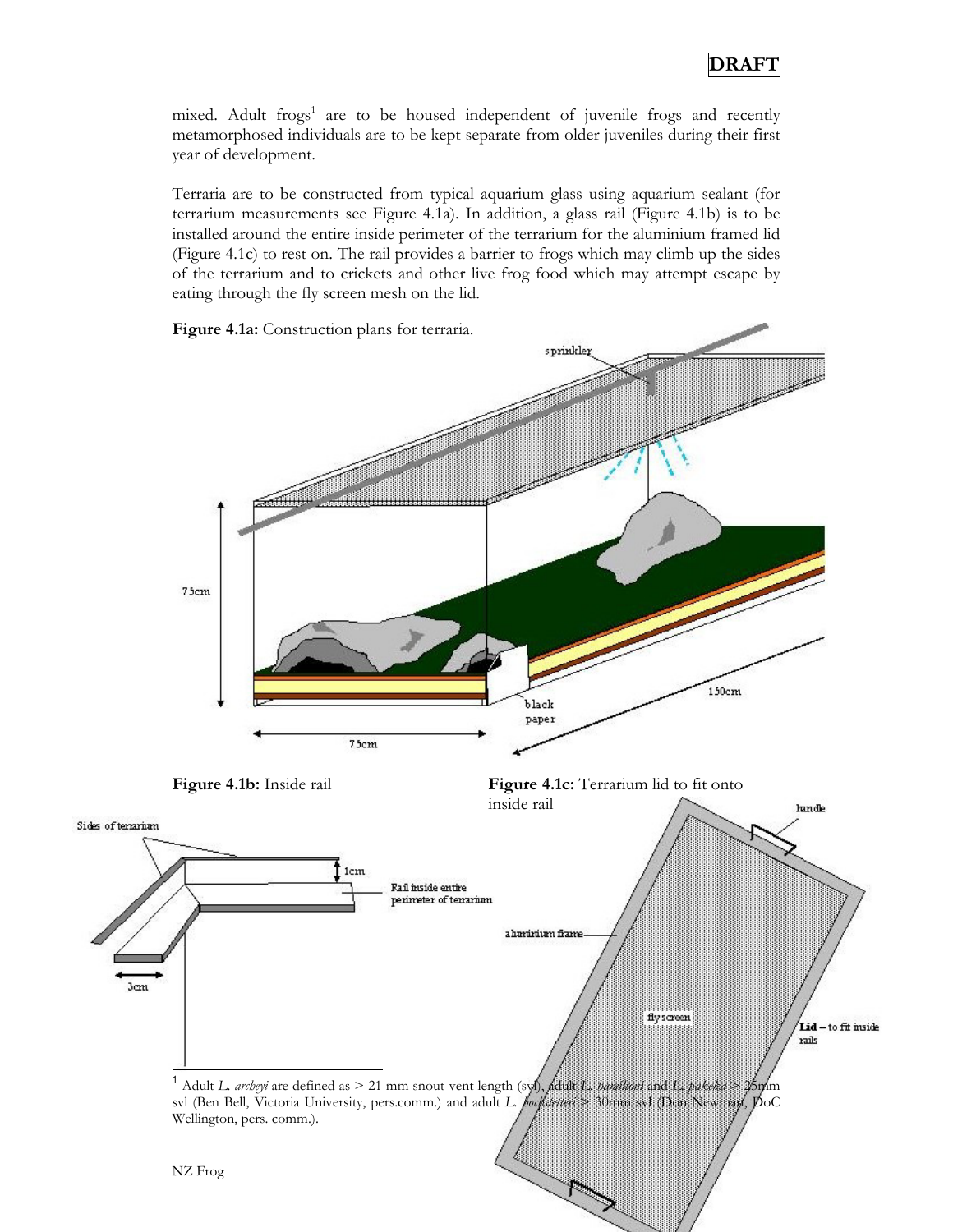#### **Auckland Zoo**:

Include plans of enclosures designed by Peter West using experience gained through visits and discussions with Melbourne Zoo, ARC and DOC team (including drainage, supports, building plan).

Grill is supported by columns of pvc pipe with a section removed to ensure drainage:



If a slope is required then supports are longer at the back than the front, ensuring that the substrate does not get too deep.



Nylon mesh is placed on top of grill to stop pebbles falling through. It may be necessary to place nylon mesh between pebbles and sand layers.

#### 4.2 HOUSING FOR TERRESTRIAL SPECIES (*Leiopelma archeyi, L. hamiltoni, L. pakeka*)

#### *4.2.1 Densities*

Adult frogs should be housed at a maximum of  $6 - 8$  per square metre of terraria, whereas, juveniles could be housed at slightly higher densities. Terrarium depth should be a minimum of 50 cm from substrate to roof so as to offer sufficient height to enable frogs to climb objects.

*4.2.2 Substrate and Refuge* 

#### **Auckland Zoo**:

Clay/soil and leaf litter have been collected from the Coromandel ranges, away from roads and uphill of tracks to avoid foreign contaminants.

All substrate and refuge materials collected from the wild must be thoroughly air-dried for at least three months before being used in terraria to avoid the inclusion of chytrid fungus sporangia. Alternatively, substrate materials can be autoclaved to ensure no chytrid is present, but this will also kill all potentially useful soil microbes.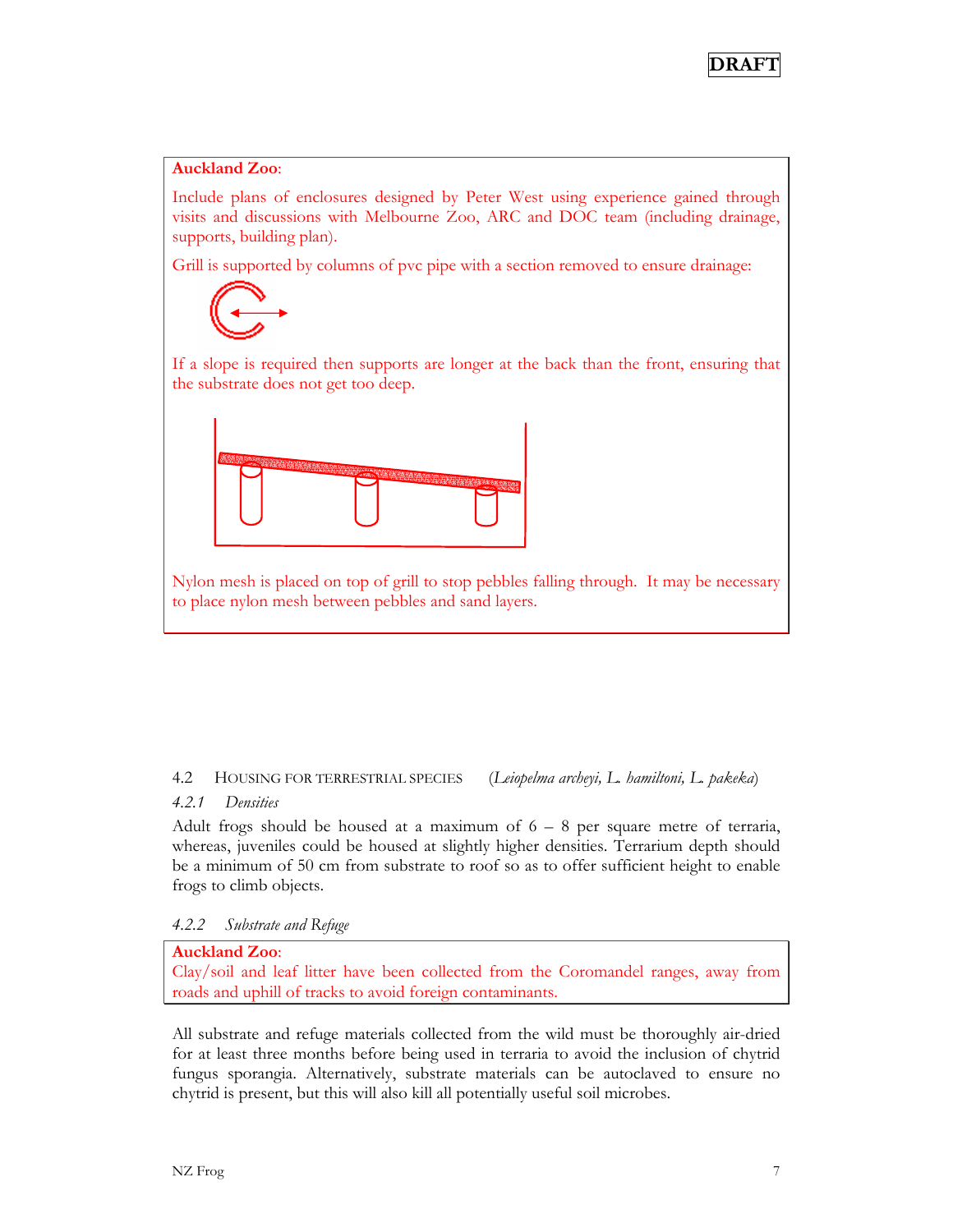#### **Auckland Zoo**:

Other methods of substrate sterilisation used: rocks and soil heated and held at 220ºC for one hour; sand and gravel boiled for one hour.

Once substrate has been treated (autoclave, dry heat or boiling), it must be placed in a container with good ventilation, moistened and left for at least 30 days before use to allow dead organisms, etc to decompose.

Layers of different substrates are required to provide sufficient drainage and to prevent any backflow of water though the terraria (see Figure 4.2).

A shallow litter layer covers a layer of clay to provide substrate for burrowing. The clay layer must be kept shallow to prevent it from becoming too muddy. Beneath the clay lies a layer of (preferably white) sand and then a layer of pebbles for sufficient drainage.

**Auckland Zoo**:

If enclosures become "muddy" or water-logged, small areas of clay should be removed to allow water to escape from substrate.

Sterilized rocks provide refuge sites for frogs during daylight hours. Rocks can be cleaned using 0.5% chlorine solution then rinsed off with tap water and dried.

#### **Auckland Zoo**:

Chlorine should be used as a last resort as some frogs will not tolerate even minute quantities. (cf: Melbourne Zoo, personnel comment? name? And the ARC, Gerry Marantelli)

Place refuge sites on the edge of the glass with a piece of black cardboard stuck to the outside. The cardboard can be removed to see under the refuge when locating frogs without much disturbance to the hiding frogs (see Figure 4.1a).

Air dried fern stumps can be included in terraria for frogs to climb on. Plants grown inside the terraria from seed are safer alternatives than using plants grown in the wild.



Figure 4.2: Plan of terrarium for terrestrial species.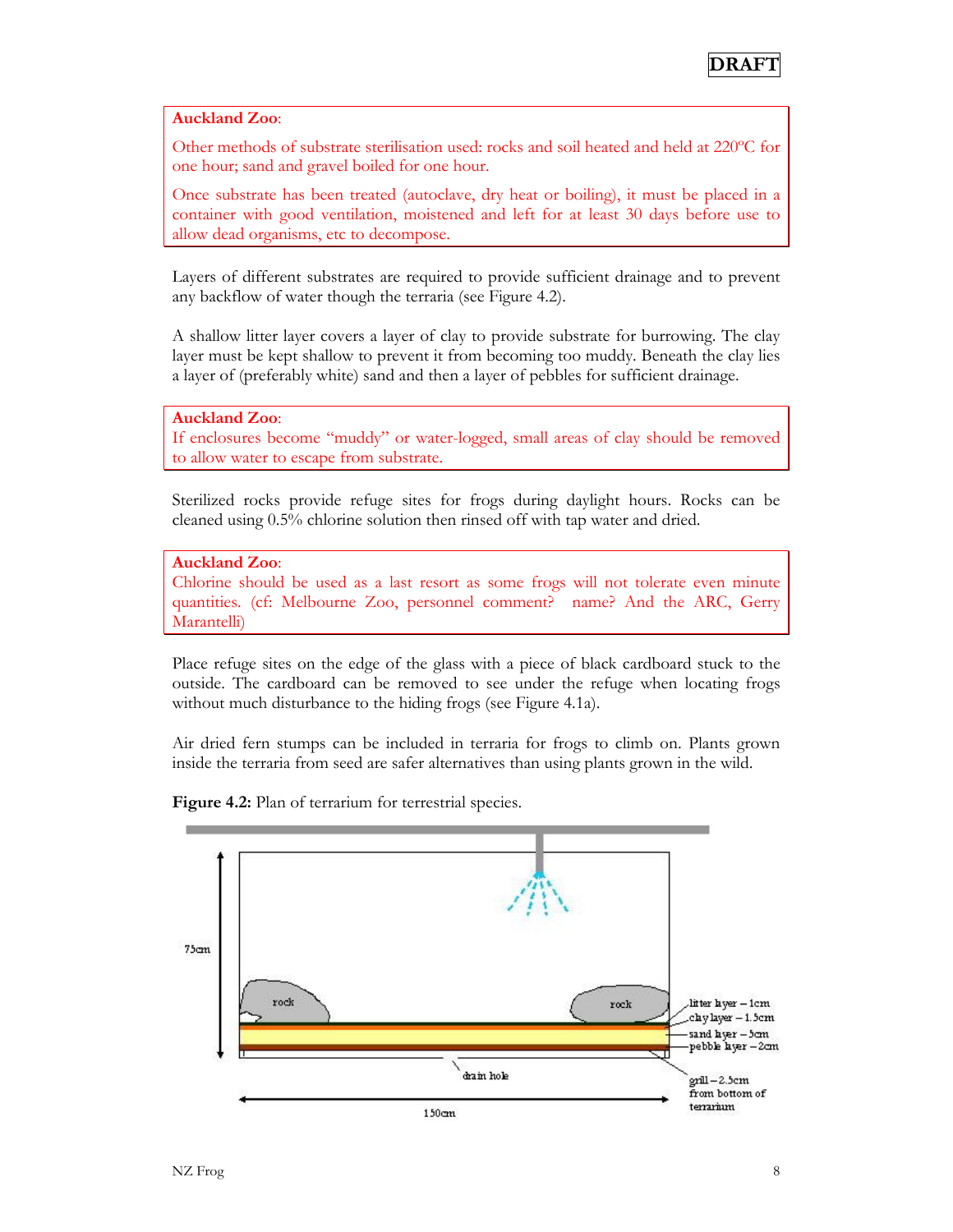

#### *4.2.3 Water*

A reverse osmosis water filtration system is to be used for all water used in native frog terraria and filters are to be replaced regularly. Water must not be shared between terraria and must not be recycled. The flow of water must be in one direction from the filter to the sprinklers then through the terrarium's substrate out the bottom drain hole and out of the room to be discarded. This is to prevent the inadvertent contamination of frogs from infected or dirty water.

#### **Auckland Zoo**:

Reverse osmosis water is kept in small holding tanks inside the building to allow water to cool to ambient room temperature prior to sprinkling enclosures. (Refer to plan)

#### *4.2.4 Humidity*

A constant 100% relative humidity is to be maintained within the room housing terraria using ultrasonic humidifiers. Each terrarium must be fitted with a sprinkler placed above one end so as to provide a choice of moistures along the clay.

#### **Auckland Zoo**:

A Nylex/Plessey sprinkler system has been installed with a single outlet at the centre of each enclosure. By changing the nozzle type, the area of the enclosure covered by the sprinkler can be changed to quarter, half or the full enclosure. (P West personal experience; refer to plan)

#### *4.2.5 Lighting*

Low heat white or fluorescent lighting is to be used to simulate daylight. Wide spectrum UV bulbs should not be used as it is expected that *Leiopelma* have low UV requirements due to their nocturnal habit. UV absorption is closely linked to calcium uptake and growth rates. *Leiopelma* have slow natural growth rates and an excess of UV may cause captive growth rates to outstrip the frogs' nutrient supply causing bone developmental problems.

Suggested bulbs to be used for day lighting: tri-polar NEC FL20SSBR/18-HG-T8 or comparable Sylvania bulb.

A small, dim (e.g. 15 watt) fluorescent tube is to be used to simulate moon light and should be angled towards the ceiling so the light is spread over the room. Day/night lighting must be maintained on a seasonally reflective photoperiod.

#### **Auckland Zoo**:

The 15-watt bulbs have been placed on timers which will be adjusted each month for seasonal variation.

#### *4.2.6 Temperature*

A refrigeration unit with monitored alarms is required to control the internal room temperature. Preferably one refrigeration unit per room or one unit with two separate outlets and controls is to be used.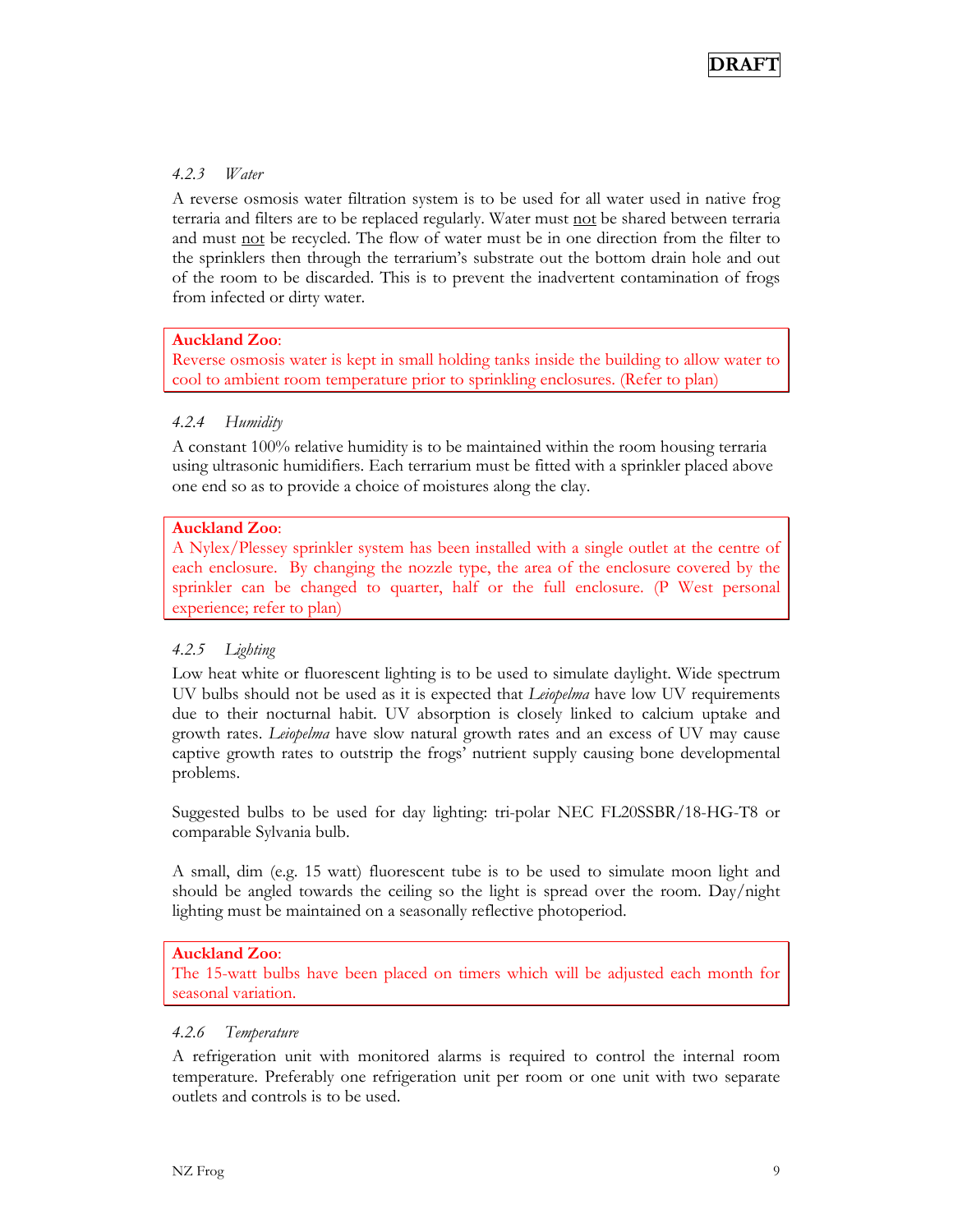**Auckland Zoo**: Alarm is monitored by

Terrariums must not be exposed to direct sunlight or large variations in temperature. As there is currently limited information on the required temperature ranges for maintaining native frogs under indoor captive management, broad temperature ranges based on temperature data recorded above ground, on-site and on point climate estimates are listed in Table 4.1. It is suggested that these temperature ranges should be followed in the first instance. If captive frogs display lethargy or are found dead an inappropriate temperature range may be a factor. In this circumstance the issue should be discussed with the captive coordinator who may advise that the temperature range should be adjusted.

As seasonal variation in temperatures may provide a cue for breeding this variation should be implemented into the temperature regime once more is understood about the optimum temperature ranges for survival of native frogs in the indoor captive environment (suggested seasonal temperature ranges can be found in Appendix 1).

| Source location     | Recommended        | Species      |
|---------------------|--------------------|--------------|
|                     | temperature range* |              |
| Waikato             |                    |              |
| Northern Coromandel | $10 - 17$ °C       | L. archeyi   |
| Central Coromandel  | $9 - 17^{\circ}C$  | L. archeyi   |
| Southern Coromandel | $8 - 16$ °C        | L. archeyi   |
| Whareorino Forest   | $8 - 15^{\circ}$ C | L. archeyi   |
| Marlborough Sounds  |                    |              |
| Stephens Island     | $8 - 18$ °C        | L. hamiltoni |
| Maud Island         | $9 - 18$ °C        | L. pakeka    |

**Table 4.1:** Suggested temperature ranges for terrestrial species (*L. archeyi*, *L. hamiltoni*, and *L. pakeka*)

\*Temperature ranges for Whareorino Forest are from unpublished environmental data collected on site. Temperature ranges for Coromandel are from point climate estimates from the Landcare Research Land Environments of New Zealand (LENZ), John Leathwick, October 2002. Temperature ranges for Marlborough Sounds are from Newman et al. (1978).

#### 4.3 HOUSING FOR SEMI-AQUATIC SPECIES (*Leiopelma hochstetteri*)

The semi-aquatic *Leiopelma hochstetteri* requires a similarly designed terrarium to the terrestrial species above with the addition of a shallow water pool and splash zone to simulate a stream environment. Cool water  $(10 - 14^{\circ}C)$  is to be dropped over a large angled rock to provide a splash zone. The water can then pour into the shallow pool (2- 5cm deep) which drains into the bottom cavity of the terrarium through a narrow drain hose at the bottom of the pool (see Figure 4.3). The water flow rate should be  $75 - 100$ times water change per day.

**Figure 4.3:** Plan of terrarium for semi-aquatic species.

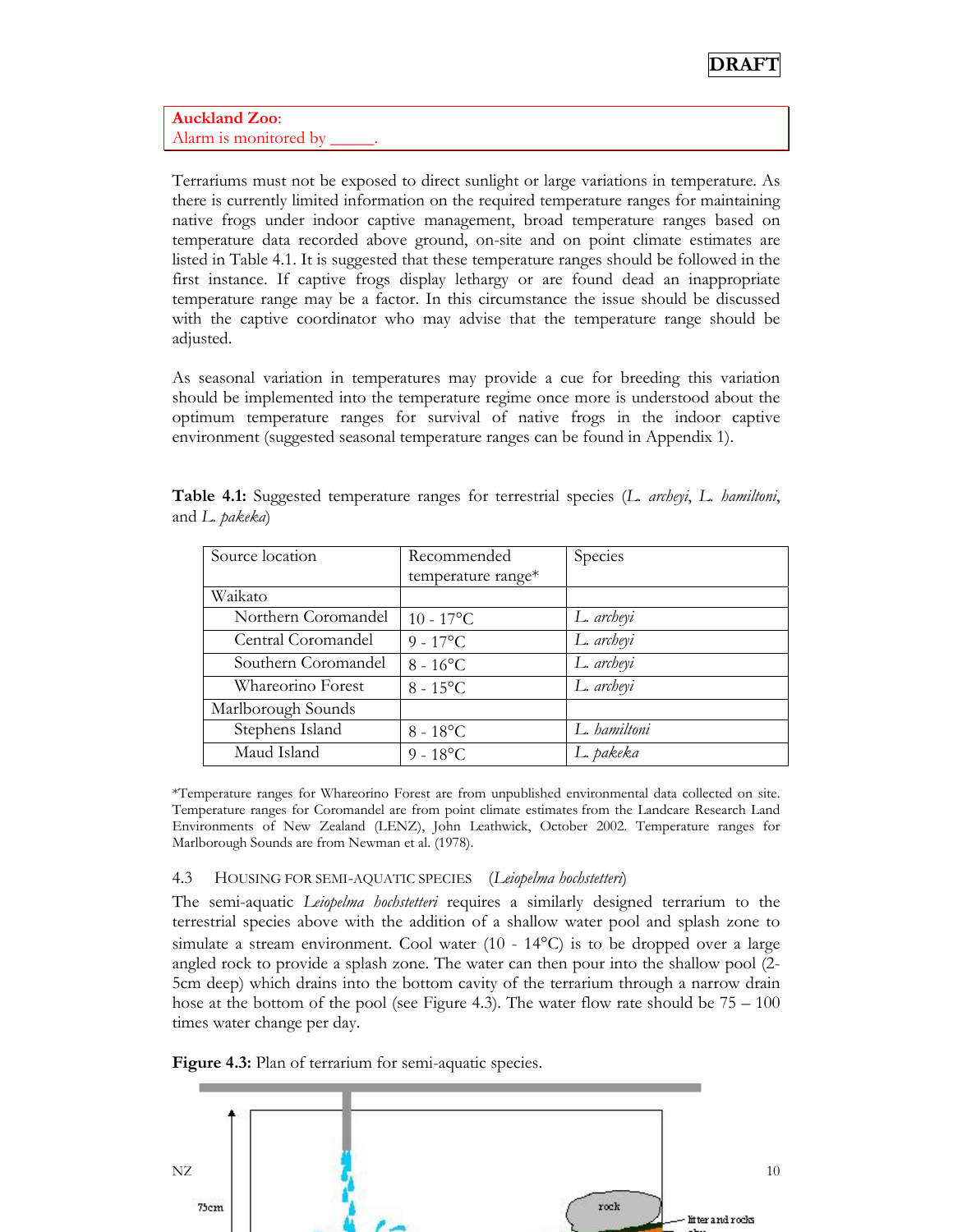#### *4.3.1 Densities*

Adult frogs should be housed at a maximum of  $6 - 8$  per square metre of terraria, whereas, juveniles could be housed at slightly higher densities.

#### *4.3.2 Substrate and Refuge*

In addition to directions given above for terrestrial species (4.2.2), the substrate surface needs to have a gentle slope towards the water pool providing a range of substrate moisture conditions from dry to very wet.

*4.3.3 Water*  See under 4.3.3.

*4.3.4 Humidity*  See under 4.2.4.

*4.3.5 Lighting*  See under 4.2.5.

#### *4.3.6 Temperature*

In addition to directions given above for terrestrial species (4.2.6), as there is currently limited information on the required temperature ranges for maintaining native frogs under indoor captive management, broad temperature ranges from point climate estimates are listed in Table 4.2. If captive frogs display lethargy or are found dead an inappropriate temperature range may be a factor. In this circumstance the issue should be discussed with the captive coordinator who may advise that the temperature range should be adjusted.

As seasonal variation in temperatures may provide a cue for breeding this variation should be implemented into the temperature regime once more is understood about the optimum temperature ranges for survival of native frogs in the indoor captive environment (suggested seasonal temperature ranges can be found in Appendix 1).

**Table 4.2:** Suggested temperature ranges for *L. hochstetteri*

| Source location | Recommended temperature range* |
|-----------------|--------------------------------|
| Northland       |                                |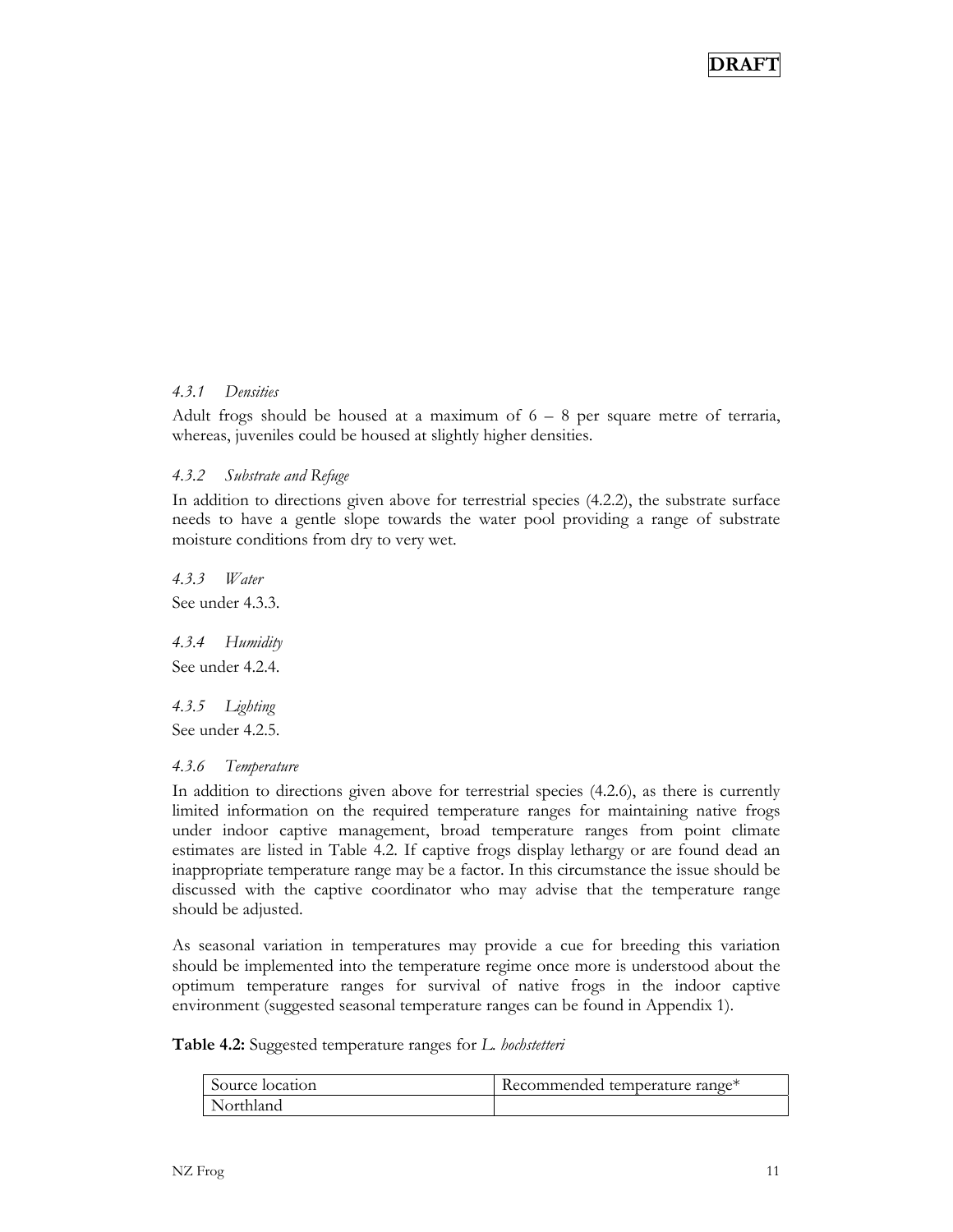| Brynderwyn Range       | $11 - 18^{\circ}C$ |
|------------------------|--------------------|
| Waipu Gorge            | $11 - 19$ °C       |
| Mareretu Forest        | $11 - 19$ °C       |
| Auckland               |                    |
| Warkworth              | $10 - 18$ °C       |
| Waitakere Range        | $10 - 17$ °C       |
| Hunua Range            | $9-17$ °C          |
| Great Barrier Island   | $12 - 18$ °C       |
| Waikato                |                    |
| Northern Coromandel    | $10 - 17$ °C       |
| Central Coromandel     | $9 - 17$ °C        |
| Southern Coromandel    | $8 - 16$ °C        |
| Rangitoto Range        | $8 - 14$ °C        |
| Whareorino Forest      | $8 - 15^{\circ}$ C |
| Bay of Plenty          |                    |
| Kaimai Range           | $8-16$ °C          |
| Otawa Forest           | $8-17$ °C          |
| East Coast/Hawke's Bay |                    |
| Motu River             | $8-17$ °C          |
| Pukeamaru Range        | $9-17$ °C          |
| Raukokore River        | $10 - 19$ °C       |
| Raukumara Range        | $8-15$ °C          |
| Waioeka river          | $8-18$ °C          |

\* Temperature ranges are from point climate estimates from the Landcare Research Land Environments of New Zealand (LENZ), John Leathwick, October 2002.

#### 4.4 CLEANING

To prevent disturbance to the frogs the substrate beneath the litter layer is only to be replaced when necessary (e.g. every few years) depending on its condition. If white sand is used then it will show up the build-up of nitrogenous waste which will indicate when it is time to clean the terrarium.

#### **Auckland Zoo**:

Melbourne Zoo found that leaf litter and clay/soil stained the sand. We will "watch" the sand layer but also turn over small areas of substrate and monitor its odour on a weekly basis. If it is found to be contaminated by a high nitrogenous build up, etc the frogs must be removed and substrate changed (P West personal experience).

If parts of the litter layer start to breakdown then it may need to be replaced. Any new litter should first be thoroughly air dried for several months before being used in terraria. If the clay layer becomes too sludgy then it may also need to be replaced every year or so.

#### **Auckland Zoo**:

Leaf litter will be added to the enclosures regularly (Melbourne Zoo and The ARC). If substrate becomes very sludgy, the frogs should be removed and substrate changed.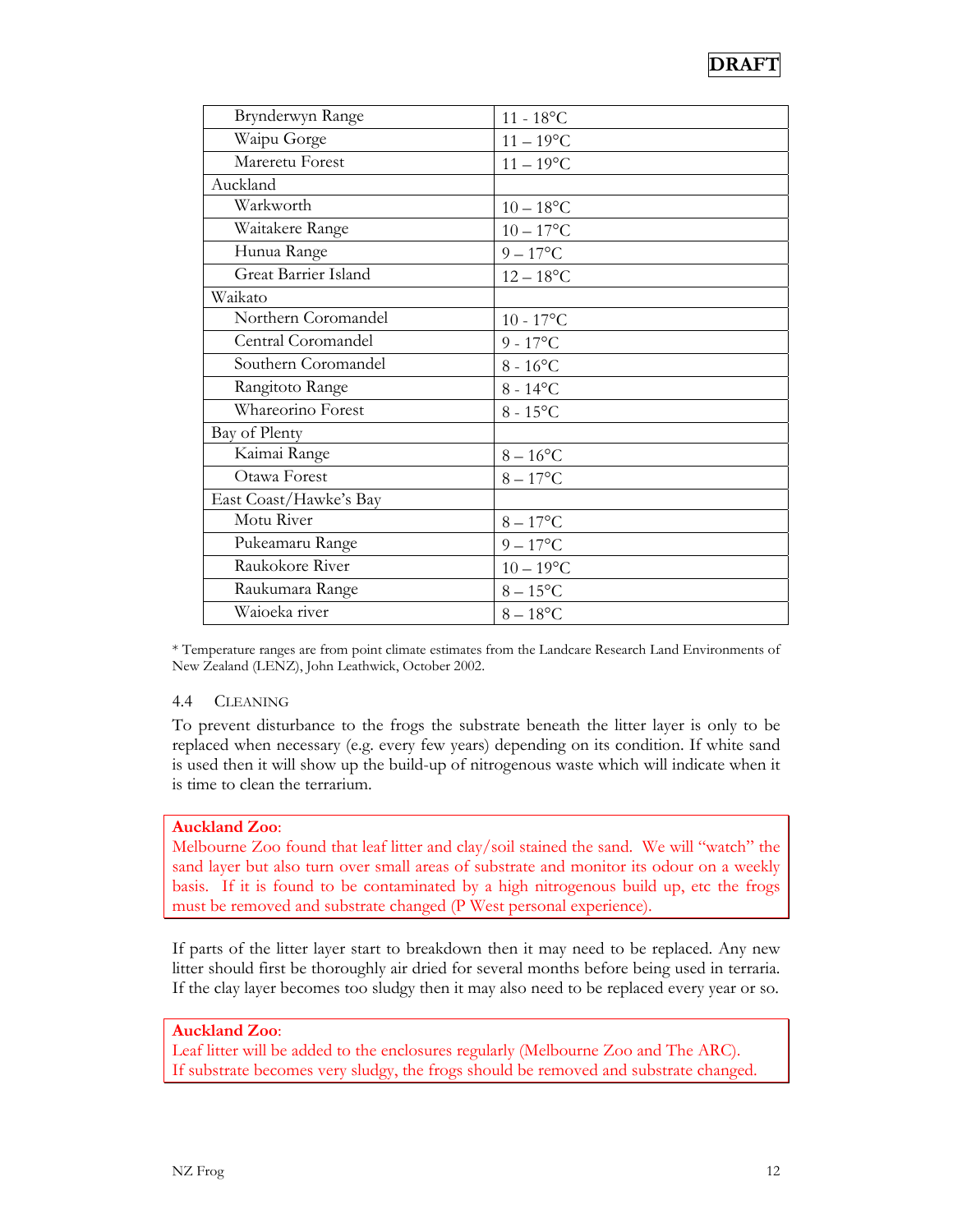If possible use water only for cleaning. If something does require cleaning with chemicals then it must be cleaned outside the rooms containing terraria so as not to cause the chemical fumes to permeate the rooms. Cleaning sponges and equipment must be dedicated to each individual terrarium to prevent the spread of disease.

## **5 DIET**

Live, laboratory bred or commercially obtained invertebrates must be fed to frogs about every second or third day. Care should be taken to ensure that a non contaminated food supply is used. The quantity required will depend on the type and size of prey as well as the individual sizes of the frog, and the temperate regime the frogs are being kept under (at warmer temperatures the frogs may require less food). Note that frogs can ingest a wide range of prey sizes and types. Food needs to be available to frogs before night time foraging begins.

Small micro-worms and mealworms should not be feed to frogs as they tend to hide, and later reproduce. Isopods (slaters/woodlice) appear not to be a preferred food (Ben Bell, Victoria University, pers. comm.).

Supplementary vitamins should not be required if an appropriate varied diet is followed. Invertebrates dusted with calcium powder will often have a chance to clean the powder off before being eaten by frogs.

Laboratory diaries must be maintained which include details of when, what and how much frogs are feed so feeding methods can be refined. Problems may occur if the frogs are being fed inappropriate food and or at the wrong times. Bell (1978a) suggested that an unusually high level of diurnal emergence in captive *L. archeyi* was a possible artefact of being fed on diurnally active houseflies. Other species in captivity that were fed nocturnal moths maintained more natural emergence patterns. At lower temperatures some food species may be inactive and are therefore not an attractive prey item for frogs. Care should be taken to observe what proportion of food is being consumed and whether frogs are losing weight.

#### *5.1.1 Adult frogs*

Adult frogs, typically, eat a range of hard-bodied and soft-bodied invertebrates (Eggers 1998). Variety should be provided where possible. This is particularly important prior to the breeding season as nutrition may play an important role in egg and clutch size (Ford and Seigel 1994; Girish and Saidapur 2000; Bell 2002).

Potential food items for adult frogs include:

| Small, young crickets | Drosophila (vestigle winged) |
|-----------------------|------------------------------|
| Moths                 | Flies                        |
| Amphipods             | Wax moth larvae              |
| Coleopera (beetles)   | Collembola (springtails)     |

#### *5.1.2 Juvenile frogs*

Juvenile frogs require soft-bodied invertebrates until they have grown to at least 20 mm snout vent length due to a lack of teeth (Eggers 1998).

Ideal food items for juvenile frogs include: *Drosophila* (vestigle winged) Mites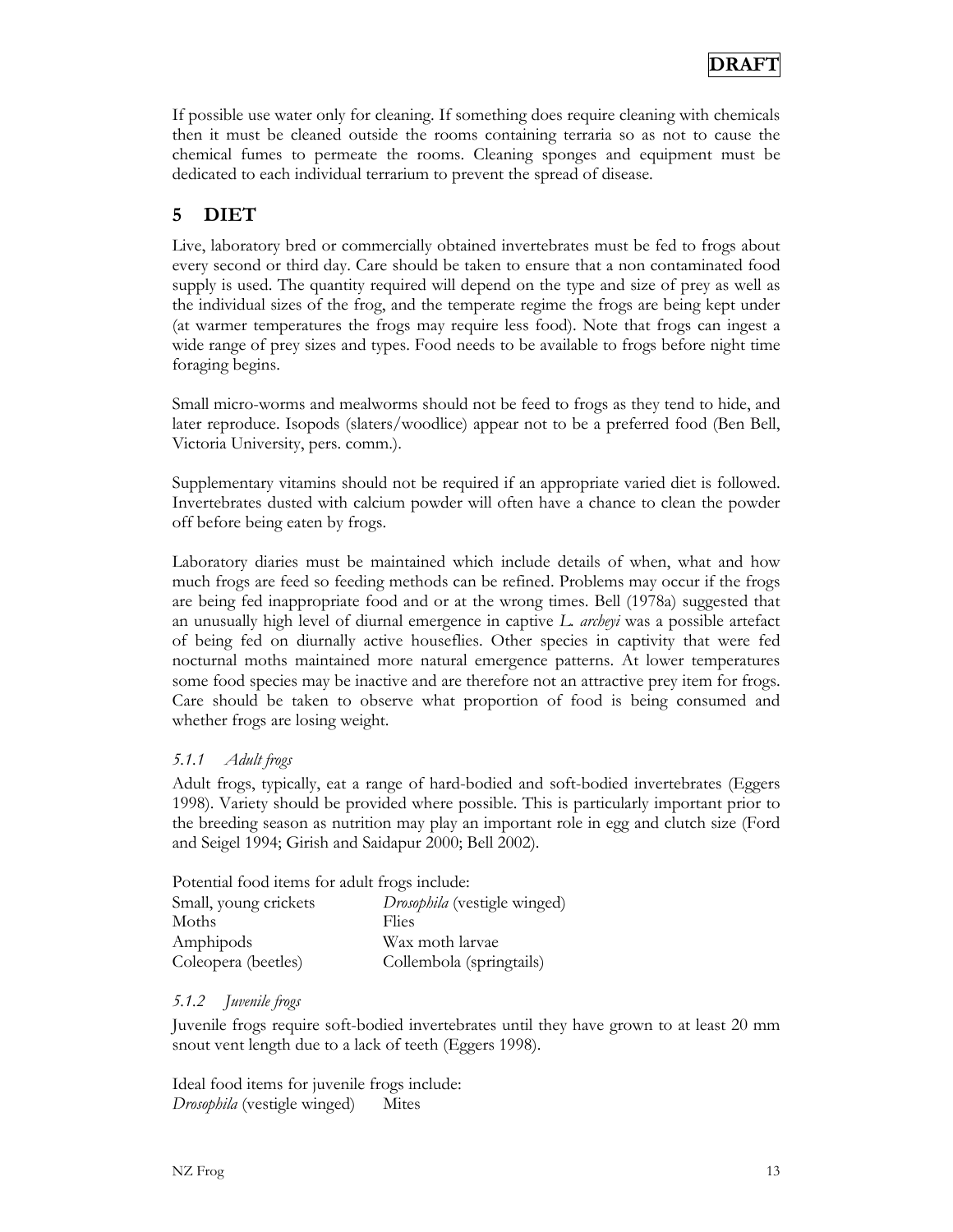Other small flies Small wax moth larvae

## **6 QUARANTINE PROCEDURES**

#### 6.1 QUARANTINE

It is necessary to quarantine frogs that are to be taken from the wild into captive facilities, transferred between facilities or released into the wild from captivity so they can be monitored for any signs of illness.

In all cases, frogs that are transferred together must be quarantined at the same time. If new frogs are brought into the quarantine facility at any time during the quarantine period then the period must begin again from that point.

#### *6.1.1 Wild to captive facility*

Frogs are to be quarantined inside in isolation for a minimum of three months after removal from the field to establish which individuals are likely to be diseased. Even when diagnostic techniques are available to confirm if individual frogs are infected with chytrid fungus it is still recommended that apparent chytrid free frogs be quarantined for a minimum of three months. Frogs may take some time to show symptoms of chytrid infection or infection from other diseases.

#### 6.2 ISOLATION

Quarantine facilities must be kept in a separate room from any existing or planned captive population enclosure. Water and/or air conditioning systems are not to be shared between these facilities.

#### 6.3 HYGIENE

Virkon S® foot baths must be used and placed at each entrance/exit to the quarantine room. Foot baths should be covered when not in use and the solution changed regularly. Alternatively, dedicated pairs of shoes are to worn inside the quarantine room and removed before leaving.

A fresh pair of surgical gloves is to be used when handling each frog container or each frog (see section 8 Handling frogs). Gloves are to be rolled off so there is no contact between the outside of the gloves and the skin.

To prevent the possibility of cross contamination only one container lid should be removed at any one time. Containers must always be handled in the same order each day so if cross-contamination occurs is it only in one direction.

Quarantine containers must be thoroughly cleaned and sterilised with 70% ethanol. Time must be allowed for the ethanol to evaporate off the surface of the containers before frogs can be placed in them. All instruments used for servicing and measuring quarantined frogs must also be sterilised by being soaked in 70% ethanol before use for each frog.

#### 6.4 HOUSING

Quarantined frogs should be housed individually in glass or plastic containers to prevent the spread of disease and to make it easier to monitor each frog's condition.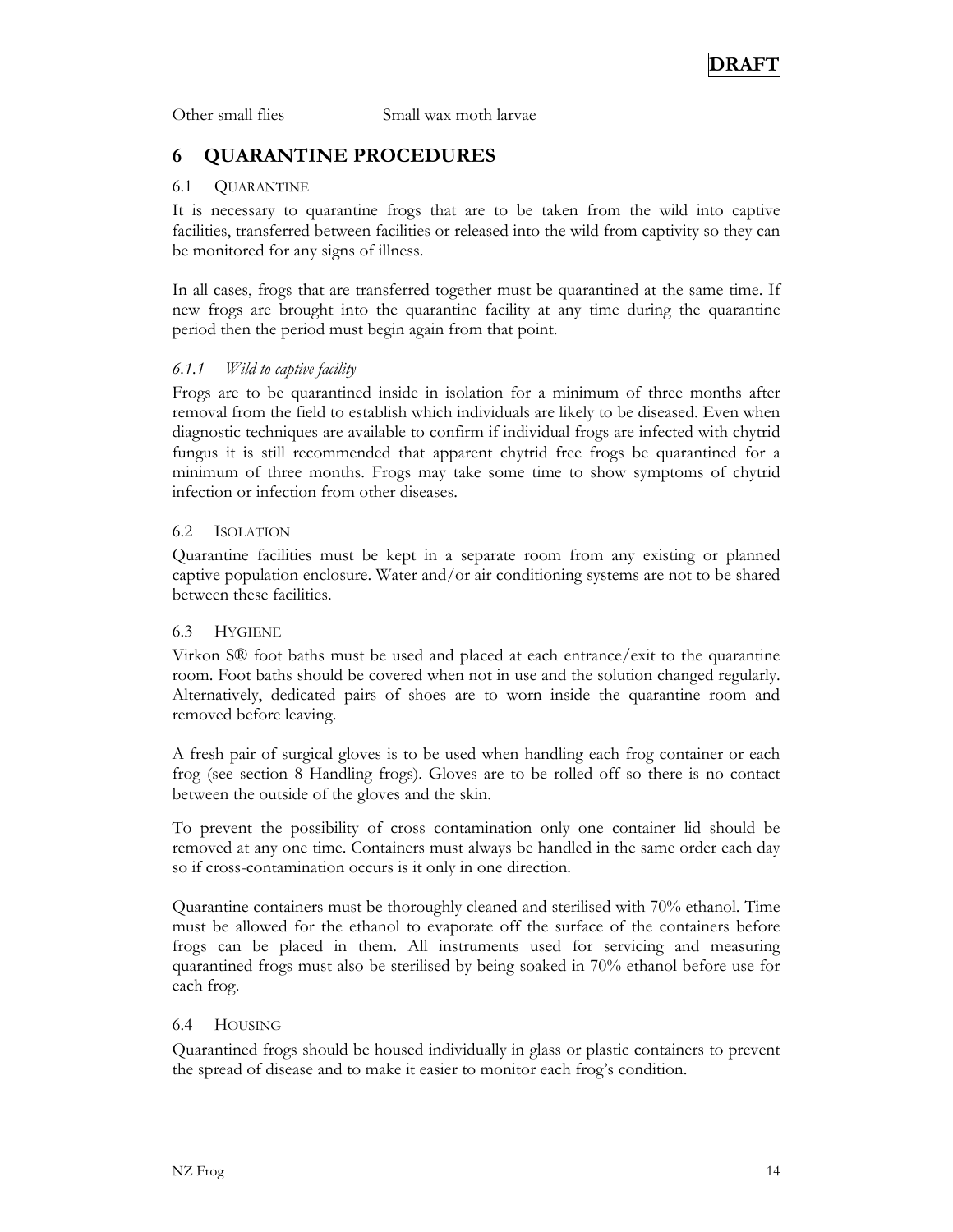At present there are no tests which have proven to be accurate in the detection of chytrid fungus on live native frogs and there is no known treatment for successfully treating chytrid infection in native frogs. Both tests and treatments are currently under development at Canterbury University, Christchurch, New Zealand and at CSIRO Victoria, Australia.

Two possible scenarios have been identified 1) chytrid test and/or chytrid treatment is expected to become available (Figure 6.1) and 2) no chytrid test or treatment is expected to become available (Figure 6.2).

#### *6.4.1 Space and substrate*

Containers should be a minimum of 35 cm x 20cm x 20cm. Damp, non bleached paper towels or tissue are to be used to line the containers with some also scrunched up to provide refuge. Soiled paper towels are to be replaced once every two weeks(?).

#### **Auckland Zoo**:

DOC Team \_\_\_\_\_\_ have agreed to allow half of the frogs to be quarantined with manmade substrate (paper towels used by Dr Bruce Waldman, and capillary cloth used by Karen Eggers) and half on soil and leaf litter substrate (as used by Melbourne Zoo, The ARC and Peter West). In both cases the substrate will be changed weekly to avoid possible stress.

*6.4.2 Lighting*  See under 4.2.5.

#### 6.5 CLIMATE

Humidity is to be maintained by misting using a spray bottle of reverse osmosis water. Enough ventilation for frogs should be supplied when container lids are removed for feeding or misting.

#### *6.5.1 Scenario 1: Chytrid test and/or chytrid treatment is expected to become available*

#### Quarantine I

Frogs are to be kept in isolation from each other under chytrid suppression conditions if no test or treatment is available. This means keeping the frogs drier and at the lower end of the recommended temperature range (see Tables 4.1 and 4.2). Limited misting is only required to provide a very slightly damp substrate.

#### Quarantine II

Once a test for chytrid infection is available then after a frog tests negative for infection it is still to be kept in isolation from other frogs, but under captive colony climatic conditions (see 4.2.4; 4.2.6 and 4.3.6). If after at least 2 months under these conditions individual frogs show no sign of chytrid infection or other illness then they are to be tested again for chytrid infection. If they again test negative for chytrid then they are to be put into the captive colony (collectively housed in terraria as under 4.2 and 4.3).

If at anytime a frog tests positive for chytrid then they are to be treated immediately. If a treatment does not exist then the frogs are to be kept under chytrid suppression conditions until a treatment becomes available.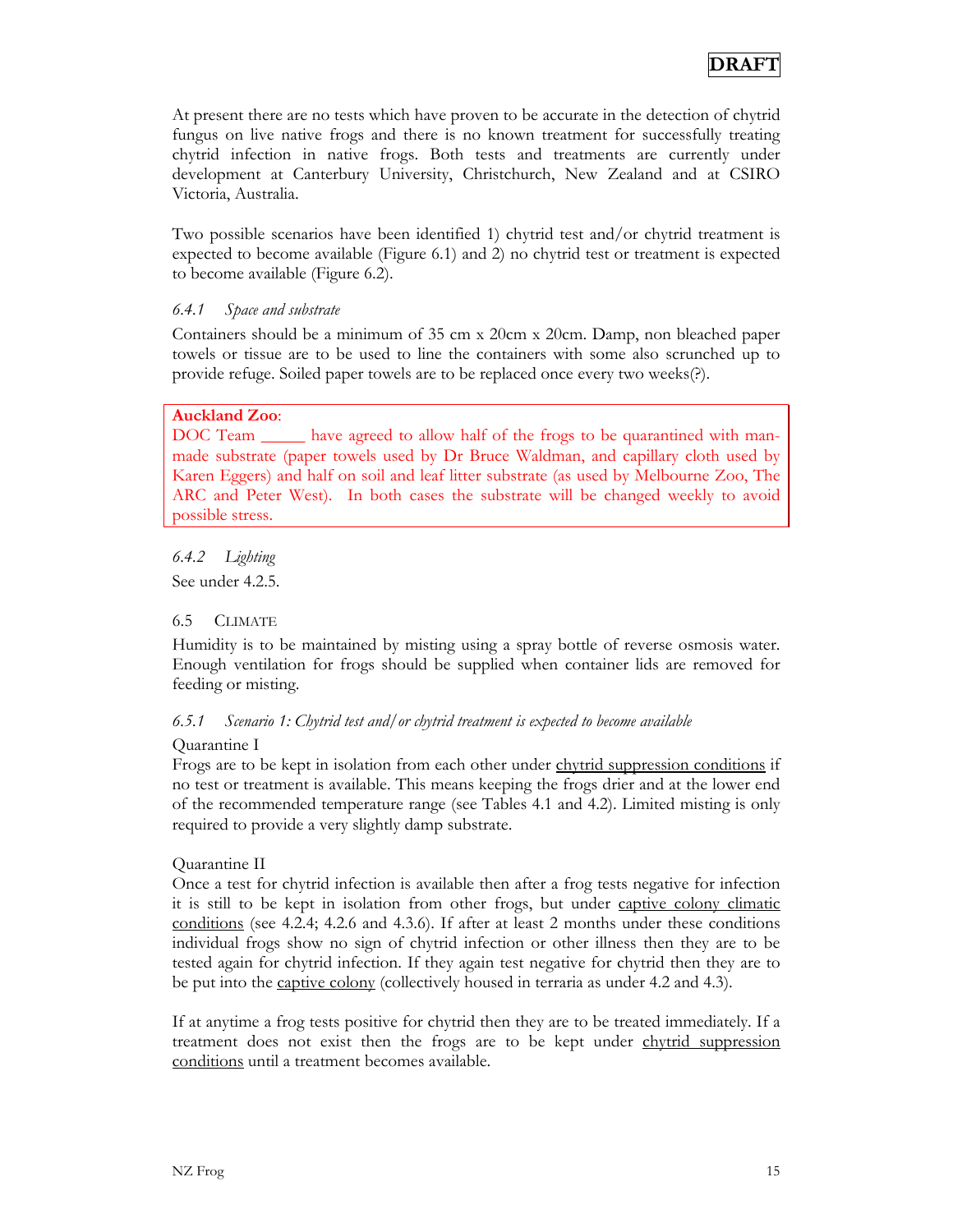

**Figure 6.1:** Flow chart for Scenario 1: Chytrid test and/or chytrid treatment is expected to become available.

*6.5.2 Scenario 2: No chytrid test or treatment is expected to become available* 

#### Quarantine I

If no chytrid test or treatment is expected to become available then the frogs are to be kept in isolation from each other for at least 2 months under captive colony climatic conditions (see 4.2.4; 4.2.6 and 4.3.6).

#### Quarantine IIa

If chytrid is expressed then the frogs are to be kept in isolation from each other under chytrid suppression conditions (see above).

#### Quarantine IIb

If chytrid is not expressed after at least two months in Quarantine (I) then the frogs should be kept in isolation from each other under an extension of captive colony climatic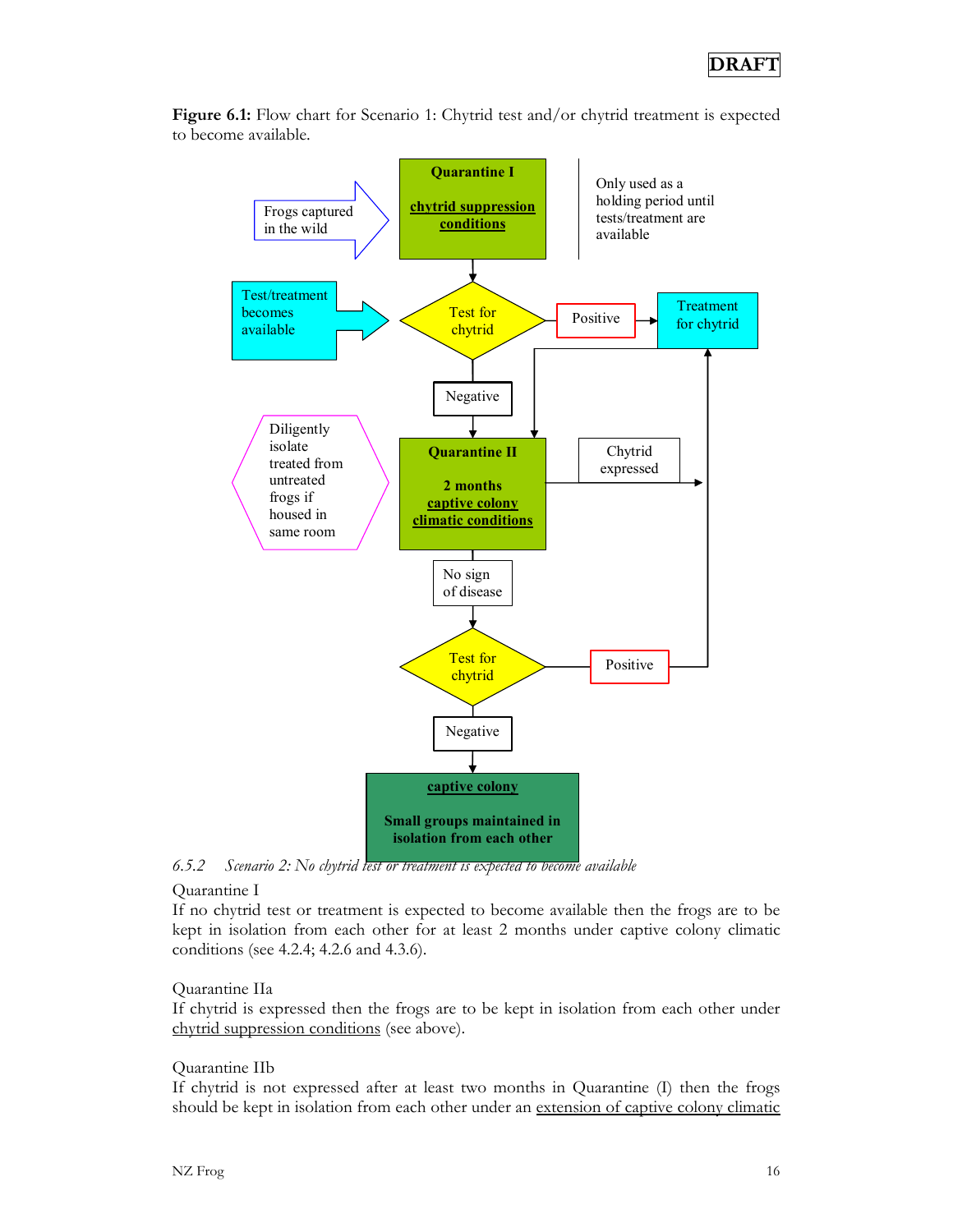conditions. This extension means that the frogs are to be kept at the upper limits of their temperature range. This will place more stress on the frogs in the hope that they express any diseases they may have.

If disease is not expressed in individual frogs after at least two months then they are to be put into the captive colony (collectively housed in terraria as under 4.2 and 4.3).

**Figure 6.2:** Flow chart for Scenario 2: No chytrid test or treatment is expected to become available.



#### 6.6 TRANSPORTATION

These guidelines should be followed when transporting or moving frogs from a source population to a quarantine environment, or between captive populations. During transportation, frogs should be maintained at relatively cool temperatures  $(8 - 10^{\circ}C)$ throughout the entire journey to minimise stress.

#### *6.6.1 Packing for transport*

*Leiopelma* frogs are to be packed individually in separate, sterile containers or small plastic bags<sup>2</sup> for transport from the field or between captive or quarantine facilities. Each container should be a minimum of 15cm x 10cm x 5cm. Plastic bags must be filled with air to supply cushioning before being tied off at the top. Each container or plastic bag

 $\overline{a}$ 

<sup>2</sup> Containers will provide more structure and insulation when being packed into chilli bins, but frogs may be bruised against the sides of the container. Plastic bags should provide more cushioning but less structure and insulation.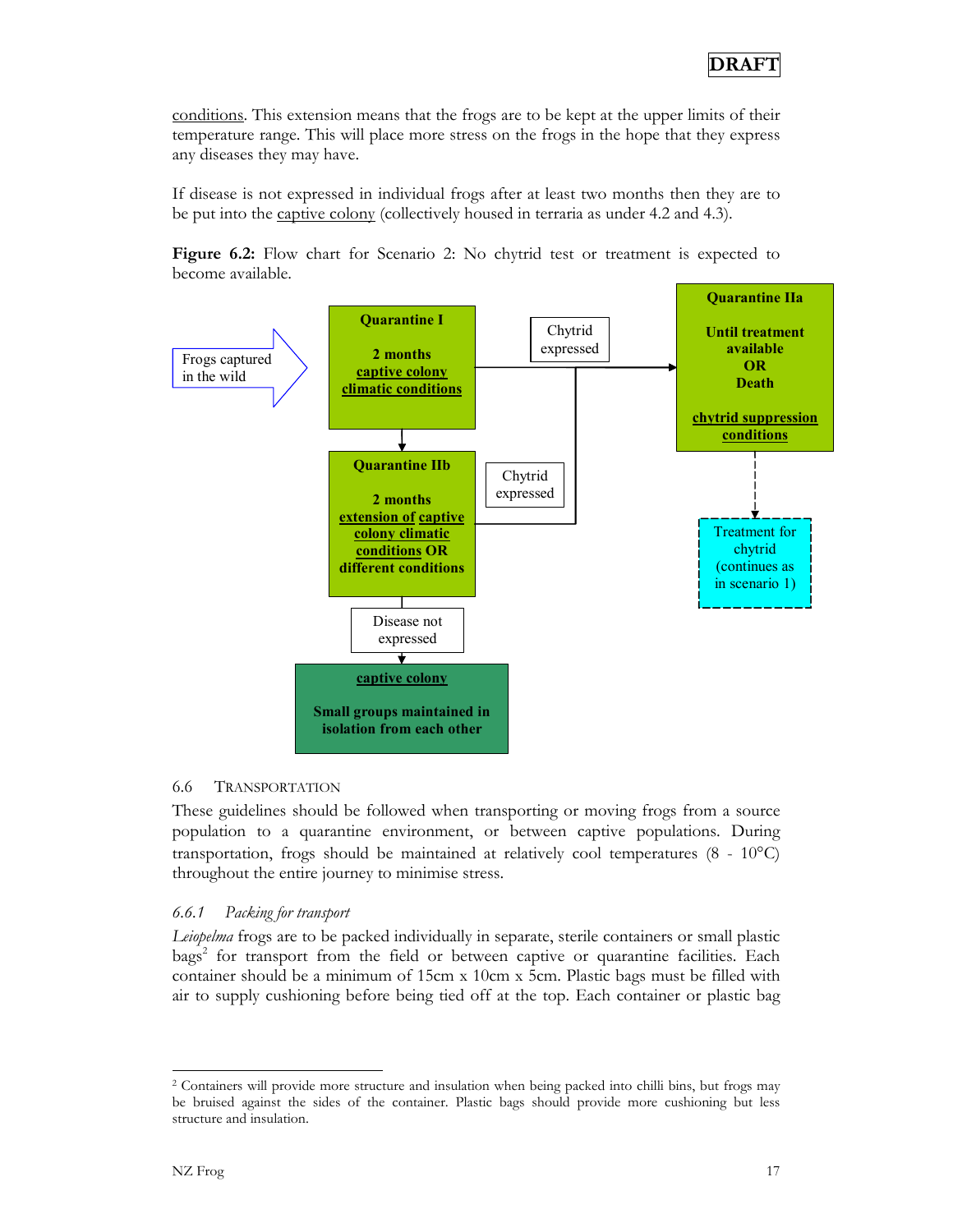must be lined with damp<sup>3</sup> tissue paper with extra damp tissue paper provided as cushioning.

Frogs inside either containers or plastic bags can be transported from the field by being placed in small insulated boxes (i.e. chilly bins) containing cool pads to maintain a low temperature (8 - 10°C). These boxes can then be carried inside backpacks. Steps should be taken to minimise vibration transferred to the frogs whilst inside backpacks.

*6.6.2 Transportation between sites* 

**Auckland Zoo:** A new set of latex gloves should be used for each capture to avoid disease transfer.

Once removed from either the field or a captive facility transportation times must be minimised where possible, however delays are sometimes unavoidable. Cool pads should be replaced as often as necessary to maintain a constant low temperature  $(8 - 10^{\circ}C)$ . Thermometers can be used to monitor the temperature inside chilly bins during transport and further cool pads are to be added if temperature exceeds 15°C.

Chilly bins containing frogs should be kept out of direct sunlight and the opening of bins should be kept to a minimum. If an overnight wait is necessary in transit then frogs must be placed into temperature controlled fridges while remaining in their individual containers or plastic bags. If required the tissue paper in each container or bag may need to be replaced or dampened again. However, disturbance to the frogs should be kept to a minimum.

Frogs in chilly bins can be carried as luggage in the cargo hold on Air New Zealand flights if the airline is appropriately informed ahead of time. A request must be made to maintain the cargo hold temperature at around 10°C. If frogs are to travel by aeroplane then chilly bins will need to be labelled as fragile and containing live frogs to prevent them from being x-rayed.

#### *6.6.3 On arrival at captive facility*

Frogs are to be immediately placed into individual quarantine containers and should be left alone to settle. If coming from the field each frog should be weighed and measured two to three days after their arrival to allow time for any effects of dehydration or starvation to be alleviated.

#### **Auckland Zoo:**

Frogs should be weighed in the field when captured.

### **7 REPRODUCTION**

*Written by Paulette Dewhurst, Victoria University, Wellington and edited by Nadia Webster.* 

All four species lay eggs in nests where they remain, undergoing a period of direct intracapsular development from which a tailed froglet hatches (Turbott 1949; Stephenson 1955; Bell 1978b, 1985a). Fertilisation is believed to be external (Bell

 $\overline{a}$ 

<sup>&</sup>lt;sup>3</sup> When collecting from the field, water from the source location should not be used to dampen tissue paper as this may introduce chytrid fungus to the frog. Sparingly use aged tap water provided levels of aluminium and/or heavy metals aren't too high.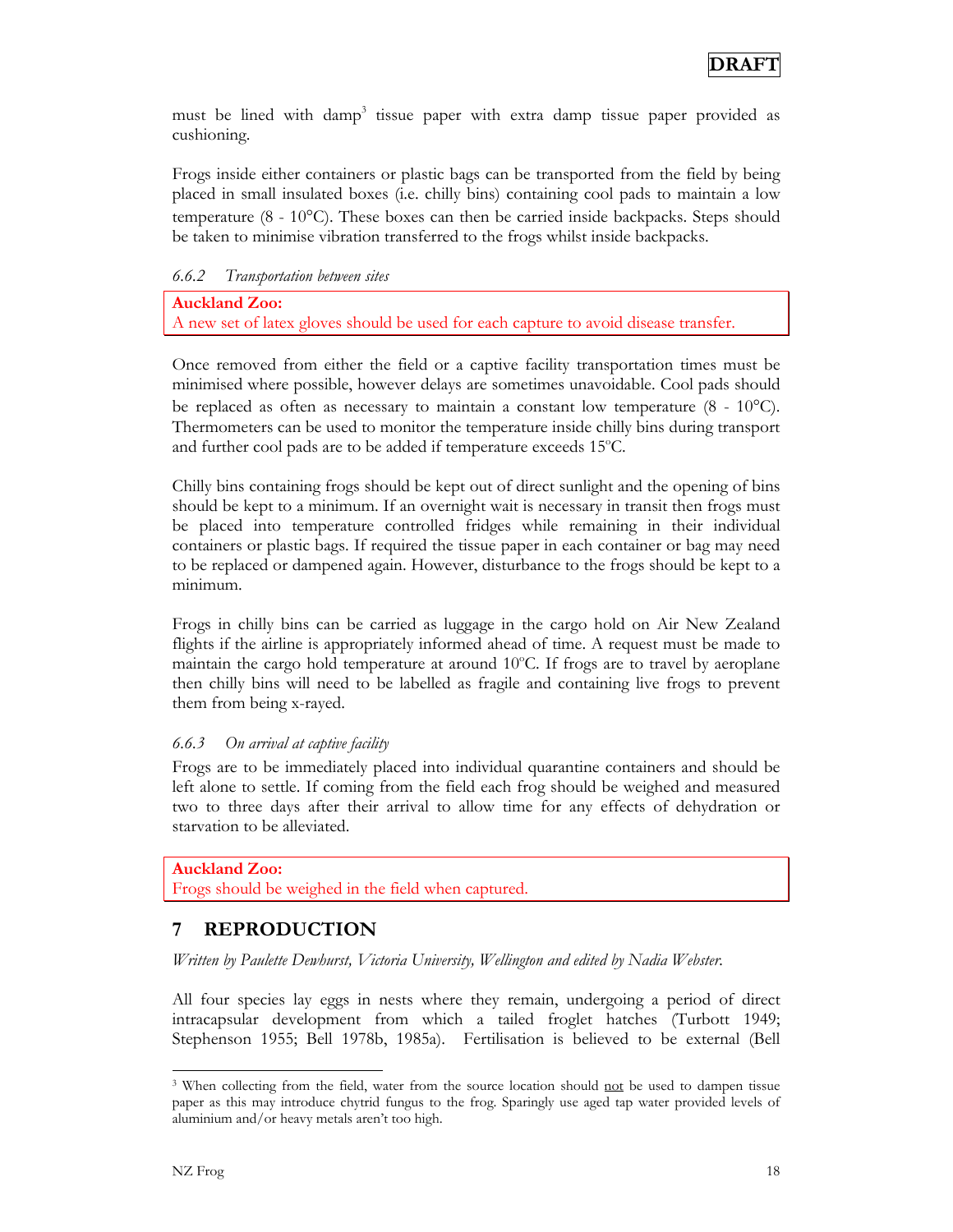1985a).The males of the terrestrial species, *L. archeyi*, *L. hamiltoni* and *L. pakeka,* dorsally brood the larvae until metamorphosis (Archey 1922, Bell 1985a, 2002).

#### 7.1 BREEDING

#### *7.1.1 Breeding Behaviour*

It is important to allow for the expression and retention of the full repertoire of natural behaviours in captive animals. Specific concerns for amphibians include the loss of defensive alkaloids in some species maintained or bred in captivity, which could affect reintroduction programmes (Cover *et al*. 1994).

Although it may be difficult to maintain behaviours that are suited to the environment of origin, considerations must be given to long-term evolutionary potential. It is not known what effects captivity may have on *Leiopelma.* To date, all successful breeding for *L. hochstetteri*, *L. hamiltoni* and *L. pakeka* has occurred in outdoor enclosures, with *L. archeyi* successfully breeding on both indoor terraria and outdoor pens (Bell 2002).

Correct social grouping can be an important factor in reproductive strategies. There have been observations reported of several *Leiopelma* being found together under the same rock (Stephenson and Thomas 1945; Eggers 1998). McLennan (1985) found four adult *L. hochstetteri* close to eggs at Otipi Stream, East Cape and suggested that the eggs may have been laid by more than one female.

The age at sexual maturity has been observed to be 4-5 years for *L. hamiltoni and L. pakeka*, 3-4 years for *L. archeyi* (Bell 1978).

#### *7.1.2 Breeding season*

Males of all species may breed annually, but females possibly only breed every second year, irrespective of a well-fed diet (Bell 2002). All species will breed only once in a season (Ben Bell, Victoria University, pers. comm.). The breeding season for each species is shown in Table 7.1.

| Table 7.1 Field and captive breeding seasons for L. archeyi, L. hamiltoni, L. pakeka, and L. |  |  |  |  |  |
|----------------------------------------------------------------------------------------------|--|--|--|--|--|
| hochstetteri.                                                                                |  |  |  |  |  |

| Species         | Field observations                             | Captivity              |
|-----------------|------------------------------------------------|------------------------|
| L. archeyi      | Sep to Nov (Bell 1985a)                        | Sep to Nov (Bell 2002) |
| L. hamiltoni    | Oct to Dec (Bell 1985a)                        | Oct to Dec (Bell 2002) |
| L. pakeka       | Oct to Dec (Bell 1978a, Oct to Dec (Bell 2002) |                        |
|                 | 1985a)                                         |                        |
| L. hochstetteri | Aug to Mar (Bell 1985a; Aug to Feb (Bell 2002) |                        |
|                 | McLennan 1985)                                 |                        |

#### *7.1.3 Stimuli to breed*

Environmental factors:

In many amphibian species environmental stimuli such as heavy rainfall with mild temperatures induces breeding. However, it is not known if this is a factor influencing *Leiopelma*. Simulating rain and increasing the temperature immediately prior to the breeding season may prove to be beneficial (Bell 2002). More research is required in this area.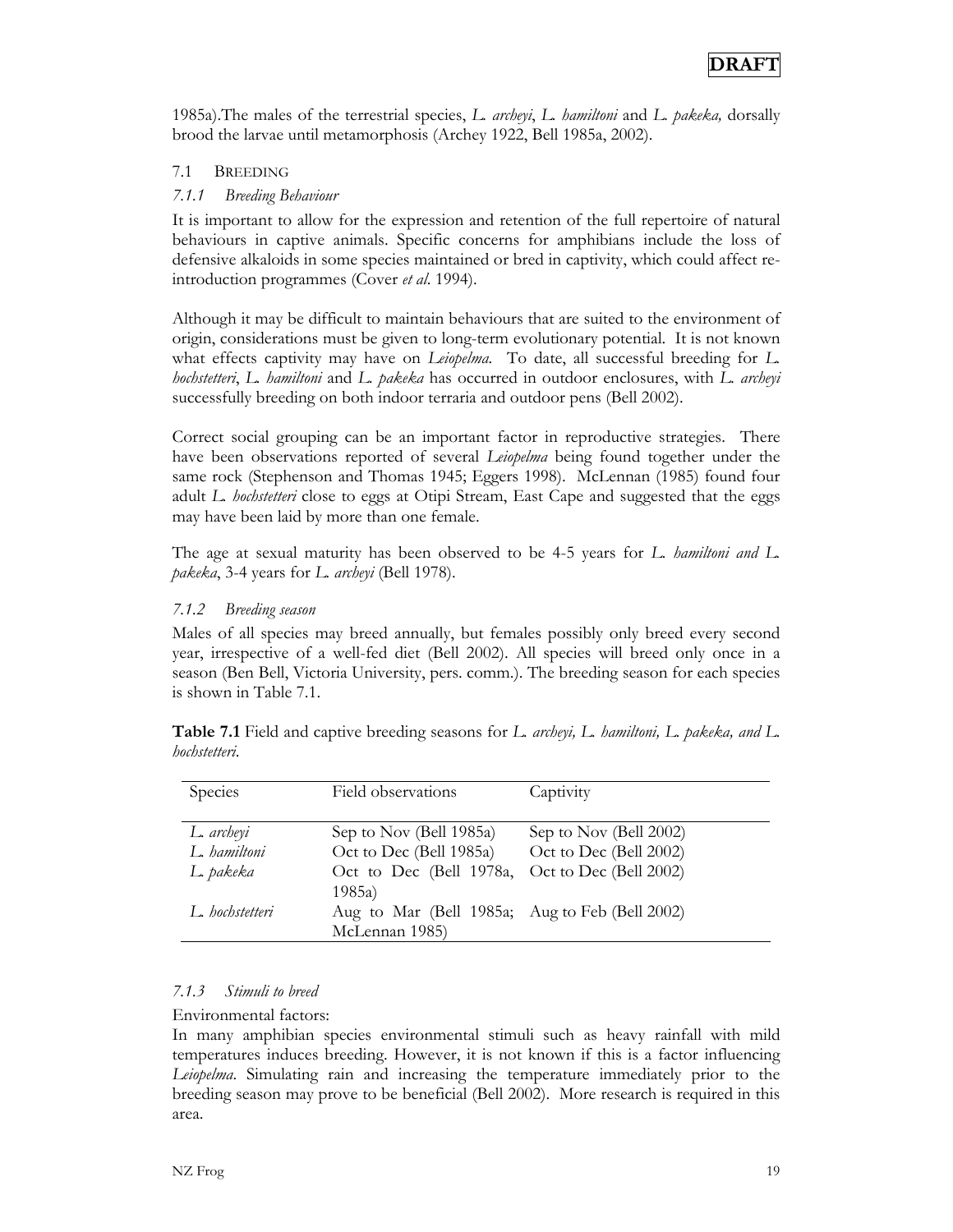The amount of water sprinkled over terraria could be altered to reflect seasonal variations in water supply if seasonal variation is an important factor in triggering breeding (mean monthly precipitation).

#### Social factors:

Little is understood with regards to the social factors of breeding strategies, kin recognition, mate attraction and mate choice required by *Leiopelma* for successful breeding (Waldman and Tocher 1998). Group stimulus may be a factor, although a single pair of Whareorino *L. archeyi* housed together did breed successfully (Bell 2002).

There is no tympanum in *Leiopelma*, which also lacks some middle ear structures Stephenson (1961). This would indicate that vocalisations are not an important mechanism of communication for this genus. All species will emit shrill chirping sounds when threatened (Green, 1988). This form of calling has also been observed during the breeding season in both the field and in captivity by Bell (1978a). Cree and Daugherty (1991) also reported calling from apparently undisturbed frogs during the breeding season in field observations of both *L. archeyi* and *L. pakeka*. The role and nature of this type of calling is not fully known and requires further investigation.

It is also not known what factors may disturb reproductive activities in *Leiopelma.* It is recommended that disturbance during the breeding season should be kept to a minimum. Low intensity or red light can be used to observe breeding pairs of other amphibian species in the wild with little disturbance to mating behaviour or amplexus (Ed Meyer, University of Queensland, pers. comm.).

#### *7.1.4 Oviposition sites*

Males of *L. archeyi* and *L. pakeka/hamiltoni* have been observed occupying subsequent oviposition sites weeks, sometimes months, before eggs are laid (Bell 1978a). Choice of oviposition sites in anurans may be related to suitable microhabitats that reduce embryo mortality (Howard 1978).

Eggs in captivity for *L. archeyi* and *L. pakeka/hamiltoni* were laid in cool, moist shallow depressions under logs and stones similar to that observed in the field (Bell 1978a; Robb 1980).

*L. hochstetteri* select breeding sites that are wet muddy seepages near forest streams, which could be termed semi-aquatic with eggs being laid under stones or fallen vegetation (Turbott 1949; Stephenson 1955; Bell, 1978a). In the Warkworth area they have also been observed in holes in sodden banks made by larvae of the giant dragonfly (*Uropetala cavorie*) (Turbott 1949).

#### *7.1.5 Amplexus*

Amplexus is in the inguinal (pelvic) position, where the male grips the female around the groin immediately anterior to the hind legs (Bell 1978a). Bell (1978a) has observed amplexus in *L. hochstetteri* on both land and in shallow water at the water's edge (away from the retreat site). This may be more physically demanding for the male than in other Leiopelmatid species and could explain the sexual dimorphism in this species (Ben Bell, Victoria University, pers. comm.). Observations have also been noted of brief mounting within each sex in some species, which in the case of female *L. archeyi* resulted in egg laying (Bell 1977, 1978a).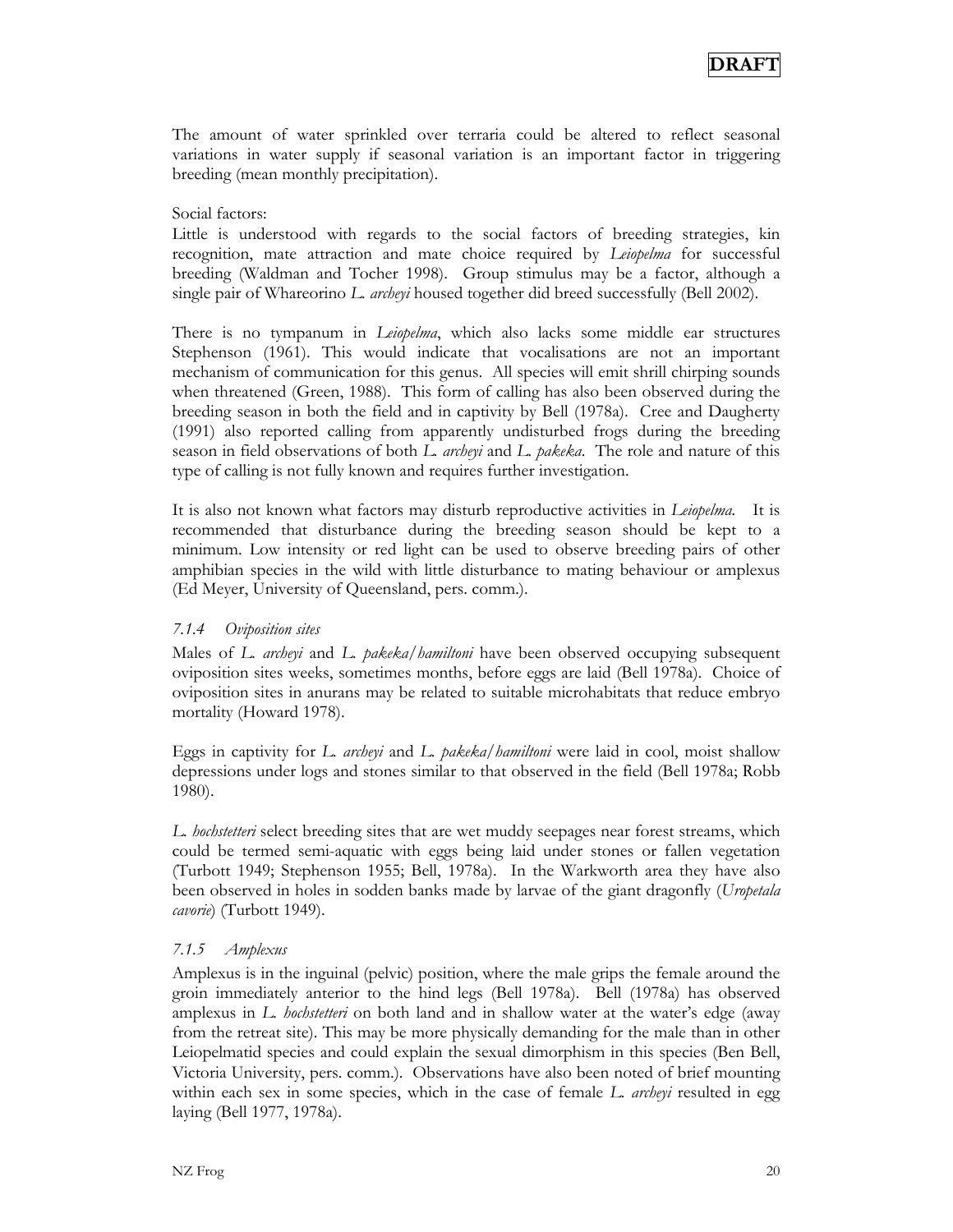Hormonally induced breeding/amplexus is not considered advisable for stock kept for the purpose of captive breeding and rearing as experimental attempts at this have only produced infertile eggs (i.e. Stephenson and Stephenson, 1957; Cree and Daugherty 1991; Sharbel and Green, 1992).

#### *7.1.6 Egg clusters*

*L. archeyi*, *L. hamiltoni* and *L. pakeka* lay 1-19 eggs in moist areas under rocks, logs or vegetation (Bell 2002). Thurley (1996) also observed *L. archeyi* eggs in Whareorino Forest in the crown of a fern, but the cluster appeared to have been abandoned. *L. hochstetteri* lay 10-22 eggs in wet seepages, also under rocks, logs and vegetation (Bell 2002). Females from all four species produce egg strings from each ovary which often adhere into one cluster but eggs from each ovary can still be differentiated (Bell 1978a, 2002).

*L. archeyi* from the Coromandel in captivity have achieved greater clutch sizes than observed in the field, which may be attributable to a supplementary feeding regime for captive breeding stock (Bell, 2002).

#### *7.1.7 Fertility rates*

In captivity the overall fertility rate of eggs was 0.50 (13 clutches with a mean of 9.54 eggs per clutch) for *L. archeyi*, 0.73 (27 clutches with a mean of 11.44 eggs per clutch) for *L. pakeka* and 0.17 (14 clutches with a mean of 7.43 eggs per clutch) for *L. hamiltoni* (Bell 2002). Bell (2002) found that *L. archeyi* clutches attended by males have a higher overall fertility rate (0.85) than clusters without male brooding. Also clutch sizes tended to be larger when attended by males than in the wild (mean in the wild of 5.2 eggs per clutch compared with 9.1 eggs per clutch in captivity). In the wild, an overall mean fertility rate of 0.80 was determined from 16 clusters of *L. archeyi* (Bell 2002).

Few data are available at this time for *L. hochstetteri*, with only one recorded successful breeding event (1981/82 summer) that produced 9 hatched larvae (initial clutch size not known). Lower rates of success in breeding *L. hochstetteri* are possibly due to difficulties in recreating the natural habitat (Bell 1985b). Field data are also limited, but include a fertility rate of 0.82 for one clutch of 22 eggs (Bell 2002).

#### 7.2 REARING

#### *7.2.1 Parental care*

#### Terrestrial species (*L. archeyi, L. pakeka, L hamiltoni*):

After fertilisation, the males of the three terrestrial species remain at the nest site, brooding the developing egg cluster (Bell 1985a). This may have the benefit of maintaining a desirable moisture/humidity regime for the developing eggs (Stephenson and Stephenson 1957; Bell 1985a; Cree l986), and possibly provides some protection against predation and microbial infection (Cree and Daugherty 1991).

Disturbance of brooding males should be kept to a minimum. In most cases when brooding *L. archeyi* males in the wild have been disturbed they have not abandoned the egg cluster if the retreat cover is replaced immediately and carefully (Bell 2002).

Field studies have shown that the larvae of the terrestrial species will usually remain with the ruptured egg capsules for a few days before climbing onto the male's back. The fluid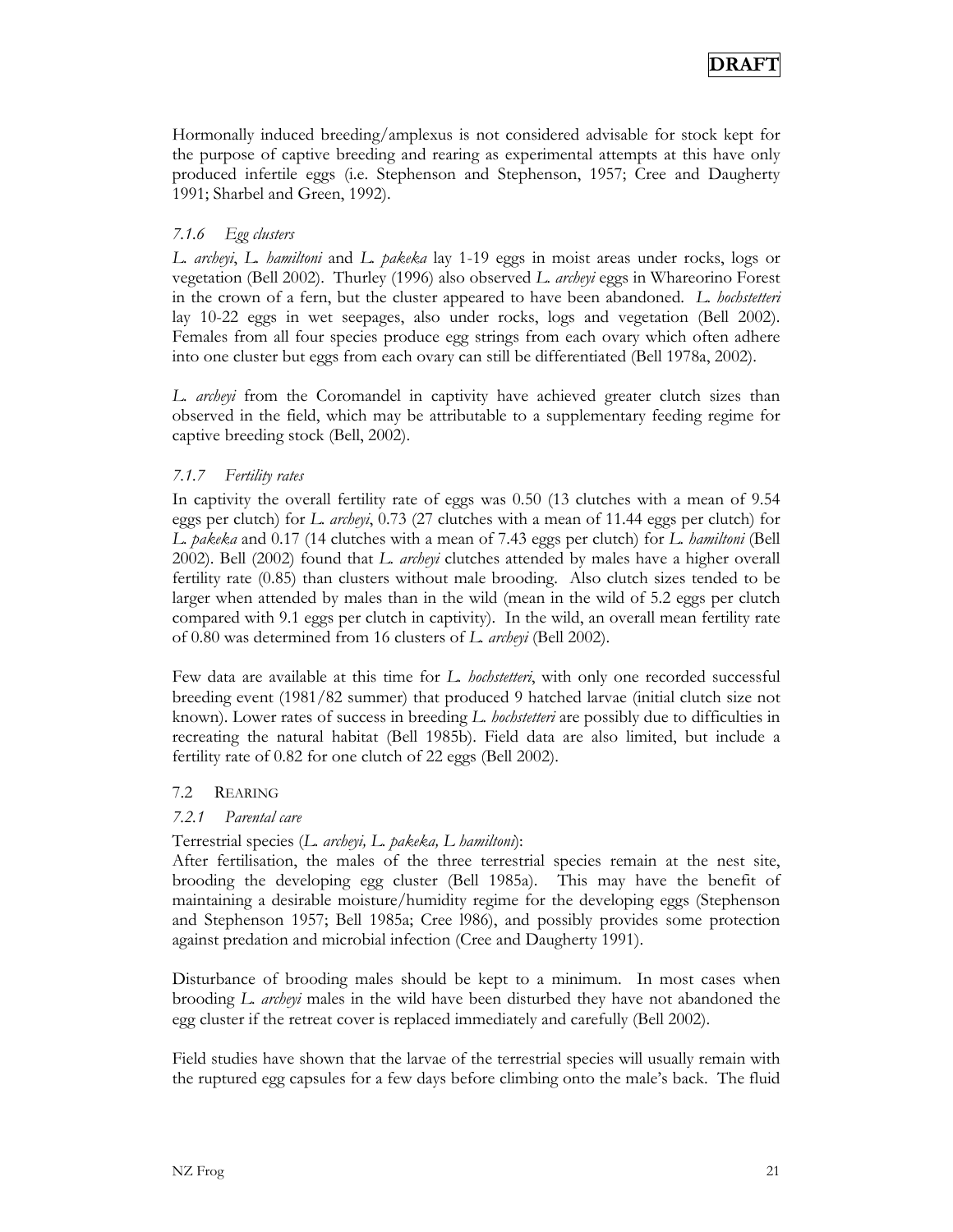and jelly of the capsules may have possible anti-fungal and anti-bacterial properties (Bell 1985a).

After hatching, the larvae of the terrestrial species climb onto the dorsum and hind legs of the male (Bell 1985a), where they remain until their tails are fully absorbed, this is at 8- 10 mm snout vent length for *L. archeyi*, and 12-13 mm for *L. hamiltoni* and *L. pakeka*. Removal of the juvenile frogs to nursery terraria (see 7.2.4) must occur shortly before froglets are ready to leave the male so the male parent can be identified and to minimize risks of possible cannibalism (Bell 2002). At this stage sibling juveniles should be kept apart for the rest of their captive care to prevent the possible effects of inbreeding (Bell 2002).

#### Semi-aquatic species (*L. hochstetteri*):

Males of this species do not appear to exhibit the same level of parental care of the eggs, but may remain close to the next site during egg development (Turbott 1949; Bell 1978, 1982a, b, 1985a)

There is only one record of *L hochstetteri* breeding in captivity, where the eggs found in the outdoor enclosure were incubated and the larvae raised in petri dishes using creek water (Bell 2002). Bell (2002) also found five newly metamorphosed frogs around the edge of logs in January 1982, presumably from the same egg cluster. Adults were also present on the logs, therefore it is assumed that eggs and larvae can be maintained in the same enclosure as adults until removal to a nursery terraria (see 7.2.4) at metamorphosis (Ben Bell, Victoria University, pers. comm.).

#### *7.2.2 Egg and larval development*

Several studies detailing development from egg to metamorphosis have been published (Archey 1922, 1935; Turbott 1949; Stephenson 1951a, 1955; Stephenson and Stephenson 1957; Stephenson 1961; Bell 1977, 1978a,b, 1982a,b, 1985, 2002; Eggers 1998).

Development is intracapsular (within the egg) in all species, with large yolky, unpigmented eggs. The eggs are enclosed in a clear capsule comprised of an outer, tougher and initially somewhat adhesive coat, a middle gelatinous layer and an inner vitelline membrane (Bell, 1978a). Hatching commences when the end of the tail of the larvae pierces the egg wall, which is then ruptured by repeated vigourous flicks (Stephenson and Stephenson 1957; Eggers 1998). The hatchling is a tailed froglet and the tail gradually reduces until the froglet assumes anuran proportions for its limbs (Stephenson 1955).

Terrestrial species take 14-21 weeks to develop, dependent on ambient temperature. Hatching for captive *L. archeyi* occurred after 8-9 weeks and metamorphosis took a further 6-9 weeks (Bell 1978a, 1982a, 2002). Captive *L. hochstetteri* hatched sooner at around five weeks, with metamorphosis taking about a further 11 weeks (Bell 2002). *L. pakeka/hamiltoni* in captivity hatched after 7-10 weeks with metamorphosis completed in a further 11-13 weeks (Bell 1978a). The mean length of larvae and the snout-to-vent length (SVL) of the hatchlings for two captive-bred terrestrial species are shown in Table 7.2. Experience in rearing *L. hochstetteri* is still limited (Bell 2002).

**Table 7.2:** Mean lengths of captive bred frogs (extra-capsular larvae and immediately after metamorphosis; after Bell 1978a).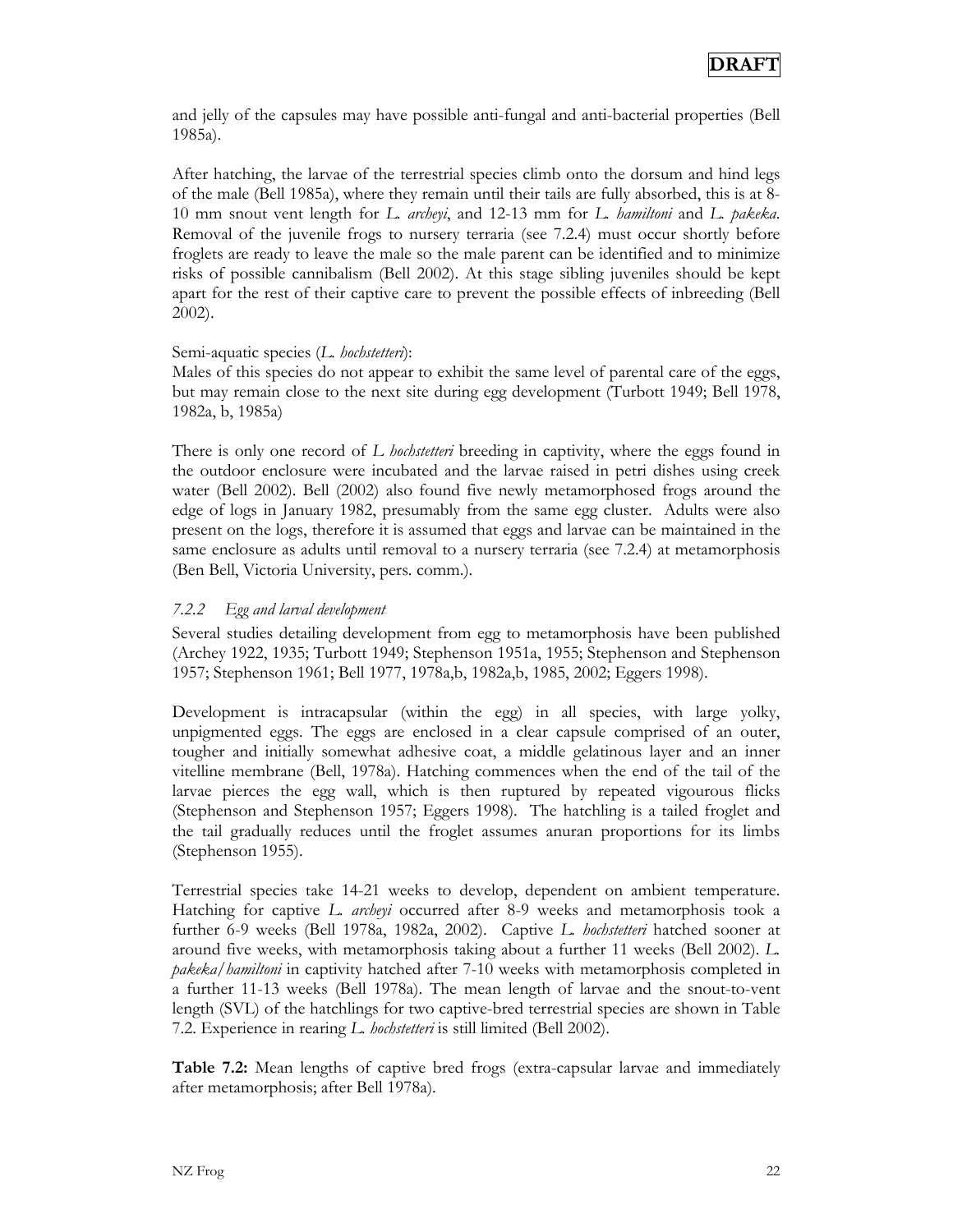

| Species    | Origin of parents | Mean length of<br>larvae (mm) | Mean SVL of<br>juvenile frog (mm) |
|------------|-------------------|-------------------------------|-----------------------------------|
| L. archeyi | Whareorino        | 25.0<br>$(n=9)$               | 10.6<br>$(n=8)$                   |
| L. archeyi | Coromandel        | 20.1<br>$(n = 26)$            | 8.7<br>$(n = 8)$                  |
| L. pakeka  | Maud Island       | 22.3<br>$(n = 17)$            | 11.2.<br>$(n=9)$                  |

#### *7.2.3 Incubation of eggs and larvae*

It is recommended that eggs and larvae remain at or near the natural oviposition site for the dorsally brooding terrestrial species (Bell 2002). If eggs or hatchlings of the terrestrial species are discovered abandoned or eggs of *L. hochstetteri* are discovered, on-going development can be maintained if eggs are incubated.

Bell (1978a, 2002) maintained incubator temperatures for *L. archeyi* at 16.4 ± 2.0°C, for *L. hamiltoni* at 10.8 ± 2.6°C and for *L. hochstetteri* at 15°C all with good success. Cree and Daugherty (1991) successfully incubated *L. archeyi* eggs at 18°C.

Egg clusters must be incubated intact in darkness. The clusters are to be kept in small glass or plastic containers, such as petri dishes on a bed of capillary matting or filter paper. Substrate water potential is an important consideration when incubating eggs (Cree 1986). *L. archeyi* eggs incubated on a near saturated substrate produced normal sized larvae that went on to complete metamorphosis (Cree and Daugherty 1991).

Tap water is not to be used as it contains many impurities and is not osmotically balanced (Bell 2002). Only reverse osmosis water is to be used to dampen the substrate and/or wash eggs or larvae.

If any egg should be broken the larvae is to be placed in a watch-glass with chilled  $(12^{\circ}C)$ toad ringer solution for the rest of its development (see Appendix 2 for toad ringer solution). The toad ringer solution must be changed every second day and a glass slide placed on top of the watch-glass to prevent evaporation and concentration of the liquid (Eggers 1998).

Hatchlings tend to cluster together in the terrestrial species and are best left together in close contact as they might be on the male's back (Ben Bell, Victoria University, pers. comm.).

Eggs and larvae should be checked daily to see if development is progressing as expected. Infertile eggs or entire clusters have been observed in both captivity and the field (Stephenson 1955; Thurley 1996; Bell 2002). These may become infected with a fungus (Bell 1985a). Should infertile eggs develop a fungal growth, they should be removed from the egg cluster using a scalpel (Bell 2002). If dead larvae are found they are also to be removed from the cluster immediately.

Once metamorphosis is complete, with the yolk sac absorbed and tail fully reduced, juveniles can be removed from incubation and placed in nursery terraria (see 7.2.4). Feeding of small soft-bodied invertebrates can commence at this stage (see 5.1.2). Sibling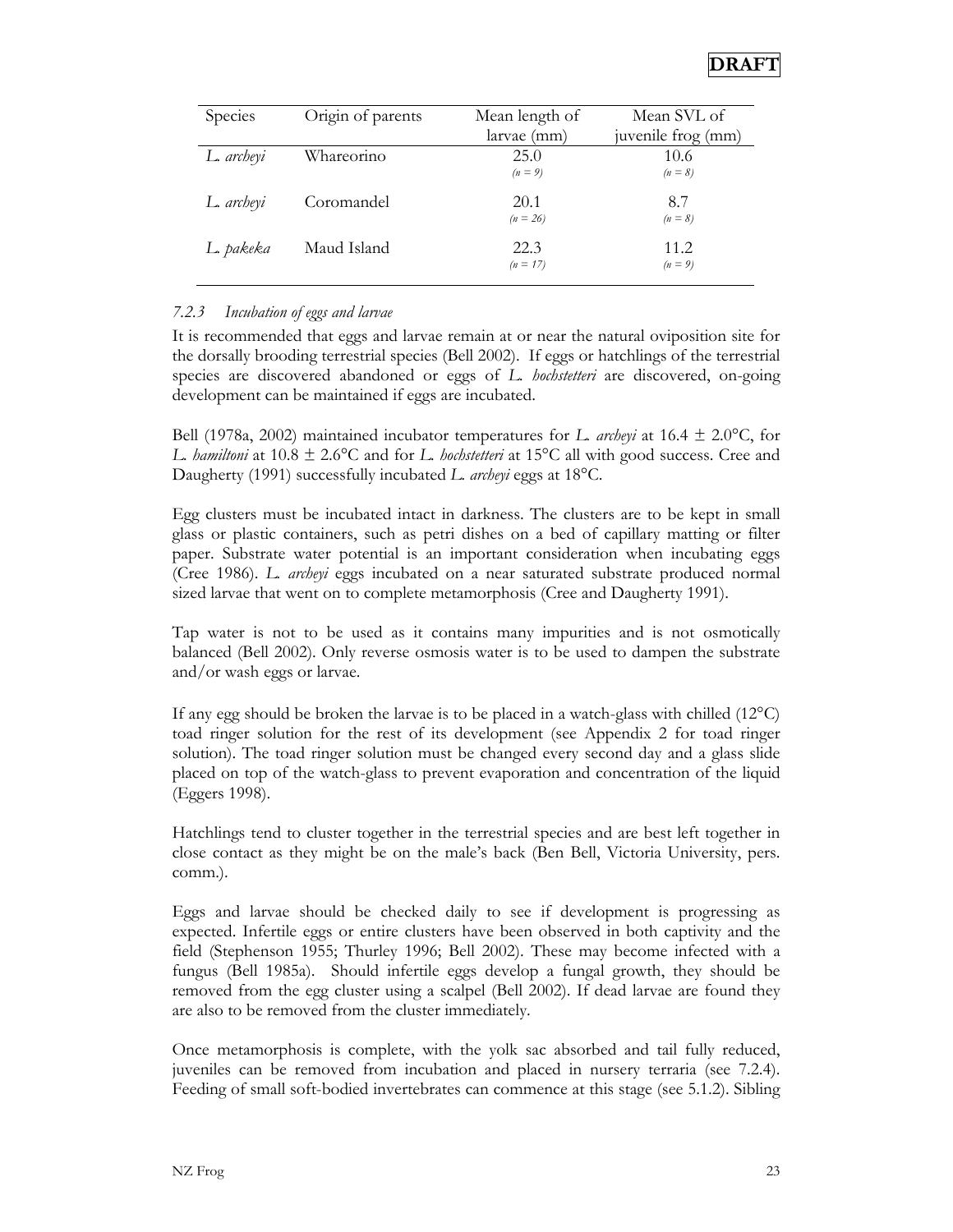juveniles should be kept apart for the rest of their captive care to prevent the possible effects of inbreeding (Bell 2002).

#### *7.2.4 Nursery terraria*

Nursery terraria can be set up exactly the same as those for adult frogs (see section 4. Facilities). The addition of extra vegetation material (preferably grown from seed inside the terrarium) for the terrestrial species will provide extra refuge for juvenile frogs as Eggers (1998) found that young *L. archeyi* were common in vegetated daytime retreat sites, which changed to rocks and logs as the frogs reached maturity.

#### 7.3 RECOMMENDED READINGS

1. Bell, B. D. 2002. Experience of captive breeding the four extant *Leiopelma* species. A report to the Native Frog Recovery Group, January 2002.

2. Cree, A., Daugherty, C. H. 1991. Induction of egg-laying in the terrestrial-breeding Leiopelmatid frogs. Unpublished report to the Science and Research Directorate, Department of Conservation.

> - includes field observations of the breeding behaviour of *L. archeyi* and *L. pakeka* (Maud Island *Leiopelma*) and a description of *L. archeyi* egg incubation.

## **8 HANDLING FROGS**

Handling of all frogs in captivity should be kept to a minimum to reduce the stress caused to the frog and drying out of frogs. When handling is necessary the following guidelines must be adhered to:

- All equipment must be soaked in 70% ethanol for at least 30 seconds before coming in contact with frogs. Alternatively equipment can be sterilised using an autoclave.
- A fresh pair of surgical gloves is to be used when handling each frog.
- Gloves must always be kept wet with water when handling frogs.
- Gloves are to be rolled off so there is no contact between the outside of the gloves and the skin.

### **9 MEDICAL ISSUES**

9.1 HEALTH ASSESSMENT

A sick Leiopelmatid frog may:

- Behave abnormally e.g. be active by day, or inactive but clearly in the open
- Be very thin and/or losing weight
- Have abnormal skin or eyes or other physical deformities
- Move slowly
- Not attempt to right itself if turned onto its back

The temperature that the captive frogs are being kept at may also affect their weight, movement and ability to right themselves. At lower temperatures the frogs live food may slow down and may therefore become less attractive to eat. If this is the case then the frogs would show lethargy and weight loss (Gerry Marantelli, Amphibian Research Centre, pers. comm.). Also, at lower temperatures *Leiopelma* species tend to have very limited movement and are quite slow to right themselves if placed on their back (Nadia Webster pers. obs.).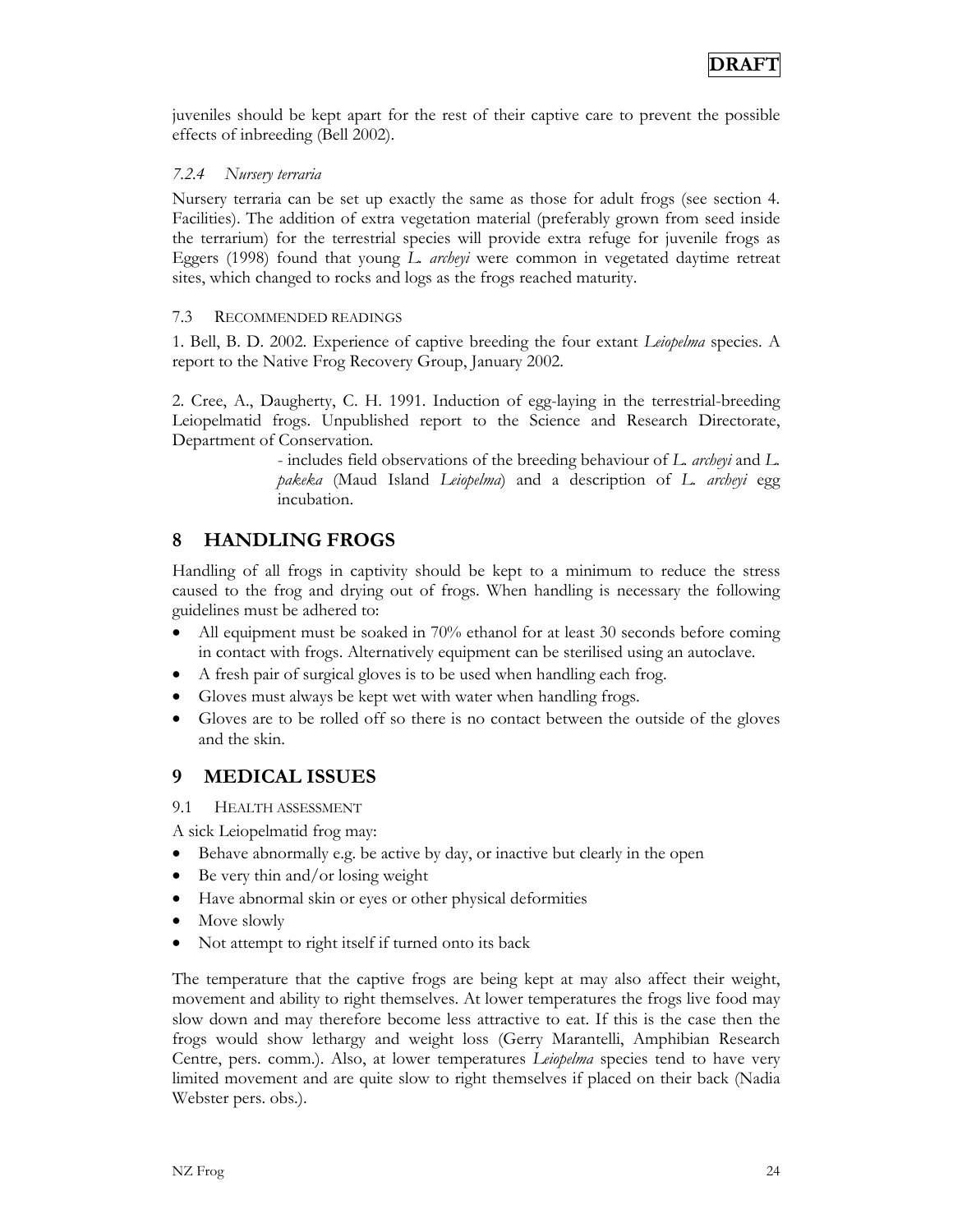#### 9.2 MAIN HEALTH PROBLEMS

#### *9.2.1 Cutaneous Chytridiomycosis*

Chytrid fungal infection of frogs is an, often, fatal infection of the skin caused by *Batrachochytrium dendrobatids*. This fungal infection has been identified as one of the leading causes of severe decline in frog populations in Australia and North America (Daszak et al. 1999). Chytrid fungus has been isolated from dead *L. archeyi* frogs found in the wild.

Symptoms include the inability of frogs to right themselves when placed on their back, abnormal posture and excessive shedding of skin (Daszak et al. 1999). Although the larval stages of development can be infected with chytrid fungus, symptoms are not present until metamorphosis and adulthood. Suspected diseased individuals should be considered as infectious and must be immediately isolated.

A successful treatment of chytrid infected Leioplematid frogs has not been determined as yet. Investigations on *Leiopelma* species are currently underway at Canterbury University to determine a reliable test for chytrid infection and an effective treatment.

#### *9.2.2 Ranaviruses*

Closely related viruses of the *Ranavirus* genus cause Ranaviral infection in amphibians. This has not, as yet, been recorded infecting Leiopelmatid frogs.

Symptoms include decreased activity, fluid build-up under the skin, pinprick bleeding (focal haemorrhages) and death. This infection may occur at all stages of frog development.

#### *9.2.3 Red Leg*

This is caused by an initial bacterial infection with *Areomonas hydrophila*. If abrasions or wounds occur to the skin susceptibility to infection increases. This has not, as yet, been recorded in Leiopelmatid frogs.

Symptoms include cutaneous ulcers and characteristic pinpoint haemorrhages over the abdomen, legs and tongue. Lethargy and emaciation are possible.

Diseased individuals should be removed immediately from the environment and isolated during treatment. Effective treatment by antibiotics is possible if symptoms are recognised early enough.

#### *9.2.4 Parasites*

Pathology of deceased Leiopelmatid frogs has shown that they maintain a relatively high gut parasite load in the wild with apparently little effect on their health (Richard Norman, Massey University, pers. comm.). However, the captive environment may provide extra stresses on frogs which could cause immunosuppression and the inability to cope with normal parasite loads.

#### 9.3 NOTES ON MORTALITY

Bell (2002) has gained invaluable experience in housing captive colonies of Leiopelmatid frogs and some problems encountered are listed below:

• Failed temperature control on indoor enclosures where alarms were not in use resulted in the death of a number of frogs when the room temperature up to 26°C.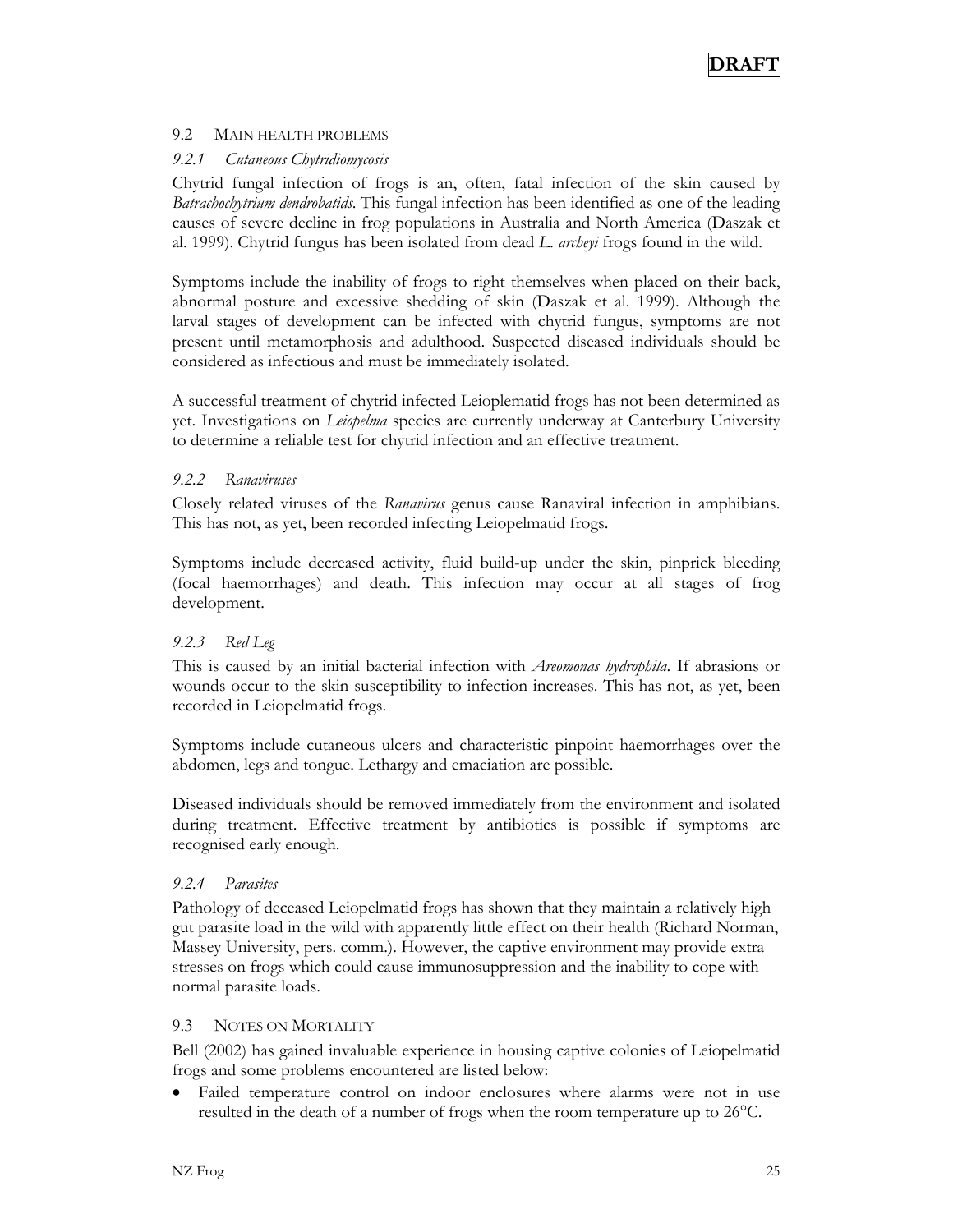- Accidental escape of frogs from an outdoor enclosure.
- The use of tap water within frog enclosures where males were brooding eggs resulting in the haemorrhaging of larvae possibly due to the chlorine in the water.

#### 9.4 DEATH AND DISPOSAL

All deaths of captive frogs are to be reported immediately to the Native Frog Captive Co-ordinator.

All dead frog specimens must be sent to a diagnostic centre for histological and pathological analysis as soon as possible and must be accompanied by a Dead Frog Submission Form (Appendix 3). A copy of this form is to be sent to the Captive Management Co-ordinator.

If frogs are found freshly dead (less than 6 hours) and it is suspected that they may have died from chytrid fungus then they should be immediately collected and placed in a labelled sterile container or bag and put into the fridge. Dr. Bruce Waldman must then be urgently contacted (see 12.5 for contact details) to arrange the transport of the freshly dead frog to Canterbury University. Freshly dead frogs that are infected with chytrid fungus are required for the culturing of the fungus for current research into chytrid treatment.

If frogs have been dead for more than 6 hours then an incision is to be made into the peritoneum to allow the preservative to enter the body cavity and then the specimen must be immediately placed in a labelled sterile jar and covered with 70% ethanol. A diagnostic centre (see 12.5) is then to be contacted to arrange the sending of the dead frog(s) for analysis.

Specimens are to be labelled with the frog's details: identification, captive facility name, date of collection from the wild and date of death.

Dead frog specimens must be lodged with the national museum (Te Papa) within two years of their death.

#### **10 RECORDS AND REPORTING**

For all facilities holding *Leiopelma* in captivity, a set of minimum data records are required to be completed on a six-monthly basis. These data will be stored on a SPARKS (Single Population Analysis Record Keeping System) database by the Dept. of Conservation. Reports are to be sent to the Captive Co-ordinator in March and September each year.

Reports must include as much of the below information as possible:

#### **General information**

- Identification number
- Sex (if known)
- Measured weights (g) and the dates they taken (monthly for quarantined frogs)
- SVL (snout-vent length in mm) and the dates it was measured (monthly for quarantined frogs)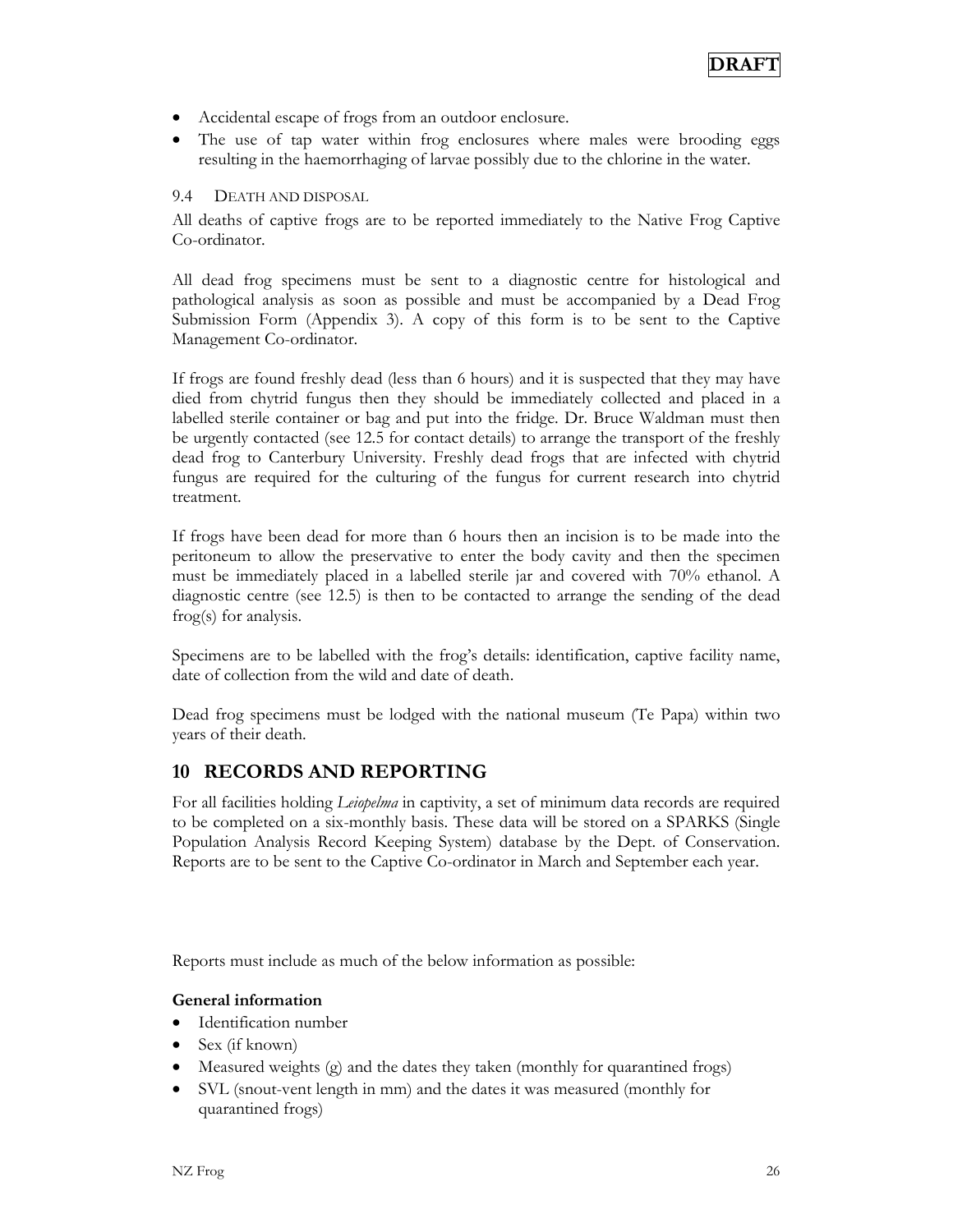

- Identification numbers of other frogs housed in the same terrarium
- General notes

#### **Husbandry**

- Temperature range the frogs are being kept at (including dates and rate of change from daytime to night time temperatures)
- Diet
- what time and temperature feeding takes place at
- what and how much is being fed
- what has been eaten (type of food and proportion)
- Quarantine
	- how often misting occurs (dates)
	- how often paper towels are changed (dates)
	- weekly records of condition (1 = emaciated, up to  $5 =$  just had a huge feed or well gravid)

#### **Behaviour**

- postures noted during daytime/night time
- emergence patterns noted

#### **Breeding**

- identification of breeding pair (if possible)
- postures suggesting breeding behaviour (e.g. amplexus)
- description of nest site
- number of eggs laid in cluster
- fertility rate
- duration to hatching
- number successfully hatched
- observations of parental care
- duration to metamorphosis
- specific occurrences during development stage (i.e. abnormalities)
- number that successfully complete metamorphosis and transferred to nursery terraria
- which other individuals are in the same nursery terrarium

#### **Handling**

• how often and for what purpose

#### **Health**

- general health notes
- necropsy/histology reports for any deaths (appropriate to life stage)

### **11 RESEARCH NEEDS**

Contact the Native Frog Recovery Group or the Native Frog Captive Co-ordinator (when one has been appointed) for guidance on specific research needs for captive *Leiopelma* species. In addition, a list of research priorities for the captive management of *L. archeyi* has been provided in the Draft Archey's Frog Captive Management Plan (Thurley and Webster 2002).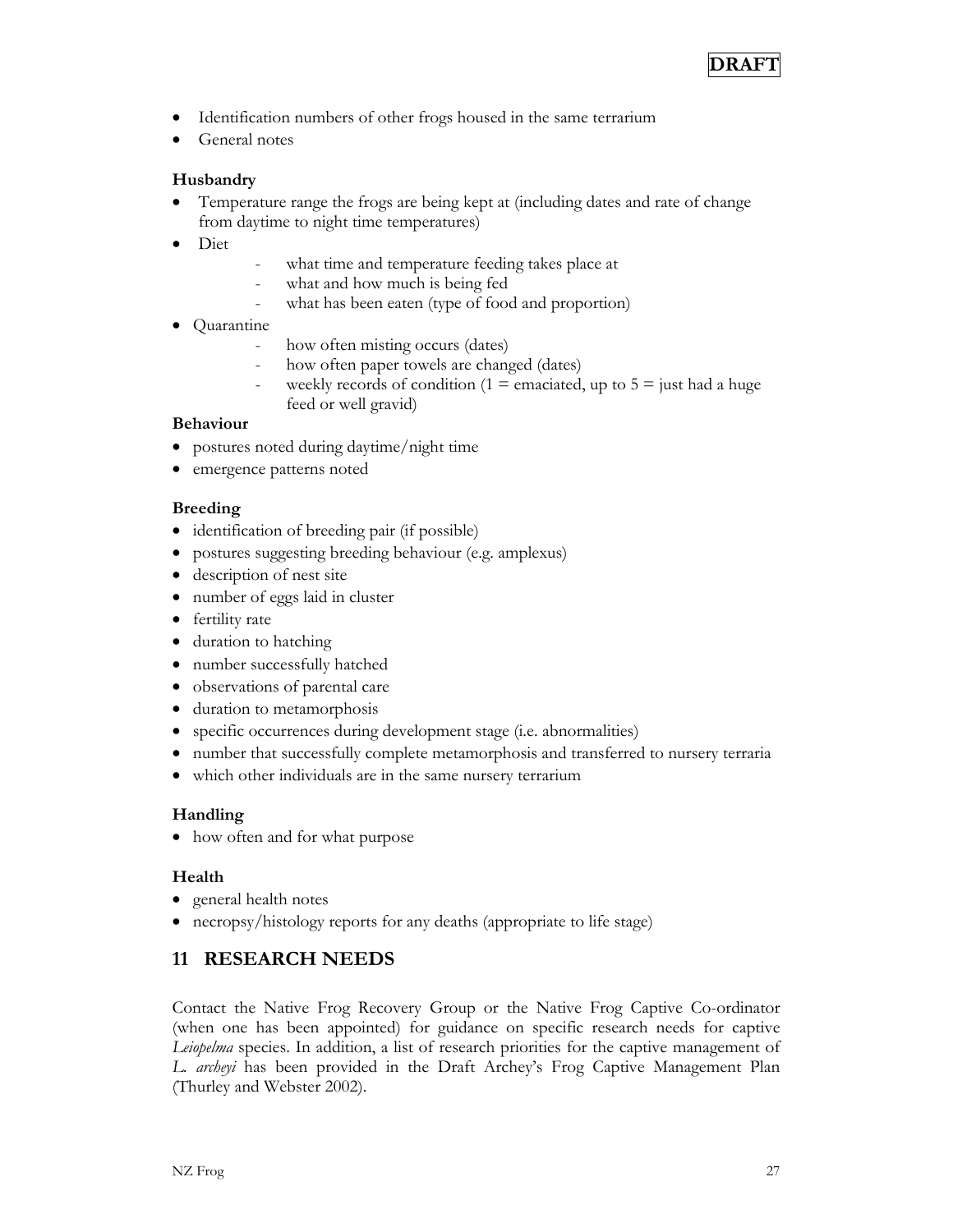Further reproductive, developmental and behavioural studies in the field and in captivity for all species, but especially *L. hochstetteri*, are required. Skeletal chronology performed on wild collected toeclips can give information about natural growth rates and therefore give guidance for expected captive growth rates. Investigation into an appropriate individual captive identification method is also urgently required.

## **12 KEY CONTACTS**

| <b>GENERAL HUSBANDRY</b><br>12.1                                                                                                       |                                                                               |                                                                                                            |
|----------------------------------------------------------------------------------------------------------------------------------------|-------------------------------------------------------------------------------|------------------------------------------------------------------------------------------------------------|
| Bruce Waldman                                                                                                                          | Canterbury University<br>Email: b.waldman@zool.canterbury.ac.nz               | $(03)$ 364 2066                                                                                            |
| Gerry Marantelli                                                                                                                       | Amphibian Research Centre,<br>Melbourne, Australia<br>Email: arc@frogs.org.au | $+61393544718$                                                                                             |
| Nadia Webster                                                                                                                          | Dept. of Conservation<br>Email: nwebster@doc.govt.nz                          | $(07)$ 838 3363                                                                                            |
| <b>BREEDING AND REARING</b><br>12.2                                                                                                    |                                                                               |                                                                                                            |
| Ben Bell                                                                                                                               | Victoria University<br>Email: ben.bell@vuw.ac.nz                              | $(04)$ 463 5570                                                                                            |
| Karen Eggers                                                                                                                           | Independent<br>Email: karen.eggers@chh.co.nz                                  | $(09)$ 261 1829                                                                                            |
| 12.3<br><b>PERMITS</b>                                                                                                                 |                                                                               |                                                                                                            |
| Department of Conservation<br>Northland Conservancy<br><b>Auckland Conservancy</b><br>Waikato Conservancy<br>Bay of Plenty Conservancy | East Coast/Hawke's Bay Conservancy<br>Nelson Marlborough Conservancy          | $(09)$ 430 2470<br>(09) 307 9279<br>$(07)$ 838 3363<br>$(07)$ 349 7400<br>(06) 869 0460<br>$(03)$ 546 9335 |
| 12.4 HEALTH AND DISEASE                                                                                                                |                                                                               |                                                                                                            |
| Bruce Waldman                                                                                                                          | Canterbury University<br>Email: b.waldman@zool.canterbury.ac.nz               | $(03)$ 364 2066                                                                                            |
| Gerry Marantelli                                                                                                                       | Amphibian Research Centre,<br>Melbourne, Australia<br>Email: arc@frogs.org.au | $+61393544718$                                                                                             |
| Nadia Webster                                                                                                                          | Dept. of Conservation<br>Email: nwebster@doc.govt.nz                          | $(07)$ 838 3363                                                                                            |
|                                                                                                                                        | Department of Conservation Conservancies (as listed above)                    |                                                                                                            |
| 12.5                                                                                                                                   | DIAGNOSTIC CENTRES FOR ANALYSIS OF DEAD FROGS                                 |                                                                                                            |
| Bruce Waldman                                                                                                                          | Canterbury University                                                         | $(03)$ 364 2066                                                                                            |

Email: b.waldman@zool.canterbury.ac.nz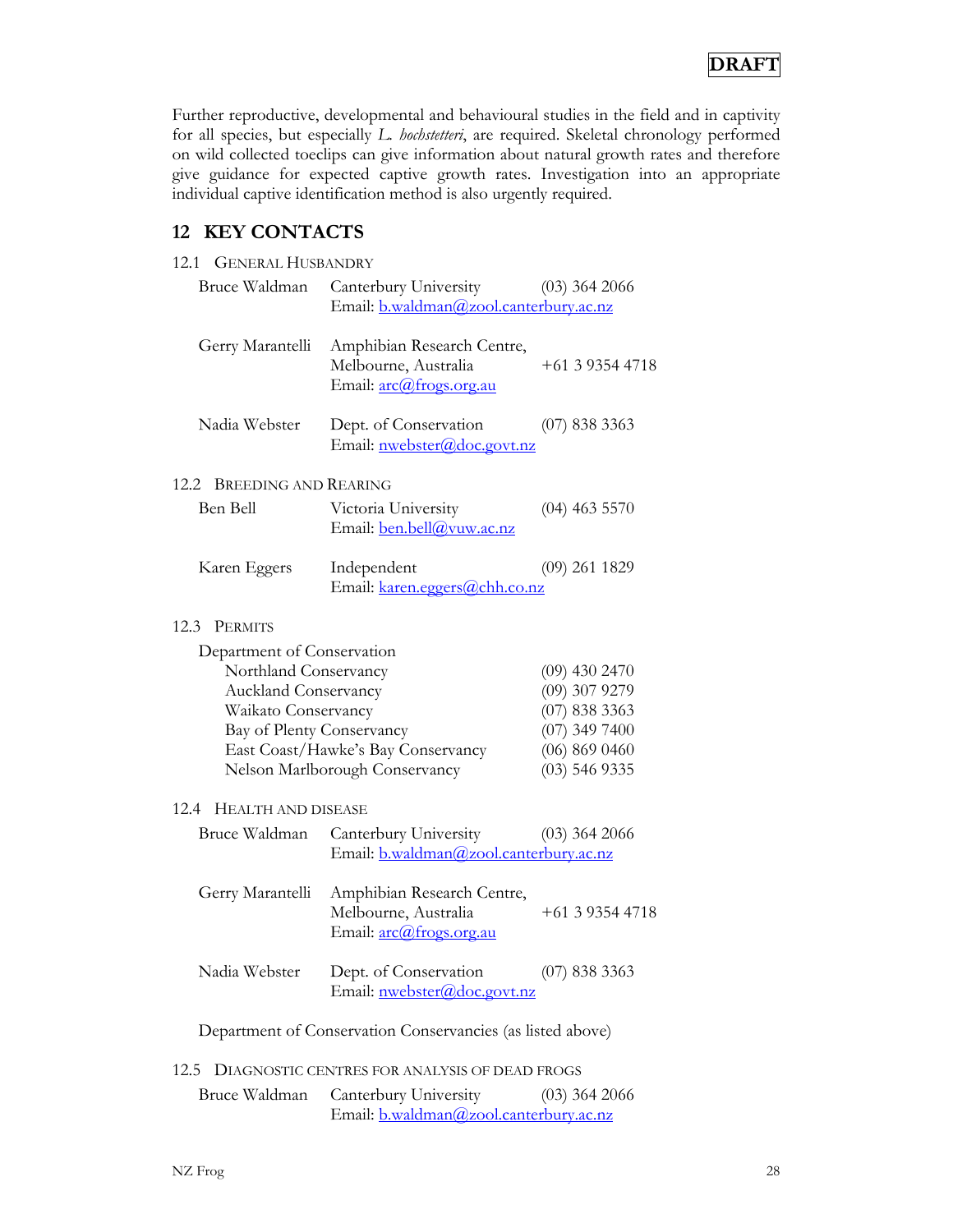Department of Zoology University of Canterbury Private Bag 4800 Creyke Road Christchurch Richard Norman Massey University (06) 350 7780 Email: r.norman@massey.ac.nz Institute of Veterinary, Animal & Biomedical Sciences (IVABS) Massey University Fitzherbert Avenue Private Bag 11222 Palmerston North

#### **13 ACKNOWLEDGEMENTS**

This manual would not have been possible without major contributions from Gerry Marantelli, Amphibian Research Centre, Melbourne, Australia (Section 4: Facilities; Section 6: Quarantine) and Paulette Dewhurst, Victoria University, Wellington (Section 7: Reproduction). Other contributors and reviewers include Karen Eggers, Ben Bell, Bruce Waldman, Don Newman, Mandy Tocher, Avi Holzapfel, Tertia Thurley, Ed Meyer, Alison Perfect. Diagrams for the construction of terraria were drawn by Janet Hodgetts.

### **14 REFERENCES**

Archey, G. 1922. The habit and life history of *Leiopelma hochstetteri*. *Rec. Canterbury (N.Z.) Museum* 2:59.

Archey, G. 1935. Frogs in New Zealand. *Bulletin of the Auckland Zoological Society* 2: 5-8.

Bell, B.D. 1977. Research uncovers more facts about rare native frogs. *Forest and Bird* 204: 12-17.

Bell, B.D. 1978a. Observations on the ecology and reproduction of the New Zealand native frogs. *Herpetologica* 34: 340-354.

Bell, B.D. 1978b. Breeding New Zealand's archaic frogs. *Wildlife* 20: 512-514.

Bell, B.D. 1982a. The amphibian fauna of New Zealand. *In* D.G. Newman, (Ed.): *New Zealand Herpetology*. *New Zealand Wildlife Service Occasional Publications* 2: 27-89.

Bell, B.D. 1982b. New Zealand frogs. *Herpetofauna* 14: 1-21.

Bell, B.D. 1985a. Development and parental care in the endemic New Zealand frogs. *In* G. Grigg, R. Shine, and H. Ehmann (Eds.): *The Biology of Australasian Frogs and Reptiles*. Chipping Norton, New South Wales. Surrey Beatty & Sons. Pp. 269-278.

Bell, B.D. 1985b. Conservation status of the endemic New Zealand frogs. *In* G. Grigg, R. Shine, and H. Ehmann (Eds.): *The Biology of Australasian Frogs and Reptiles.* Chipping Norton, New South Wales. Surrey Beatty & Sons. Pp. 449-458.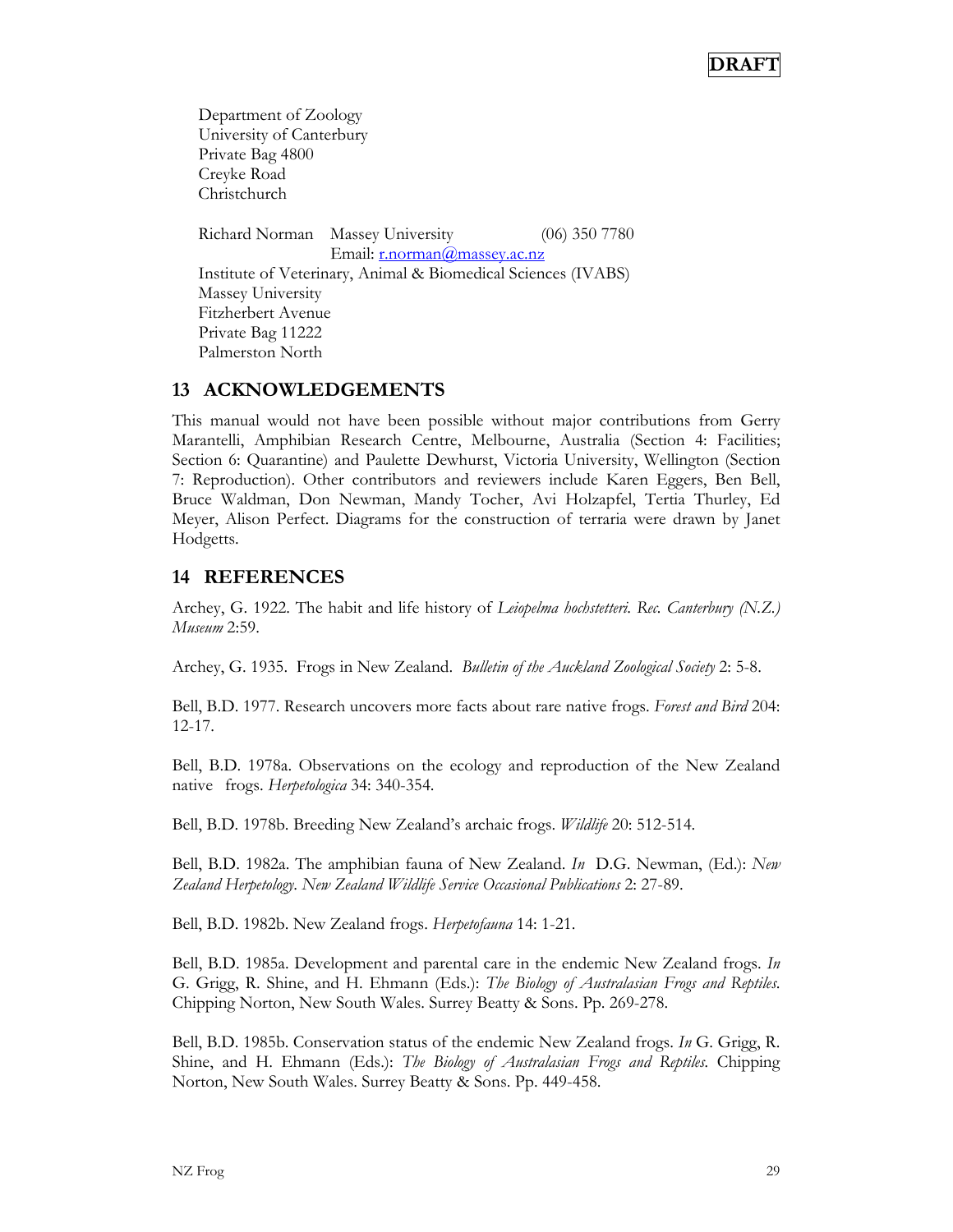Bell, B.D. 1994. A review of the status of New Zealand *Leiopelma* species (Anura: Leiopelmatidae), including a summary of demographic studies in Coromandel and on Maud Island. *New Zealand Journal of Zoology* 21: 341-349.

Bell, B.D. 1999. Recent population declines of Archey's frog (*Leiopelma archeyi*) in the central Coromandel Range. Proceedings of the Society for Research on Amphibians and Reptiles in New Zealand, Abstracts. *New Zealand Journal of Zoology* 26:255.

Bell, B.D. 2001. Recent population declines of Archey's frog *Leiopelma archeyi* in the central Coromandel Ranges. A report to the Native Frog Recovery Group, Department of Conservation, April 2001.

Bell, B.D. 2002. Experience of captive breeding the four extant *Leiopelma* species. A report to the Native Frog Recovery Group, January 2002.

Bull, P.C., Whitaker, A.H., 1975. The amphibians, reptiles, birds and mammals. *In* G. Kuschel (Ed.): *Biogeography and Ecology in New Zealand*. Dr W. Junk, The Hague. Pp. 231- 276.

Cree, A. 1986. Water relations of the endemic New Zealand frogs *Leiopelma archeyi, L. hamiltoni* and *L. hochstetteri.* Unpublished DPhil thesis, University of Waikato.

Cree, A., Daugherty, C. H. 1991. Induction of egg-laying in the terrestrial-breeding Leiopelmatid frogs. Unpublished report to the Science and Research Directorate, Department of Conservation.

Daszak, P., Berger, L., Cunningham, A.A., Hyatt, A.D., Green, D.E., Speare, R. 1999. Emerging Infectious Diseases and Amphibian Declines. *Emerging Infectious Diseases* 5(6). http://www.cdc.gov/ncidod/eid/vol5no6/daszak.htm

Eggers, K. 1998. Morphology, ecology and development of Leiopelmatid frogs (Leiopelma spp.), in Whareorino Forest, New Zealand. Unpublished MSc thesis, Massey University.

Ford, N.B., Seigel, R.A. 1994. Phenotypic plasticity: implications for captive-breeding and conservation programs *In* Murphy, J.B., Adler, K., Collins, J.T. (Eds.) *Conservation Management and Conservation of Amphibians and Reptiles*. Society for Studies on Amphibians and Reptiles.

Gill, B. J., Whitaker, A. H. 1998. *New Zealand Frogs and Reptiles.* David Bateman Limited, Auckland, New Zealand.

Girish, S., Saidapur, S.K. 2000. Interrelationship between food availability, fat body, and ovarian cycles in the frog, *Rana tigrina*, with a discussion on the role of fat body in anuran reproduction. *Journal of Experimental Zoology* 286: 487-493.

Green, D.M. 1988. Antipredator behaviour and skin glands in the New Zealand native frogs, genus *Leiopelma*. *New Zealand Journal of Zoology* 15: 39-45.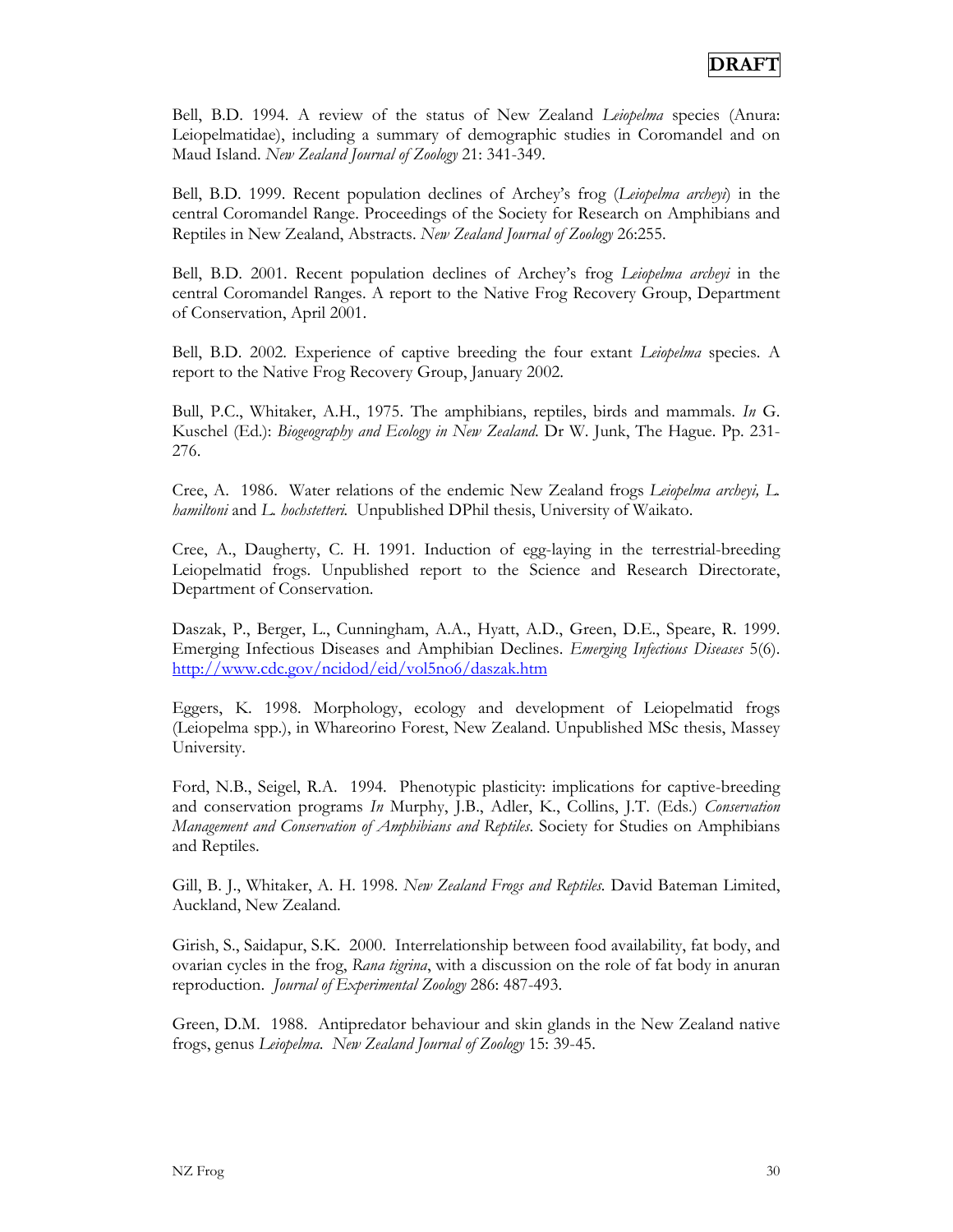Green, D.M., Sharbel, T.F., Hitchmough, R.A., Daugherty, C.H.1989. Genetic variation in the genus *Leiopelma* and relationships to other primitive frogs. *Zeitschrift für Zoologische Systematik und Evolutionsforschung* 27: 65-79.

Hay, J.M., Ruvinsky, I, Hedges, S.B., Maxson, L.R. 1995. Phylogenetic relationships of amphibian families inferred from DNA sequences of mitochondrial 12S and 16S ribosomal RNA genes. *Mol. Biol. Evol.* 12:928-937.

Howard, R.D. 1978. The influence of male-defended oviposition sites on early embryo mortality in bullfrogs. *Ecology* 59(4): 789-798.

McLennan, J.A. 1985. Some observations on Hochstetter's frog in the catchment of the Motu River, East Cape. *New Zealand Journal of Ecology* 8: 1-4.

Mitchell, N., Bell, B.D., Carver, S. 2001. October Interim report on the investigation of factors influencing the status and decline of Archey's frog in the Coromandel Ranges. An unpublished report to the Department of Conservation, Science and Research Division.

Molloy, J., Bell, B., Clout, M., de Lange, P., Gibbs, G., Given, D., Norton, D., Smith, N., Stephens, T. 2002. Classifying species according threat of extinction; a system for New Zealand. Biodiversity Recovery Unit, Department of Conservation, Wellington.

Newman, D.G., Crook, I.G., Imboden, C.H. 1978. Comparisons of the climates of the two habitats of Hamilton's frog. *New Zealand Journal of Ecology* 1: 84-90.

Newman, D.G. 1977a. Hamilton's Frog. *Wildlife – a review* 8: 48-53.

Newman, D.G. 1977b. Some evidence of the predation of Hamilton's frog (*Leiopelma hamitoni* (McCulloch)) by tuatara (*Sphenodon puntatus* (Grey)) on Stephens Island. *Proceedings of the New Zealand Ecological Society* 24: 43-47.

Newman, D.G., 1996. Native Frog (*Leiopelma* spp.) Recovery Plan. *Threatened Species Recovery Plan* No. 18. Department of Conservation, Wellington. 40p.

Rabb, G.B. 1999. The Amphibian Decline Phenomenon. A speech given in Cincinnati, May 1999. http://elib.cs.berkeley.edu/aw/declines/index.html

Robb, J. 1980. *New Zealand Amphibians and Reptiles.* Collins, Auckland.

Sharbel, T.F., Green, D.M. 1992. Captive maintenance of the primitive New Zealand frog, *Leiopelma hochstetteri*. *Herpetological Review* 23(3): 77-79.

Stephenson, N.G. 1951a. On the development of the chondrocranium and visceral arches of *Leiopelma archeyi*. *Trans. Zool. Soc.* London 27:203-253.

Stephenson, N.G. 1951b. Observations on the development of the amphicoelous frogs, *Leiopelma* and *Ascaphus*. *J. Linn. Soc.* (Zool.) London 42:18-28.

Stephenson, N.G. 1955. On the development of the frog, *Leiopelma hochstetteri* Fitzinger. *Proc. Zool. Soc*. Lond. 124:785-795.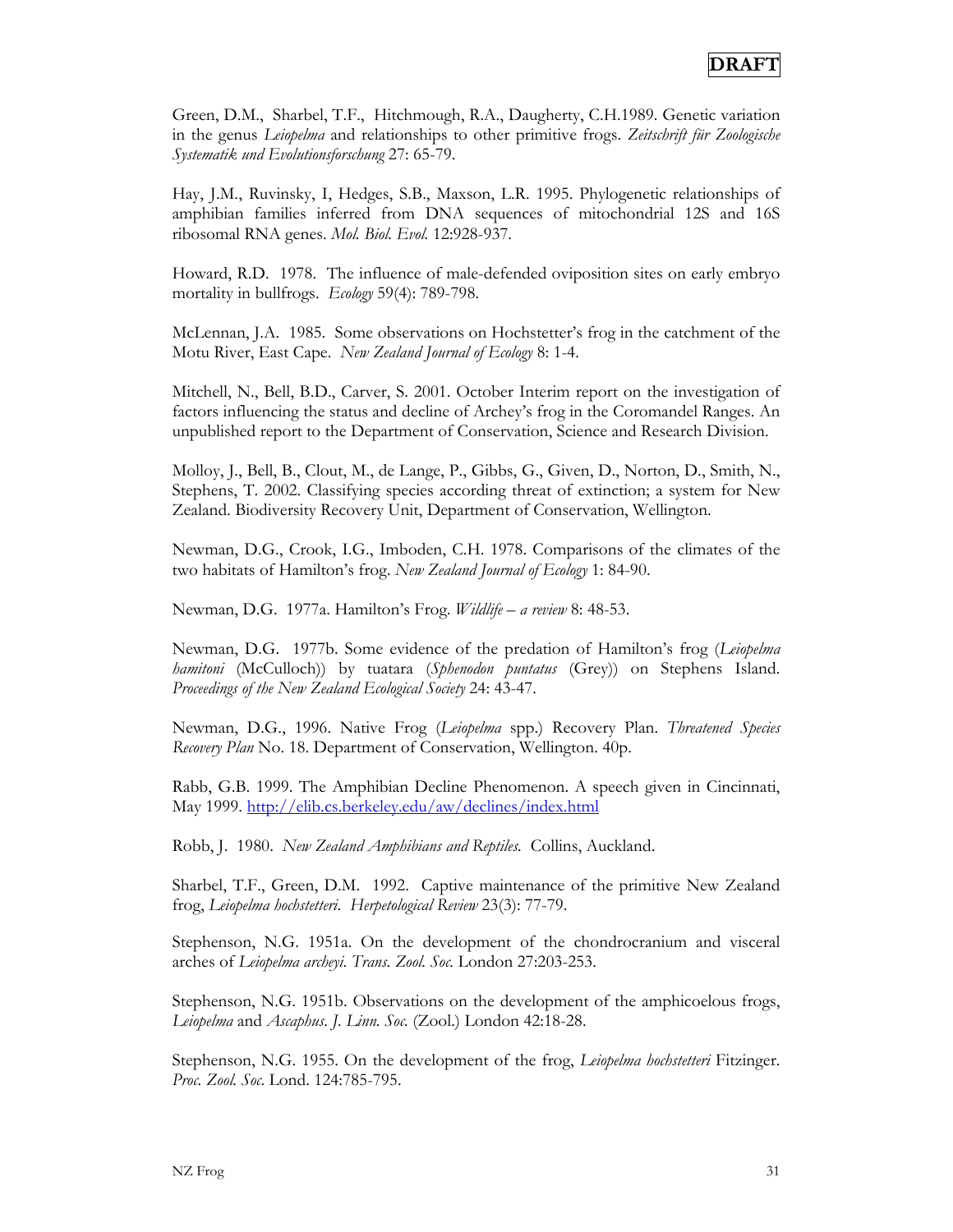Stephenson, E.M. 1961. New Zealand native frogs. *Tuatara* 8: 99-106.

Stephenson, E.M, Stephenson, N.G. 1957. Field observations on the New Zealand frog, *Leiopelma* Fitzinger. *Trans. Royal Soc*. New Zealand 84:867-882.

Thurley, T. 1996. A survey of native frogs (*Leiopelma archeyi* and *L. hochstetteri*) in Whareorino Forest, northern King Country. MA (Applied) in Environmental Studies thesis, Victoria University of Wellington.

Thurley, T., Webster, N. 2002. Draft Archey's Frog Captive Management Plan. Department of Conservation, Waikato Conservancy, Hamilton.

Turbott, E.G. 1949. Discovery of the breeding habits of *Leiopelma hochstetteri* Fitzinger. *Records of the Auckland Institute and Museum* 3:373-376.

Waldman, B. 2001. Chytridiomycosis in New Zealand Frogs. *Surveillance* 28(3): 9 – 11.

Waldman, B.; Tocher, M. 1998. Behavioural ecology, genetic diversity, and declining amphibian populations *In* Caro, T. (Ed.), Behavioural Ecology and Conservation Biology. Oxford University Press, Oxford.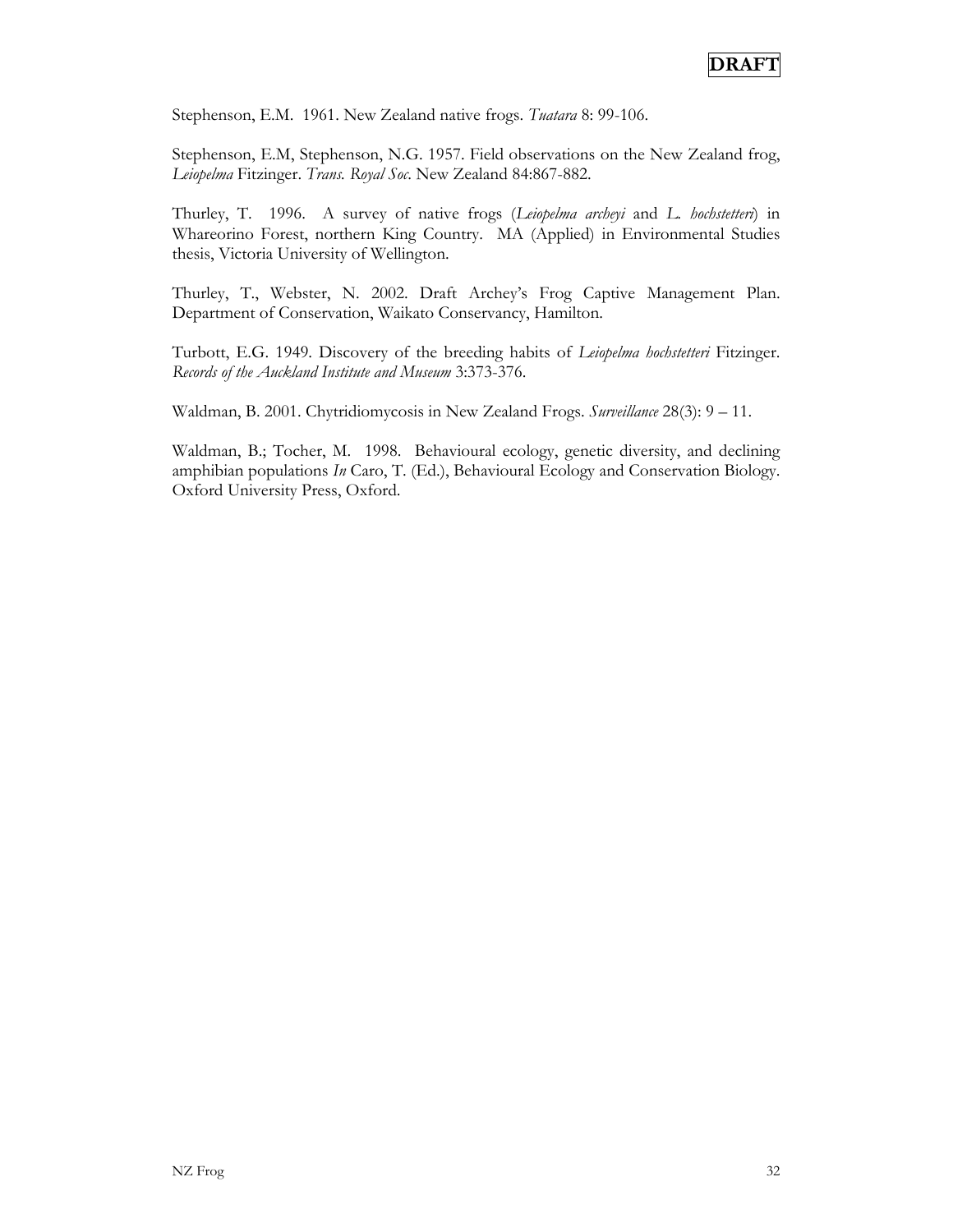## **15 APPENDICES**

| Source location         | Recommended temperature range |                    |                   |                     |
|-------------------------|-------------------------------|--------------------|-------------------|---------------------|
|                         | Summer                        | Autumn             | Winter            | Spring              |
|                         | Dec - Feb                     | Mar - May          | Jun - Aug         | Sep - Nov           |
| Northland*              |                               |                    |                   |                     |
| Brynderwyn Range        | $14 - 22$ °C                  | $12 - 19^{\circ}C$ | $8 - 14$ °C       | 10 - $17^{\circ}$ C |
| Waipu Gorge             | $14 - 23$ °C                  | $2 - 20$ °C        | $8 - 15$ °C       | $10 - 18$ °C        |
| Mareretu Forest         | $14 - 23$ °C                  | $12 - 20$ °C       | $8 - 15$ °C       | $10 - 18$ °C        |
| Auckland*               |                               |                    |                   |                     |
| Warkworth               | $13 - 22$ °C                  | $11 - 19$ °C       | $7 - 14$ °C       | $9 - 17$ °C         |
| Waitakere Range         | $13 - 22$ °C                  | $11 - 19$ °C       | $6 - 13$ °C       | $9 - 16$ °C         |
| Hunua Range             | $12 - 21$ °C                  | $10 - 17$ °C       | $5 - 12$ °C       | $8 - 16$ °C         |
| Great Barrier Island    | $14 - 22$ °C                  | $13 - 19^{\circ}C$ | $9 - 14$ °C       | $10 - 17$ °C        |
| Waikato*                |                               |                    |                   |                     |
| Northern Coromandel     | $13 - 22$ °C                  | $11 - 18$ °C       | $6 - 13$ °C       | $9 - 16$ °C         |
| Central Coromandel      | $12 - 22$ °C                  | $10 - 18$ °C       | $5 - 13^{\circ}C$ | $8 - 17$ °C         |
| Southern Coromandel     | $12 - 21$ °C                  | $9 - 17$ °C        | $5 - 12$ °C       | $8 - 16$ °C         |
| Rangitoto Range         | $10 - 19$ °C                  | $7 - 15$ °C        | $3 - 9$ °C        | $5 - 14$ °C         |
| Whareorino Forest       | $11 - 19^{\circ}C$            | $9 - 16$ °C        | $4 - 10^{\circ}C$ | $7 - 14$ °C         |
| Bay of Plenty*          |                               |                    |                   |                     |
| Kaimai Range            | $12 - 19^{\circ}C$            | $9 - 17^{\circ}C$  | $4 - 11^{\circ}C$ | $7 - 15$ °C         |
| Otawa Forest            | $12 - 20$ °C                  | $9 - 18$ °C        | $5 - 13^{\circ}C$ | $8 - 17^{\circ}C$   |
| East Coast/Hawke's Bay* |                               |                    |                   |                     |
| Motu River              | $13 - 22$ °C                  | $9 - 18$ °C        | $4 - 13^{\circ}C$ | $8 - 17^{\circ}C$   |
| Pukeamaru Range         | $13 - 21$ °C                  | $10 - 18$ °C       | $6 - 13$ °C       | $8 - 16$ °C         |
| Raukokore River         | $14 - 22$ °C                  | $11 - 19^{\circ}C$ | $6 - 14$ °C       | $9 - 18$ °C         |
| Raukumara Range         | $12 - 20$ °C                  | $9 - 16$ °C        | $4 - 11^{\circ}C$ | $7 - 15$ °C         |
| Waioeka river           | $12 - 22$ °C                  | $8 - 19$ °C        | $3 - 13^{\circ}C$ | $7 - 17$ °C         |
| Marlborough Sounds**    |                               |                    |                   |                     |
| Stephens Island         | $16$ - $20^{\circ} \text{C}$  | $13 - 15^{\circ}C$ | $8 - 9$ °C        | $11 - 13$ °C        |
| Maud Island             | $17 - 19^{\circ}C$            | $13 - 15^{\circ}C$ | $8 - 9$ °C        | $12 - 13^{\circ}C$  |

#### 15.1 APPENDIX 1: SEASONAL TEMPERATURE RANGES

\* Temperature ranges are from point climate estimates from the Landcare Research Land Environments of New Zealand (LENZ), John Leathwick, October 2002.

\*\* Temperature ranges for Marlborough Sounds are from Newman et al. (1978).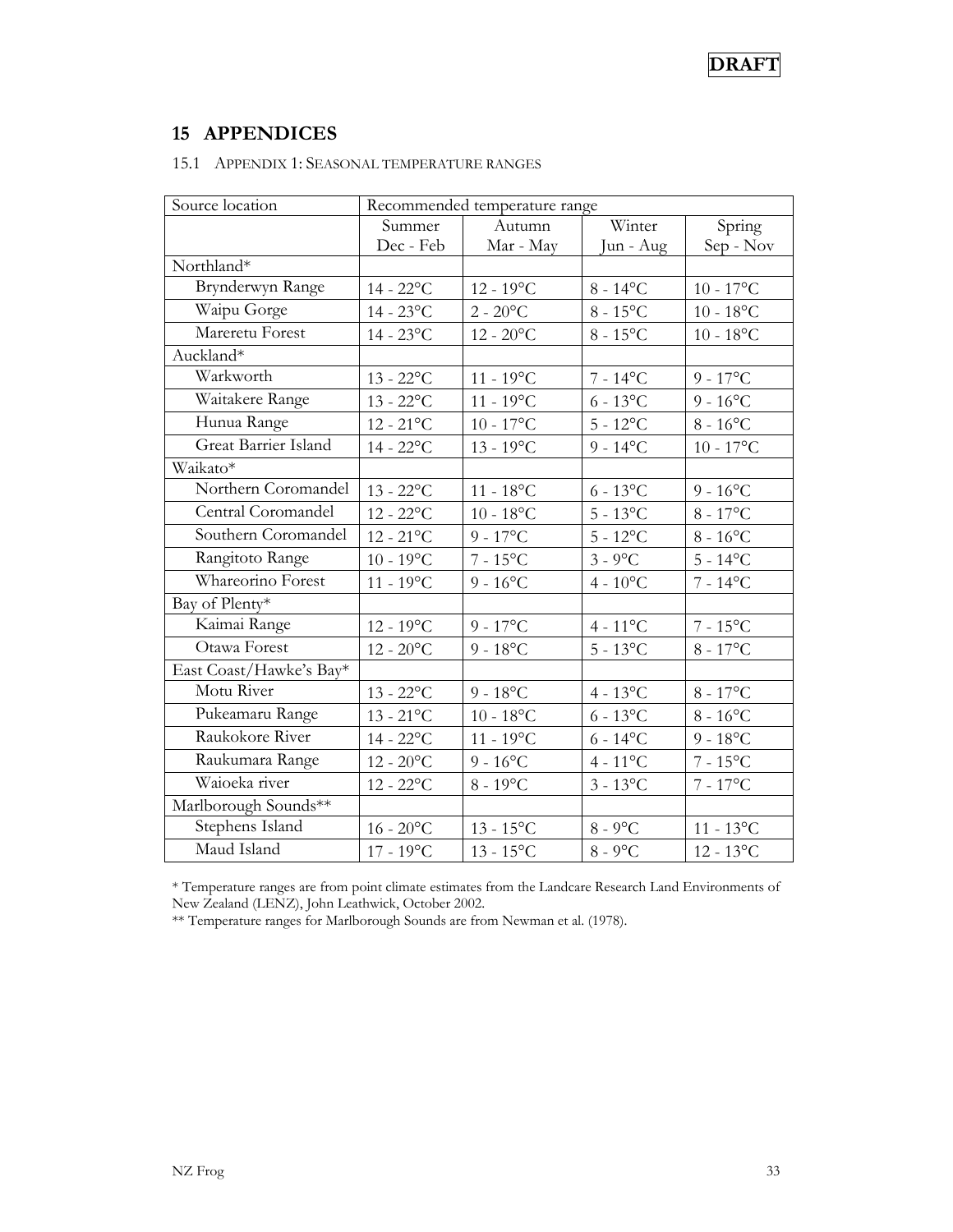15.2 APPENDIX 2: TOAD RINGER SOLUTION (After Eggers 1998):

To make a 0.9% Solution:

| Sodium Chloride                               | 6.5g/litre  |                    |  |
|-----------------------------------------------|-------------|--------------------|--|
| Calcium Chloride                              | 5ml/litre   | $(2.4\%$ solution) |  |
| Potassium Chloride                            | 3ml/litre   | $(4.2\%$ solution) |  |
| Sodium Hydrocarbonate                         | 2ml/litre   | $(5.0\%$ solution) |  |
| Sodium Hydrophosphate 0.2ml/litre             |             | $(5.0\%$ solution) |  |
| Glucose Solid                                 | $1g/l$ itre |                    |  |
| Solutions to be made up with distilled water. |             |                    |  |
| Mix all together and immerse tadpole.         |             |                    |  |

Recommendations: keep solutions chilled (12°C) and fresh. Change regularly.